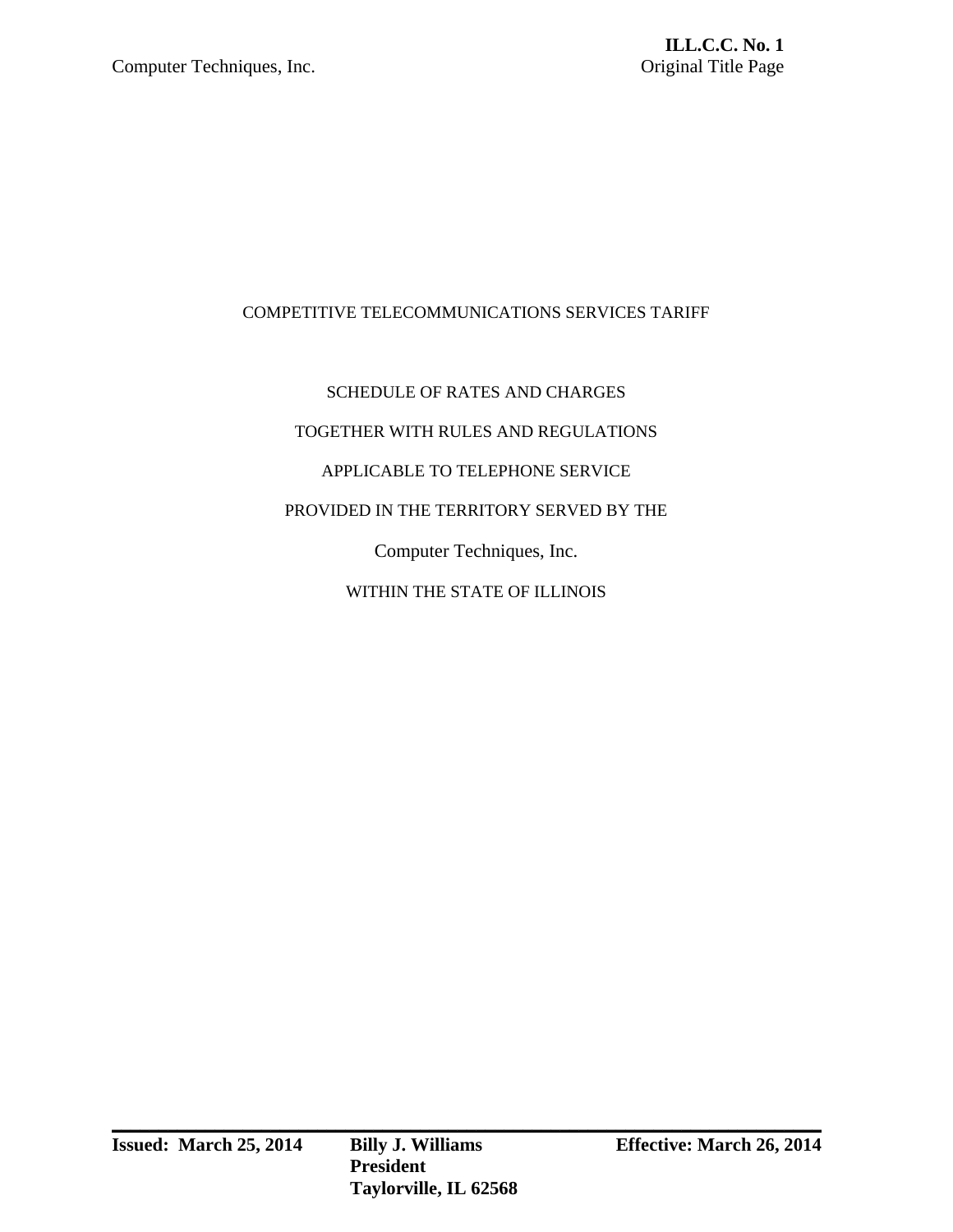# **TABLE OF CONTENTS**

| Title |                                                                                                                                                                                                                                                                                                                                                                                                       | Sheet No.<br>Title                           |
|-------|-------------------------------------------------------------------------------------------------------------------------------------------------------------------------------------------------------------------------------------------------------------------------------------------------------------------------------------------------------------------------------------------------------|----------------------------------------------|
| 1.    | <b>Table of Contents</b>                                                                                                                                                                                                                                                                                                                                                                              | 1                                            |
| 2.    | Definitions                                                                                                                                                                                                                                                                                                                                                                                           | 1                                            |
| 3.    | General Rules and Regulations<br>Application<br>3.1<br>3.2<br><b>Explanation of Symbols</b><br>Obligation and Liability of Company<br>3.3<br>Use of Service and Facilities<br>3.4                                                                                                                                                                                                                     | 1<br>1<br>$\overline{2}$<br>11               |
|       | 3.5<br>Establishment and Furnishing of Service<br>3.6<br><b>Telephone Directories</b><br>Establishment and Maintenance of Credit<br>3.7<br>3.8<br><b>Customer Billing</b><br>Minimum Contract Periods and Termination of Service<br>3.9<br>3.10<br><b>Charges for Damages</b><br>3.11<br><b>Connection of Automatic Dialing-Announcing Devices</b><br>Digital Divide Elimination Fund Program<br>3.12 | 16<br>19<br>19<br>20<br>22<br>24<br>24<br>25 |
| 4.    | Digital Local Exchange Service<br>Description<br>4.1<br>4.2<br>Taxes, Fees and Charges<br>Digital Local Exchange Service Descriptions<br>4.3<br><b>Service Bundles</b><br>4.4<br>4.5<br><b>Promotional Offerings</b>                                                                                                                                                                                  | 1<br>1<br>$\overline{2}$<br>3<br>4           |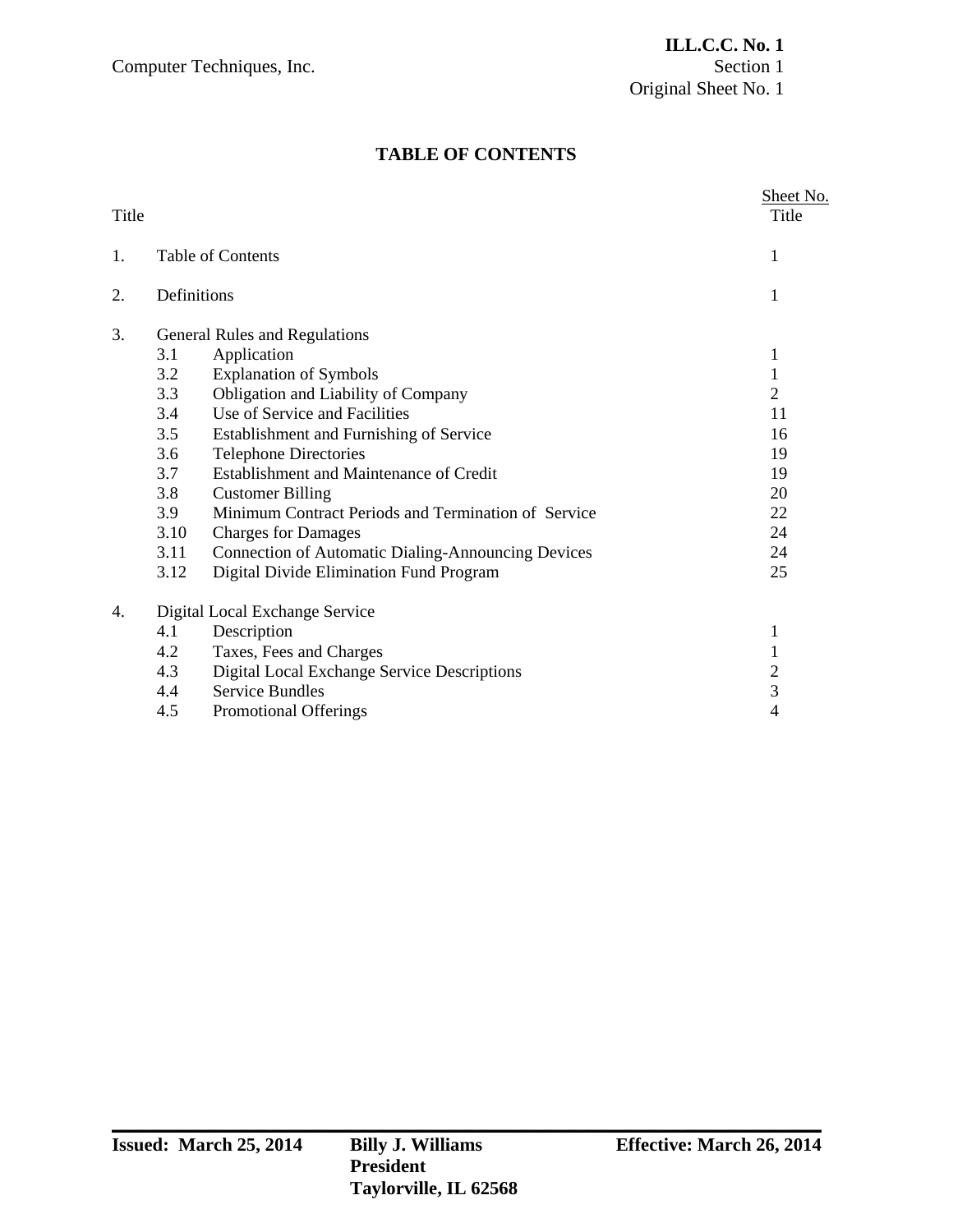# **TABLE OF CONTENTS**

|     |                                       |                                                    | Sheet No.               |
|-----|---------------------------------------|----------------------------------------------------|-------------------------|
| 5.  |                                       | <b>Customer Activity Charges</b>                   |                         |
|     | 5.1                                   | General                                            | 1                       |
|     | 5.2                                   | <b>Types of Customer Activity Charges</b>          | 1                       |
|     | 5.3                                   | <b>Conditions Under Which No Customer Activity</b> |                         |
|     |                                       | <b>Charges Apply</b>                               | 3                       |
| 6.  | <b>Optional Services and Features</b> |                                                    |                         |
|     | 6.1                                   | <b>Calling Features</b>                            | $\mathbf{1}$            |
|     | 6.2                                   | Digital Centrex Service                            | $\overline{\mathbf{3}}$ |
|     | 6.3                                   | <b>Directory Listings</b>                          | 5                       |
| 7.  |                                       | <b>Miscellaneous Services</b>                      | 1                       |
|     | 7.1                                   | Primary Rate Interface (PRI)                       | $\mathbf{1}$            |
| 8.  |                                       | <b>Reserved For Future Use</b>                     | 1                       |
| 9.  |                                       | <b>Service Restrictions</b>                        |                         |
|     | 9.1                                   | 900 Service Access Restrictions                    | $\mathbf{1}$            |
|     | 9.2                                   | 976 Service Access Restriction                     | $\mathbf{1}$            |
|     | 9.3                                   | 700 Service Access Restriction                     | $\overline{c}$          |
|     | 9.4                                   | <b>Toll Access Restriction</b>                     | $\overline{3}$          |
|     | 9.5                                   | <b>Billed Number Screening</b>                     | $\overline{4}$          |
| 10. | <b>Emergency Calling Service</b>      |                                                    |                         |
|     | 10.1                                  | General                                            | 1                       |
|     | 10.2                                  | Obligation and Liability of the Company            | $\overline{c}$          |
|     | 10.3                                  | Responsibility of Customer                         | $\overline{4}$          |
|     | 10.4                                  | Description of Basic 9-1-1 Service                 | $\overline{7}$          |
|     | 10.5                                  | Description of Enhanced 9-1-1 Service              | 8                       |
|     | 10.6                                  | PSAP Database Establishment and Update Service     | 9                       |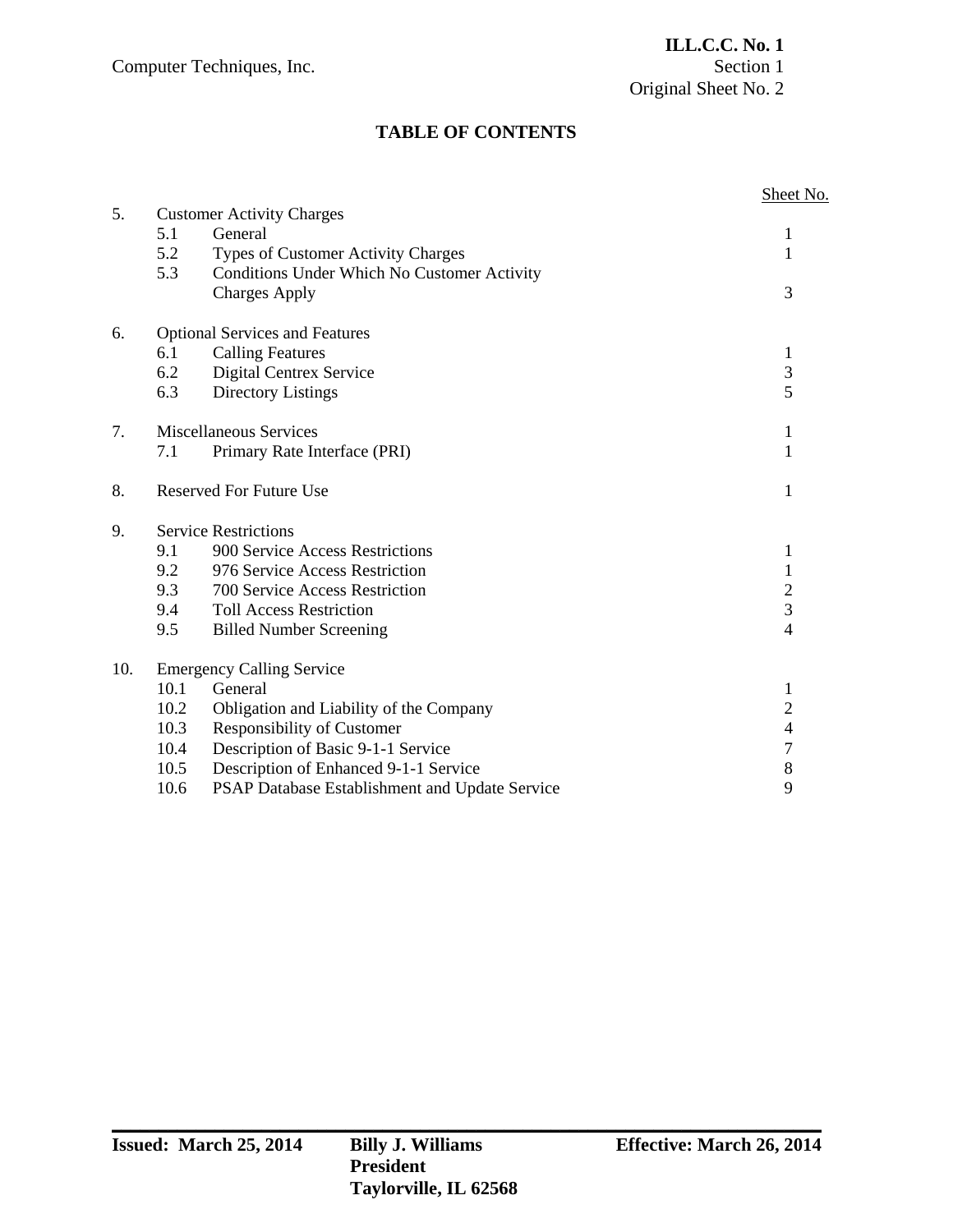# **TABLE OF CONTENTS**

| 11.1                                 | <b>ITAC Regulations and Charges</b>                | 1                                                                                                                                                                                                                                                                                                                                           |  |
|--------------------------------------|----------------------------------------------------|---------------------------------------------------------------------------------------------------------------------------------------------------------------------------------------------------------------------------------------------------------------------------------------------------------------------------------------------|--|
| 11.2                                 | <b>ITAC Supplemental Charge</b>                    |                                                                                                                                                                                                                                                                                                                                             |  |
|                                      |                                                    |                                                                                                                                                                                                                                                                                                                                             |  |
| 12.1                                 | Supplemental Schedule Due to Message Tax           | 1                                                                                                                                                                                                                                                                                                                                           |  |
| <b>Telephone Assistance Programs</b> |                                                    |                                                                                                                                                                                                                                                                                                                                             |  |
| 13.1                                 |                                                    | 1                                                                                                                                                                                                                                                                                                                                           |  |
| Rates and Charges                    |                                                    |                                                                                                                                                                                                                                                                                                                                             |  |
| 14.1                                 |                                                    |                                                                                                                                                                                                                                                                                                                                             |  |
|                                      |                                                    | 2                                                                                                                                                                                                                                                                                                                                           |  |
|                                      |                                                    | 3                                                                                                                                                                                                                                                                                                                                           |  |
|                                      | <b>Calling Features</b><br>A.                      | 3                                                                                                                                                                                                                                                                                                                                           |  |
|                                      | Digital Centrex Service<br><b>B</b> .              | 4                                                                                                                                                                                                                                                                                                                                           |  |
|                                      | Directory Listings<br>C.                           | 5                                                                                                                                                                                                                                                                                                                                           |  |
|                                      | Integrated Services Digital Network (ISDN) Service | 6                                                                                                                                                                                                                                                                                                                                           |  |
|                                      | <b>Service Restrictions</b>                        | 6                                                                                                                                                                                                                                                                                                                                           |  |
|                                      |                                                    | Concurrence in Regulations and Charges of the Illinois<br>Telecommunications Access Corporation (ITAC)<br><b>Supplemental Charges</b><br>Universal Telephone Service Assistance Program (UTSAP) Voluntary Funding<br><b>Local Exchange Service</b><br>14.2 Customer Activity Charges<br>14.3 Optional Services and Features<br>14.4<br>14.5 |  |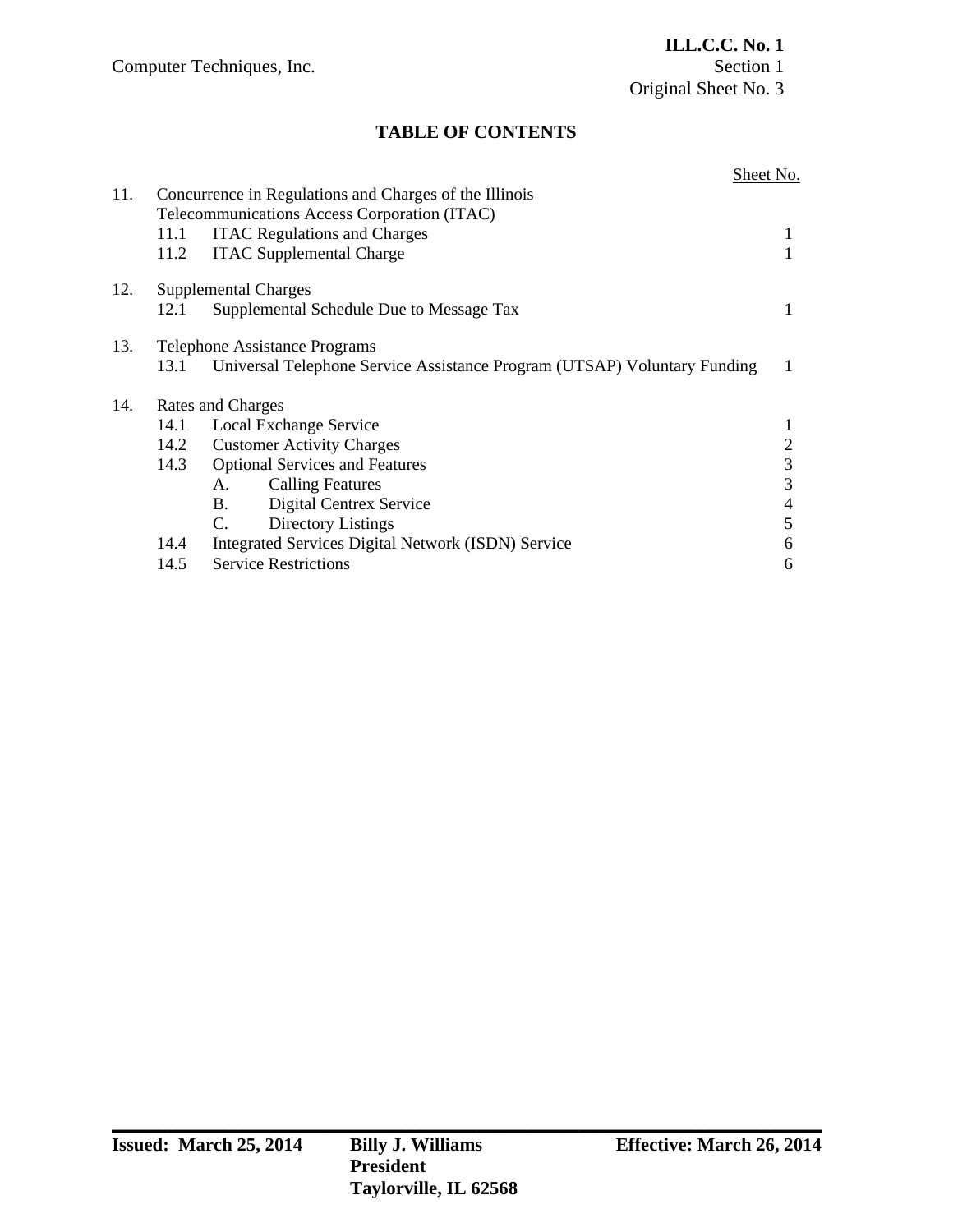### **SUBJECT INDEX**

### 1. Subject Index

| Subject                                            | Sheet No. |
|----------------------------------------------------|-----------|
| Access Line                                        | $2 - 1$   |
| Abuse or Fraudulent Use of Service                 | $3 - 15$  |
| <b>Additional Listings, Directory</b>              | $6 - 6$   |
| <b>Adjustments of Charges</b>                      | $3 - 3$   |
| Aggregator                                         | $2 - 1$   |
| Alterations                                        | $3-18$    |
| <b>Alternate Call Number Listings</b>              | $6 - 6$   |
| Application and Explanation of Symbols             | $3-1$     |
| <b>Application for Service</b>                     | $3-16$    |
| Availability of Facilities                         | $3 - 2$   |
| <b>Billed Number Screening</b>                     | $9 - 4$   |
| <b>Calling Features</b>                            | $6-1$     |
| Change in Telephone Number                         | $3 - 18$  |
| <b>Charges for Damages</b>                         | $3 - 24$  |
| Connection of Automatic Dialing/Announcing Devices | $3 - 24$  |
| Credit, Establishment of                           | $3-19$    |
| <b>Customer Provided Equipment</b>                 | $3-12$    |
| <b>Customer Activity Charges</b>                   | $5 - 1$   |
| <b>Customer Billing</b>                            | $3 - 20$  |
| <b>Customer Billing Format</b>                     | $3 - 21$  |
| <b>Defacement of Premises</b>                      | $3 - 3$   |
| Definitions                                        | $2 - 1$   |
| <b>Denied Service Restoral</b>                     | $5 - 3$   |
| Deposits                                           | $3-19$    |
| <b>Digital Centrex Service</b>                     | $6 - 3$   |
| Directories                                        | $3-19$    |
| Directory Error and Omissions                      | $3-2$     |
| <b>Directory Listings</b>                          | $6 - 5$   |
| Discontinuance of Service                          | $3-19$    |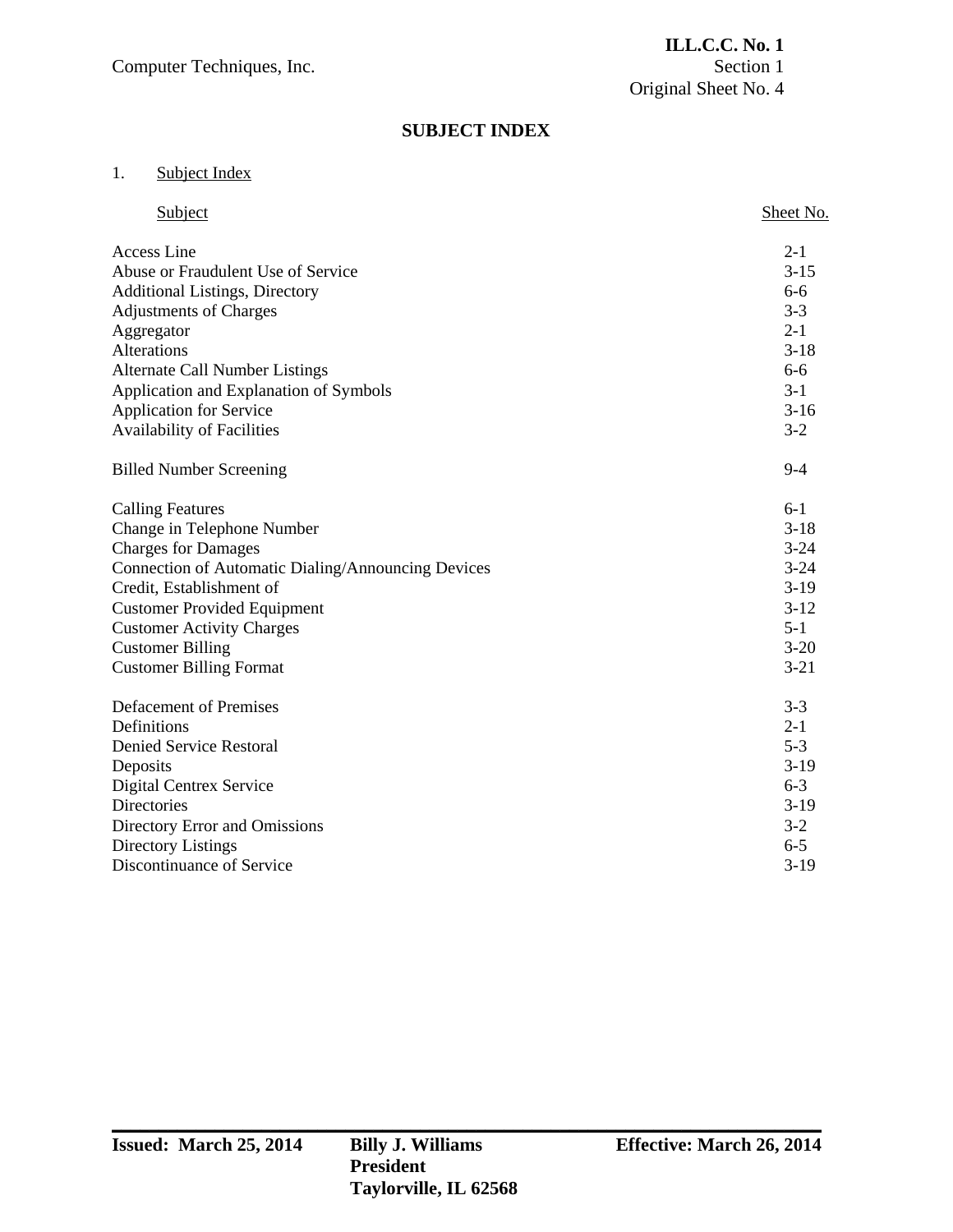# 1. Subject Index (Cont'd)

| Subject                                                   | Sheet No. |
|-----------------------------------------------------------|-----------|
| <b>Emergency Number Service</b>                           | $10-1$    |
| <b>Establishment of Credit for Service</b>                | $3-19$    |
| Establishment and Furnishing of Service                   | $3-16$    |
| Establishment and Maintenance of Credit                   | $3-19$    |
| <b>Explanation of Symbols</b>                             | $3-1$     |
| Furnishing of Service to Business Customers               | $3-16$    |
| Furnishing of Service to Residence Customers              | $3-17$    |
| General Rules and Regulations                             | $3 - 1$   |
| Initial Service Order Charge                              | $5 - 1$   |
| Initial Service Periods and Termination of Service        | $3 - 22$  |
| <b>Integrated Services Digital Network (ISDN) Service</b> | $7 - 1$   |
| <b>Interruption of Service</b>                            | $3 - 3$   |
| Liability of Company                                      | $3-2$     |
| Local Exchange Service, Digital                           | $4 - 1$   |
| Maintenance and Repairs                                   | $3 - 3$   |
| <b>Minimum Contract Periods</b>                           | $3 - 22$  |
| Move and Change Charges                                   | $5 - 2$   |
| Non-published Listings                                    | $6 - 5$   |
| <b>Obligation of Telephone Company</b>                    | $3 - 2$   |
| Premise Visit Charge                                      | $5 - 2$   |
| Provision of Equipment                                    | $3 - 11$  |
| <b>Published Listings</b>                                 | $6 - 5$   |
|                                                           |           |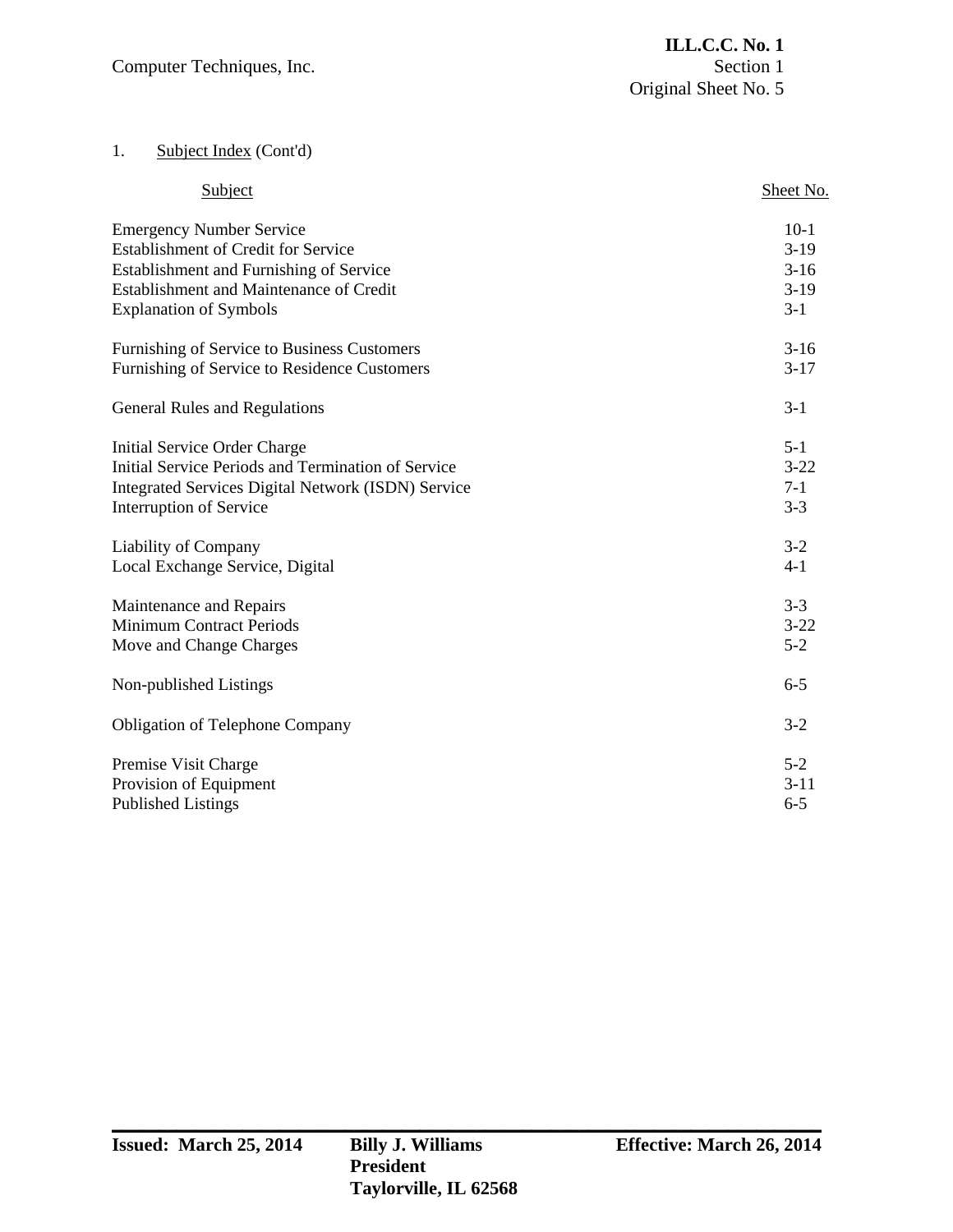| Computer Techniques, Inc.          | <b>ILL.C.C. No. 1</b><br>Section 1<br>Original Sheet No. 6 |  |
|------------------------------------|------------------------------------------------------------|--|
| 1.<br>Subject Index (Cont'd)       |                                                            |  |
| Subject                            | Sheet No.                                                  |  |
| Rates and Charges                  | $20-1$                                                     |  |
| <b>Reconnection Charge</b>         | $3 - 21$                                                   |  |
| Rendering & Payment of Bills       | $3 - 20$                                                   |  |
| <b>Return Check Policy</b>         | $3 - 21$                                                   |  |
| <b>Service Reconnection Charge</b> | $5 - 3$                                                    |  |
| <b>Service Restrictions</b>        | $9-1$                                                      |  |
| Special Toll Bills                 | $3-20$                                                     |  |
| Tampering with Equipment           | $3 - 15$                                                   |  |
| <b>Telephone Numbers</b>           | $3-18$                                                     |  |
| <b>Termination of Service</b>      | $3-23$                                                     |  |

| <b>Transmitting Messages</b>                           | $3-2$    |  |
|--------------------------------------------------------|----------|--|
| Universal Telephone Service Assistance Program (UTSAP) | $15-1$   |  |
| Use of Service and Facilities                          | $3 - 11$ |  |
| Use of Subscriber Services                             | $3 - 15$ |  |

Toll Access Restrictions 9-3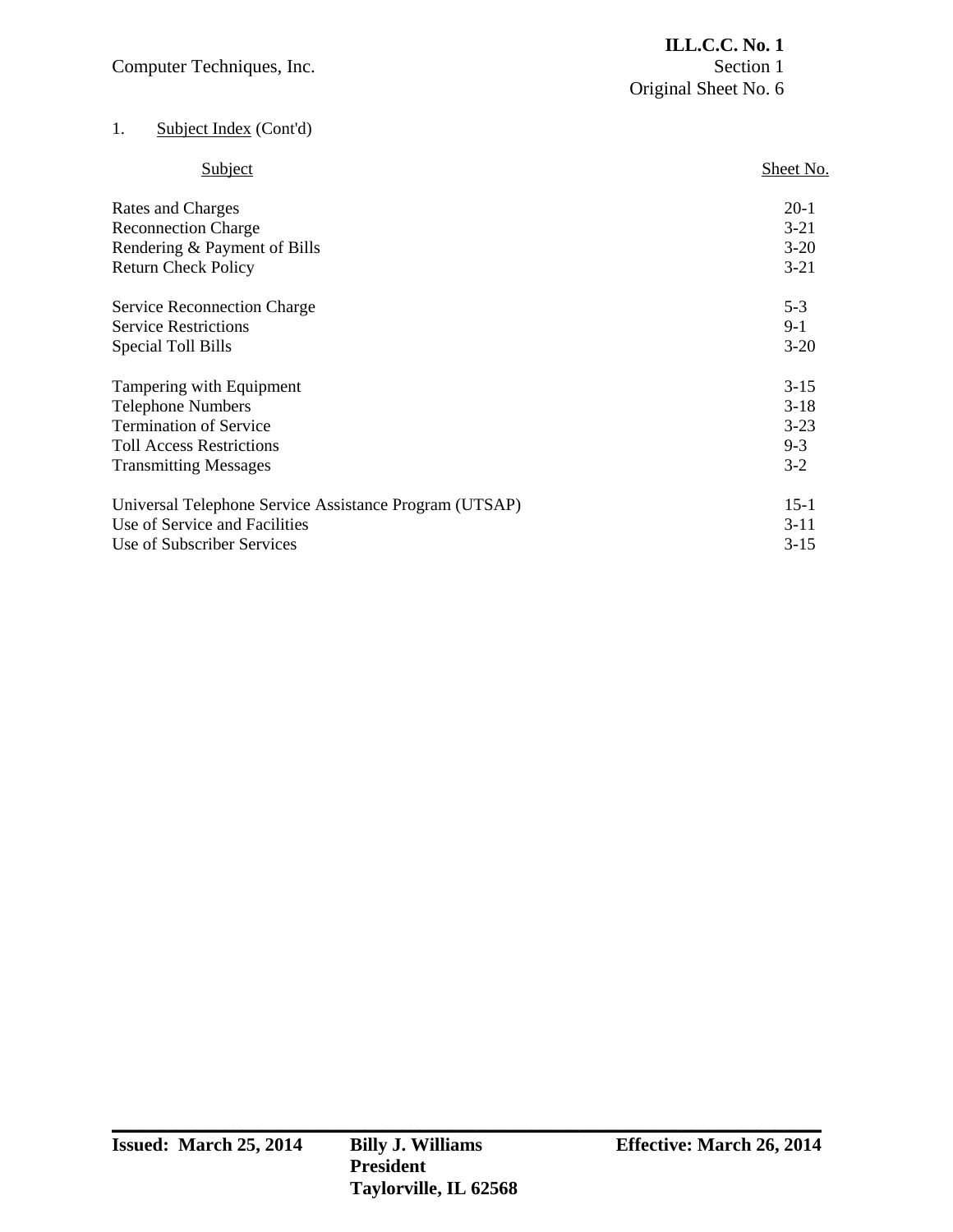### 2. Definitions

#### Access Line

The circuit which travels from the Central Office to the subscriber's premise terminating at the protector which provides direct access to the local exchange and the toll switching networks.

### Aggregator

Aggregator denotes any entity that, in the ordinary course of its operations, makes telephones available to the public or transient users of its premises, for interstate telephone calls using a provider of operator services.

### Channel

The communications path provided by the Company between two or more locations.

### Circuit

A Channel used for the transmission of electrical or optical energy in the furnishing of telephone service.

### **Contract**

The service agreement between a subscriber and the Company under which services and facilities are furnished in accordance with the provisions of the applicable tariffs.

#### Customer

A subscriber to services listed in this Tariff. See Subscriber.

#### Customer Activity Charge

Nonrecurring charge(s) made for the establishment of communication service or subsequent additions or changes to that service.

#### Customer Provided Equipment (CPE)

Devices, apparatus and their associated wiring provided by a subscriber for use with facilities furnished by the Company.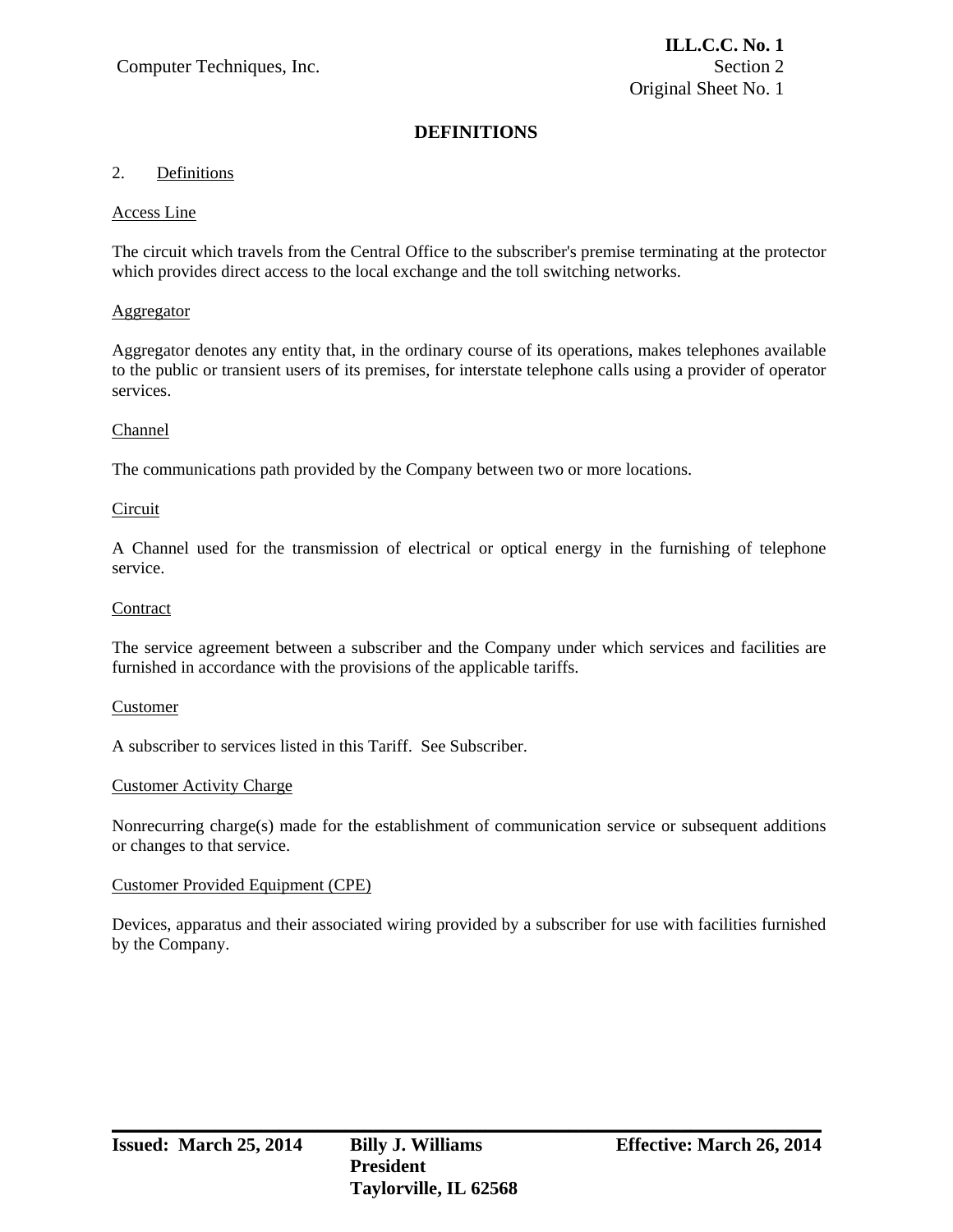### 2. Definitions (Cont'd)

### Demarcation Point

The point of connection, provided and maintained by COMPUTER TECHNIQUES, INC., at which the station wiring becomes dedicated to an individual customer's use. For an individual customer dwelling, this point of connection will generally be the modular jack on the customer side of the Network Interface Device (NID). The drop wire and the network protector will continue to be provided by, and remain the property of, the COMPUTER TECHNIQUES, INC. The demarcation point is usually the point at which the COMPUTER TECHNIQUES, INC. wiring connects with the customer's wiring.

### Digital Centrex

Centrex is a central office based business touch tone service which provides capabilities similar to those offered by a Private Branch Exchange, but without requiring switching equipment on the customer's premises.

### End User

See subscriber.

### Exchange

A geographical area for the administration of telecommunications services established and described by the tariff of a telecommunications company providing local exchange service.

#### Exchange Area

The territory served by an Exchange.

#### Extended Area Service

Interexchange telephone service furnished at flat or message rates between one or more exchange areas.

#### Local Channel

That portion of a channel which connects a station to the interexchange channel; it also applies to a channel connecting two or more stations within an exchange area.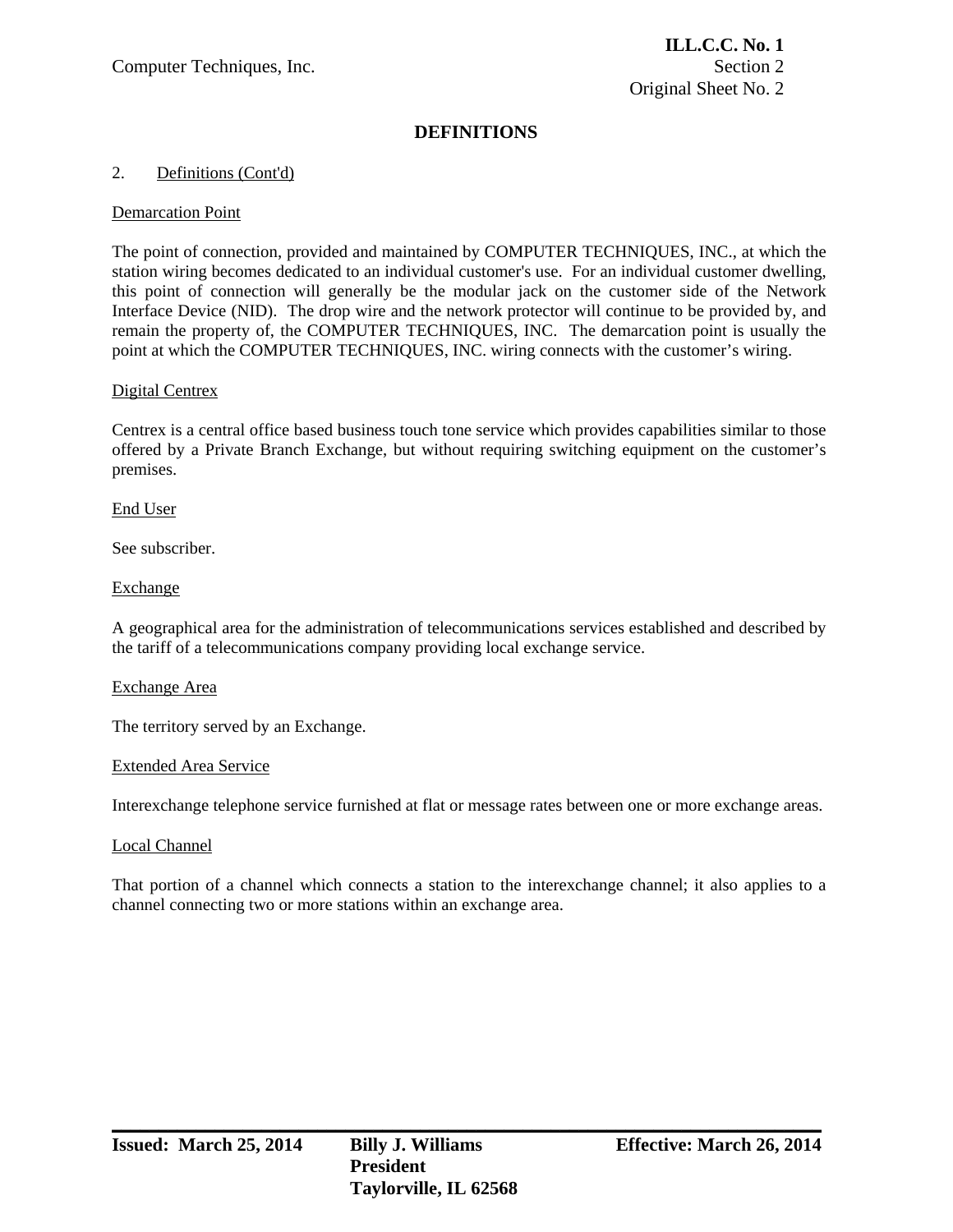#### 2. Definitions (Cont'd)

#### Local Exchange Service

Telephone service furnished between subscribers' stations located within the same local exchange area. Local exchange service includes access to subscribers within the local service area only. Access to subscribers outside of the local exchange area is provided through the toll provider's message toll tariff.

### Local Message

A communication between subscriber stations within the same local service area.

### Local Service Area

The geographical area which a subscriber obtains telephone service without the payment of a toll charge.

#### Network Interface Device (NID)

A device wired between the telecommunications protector and the inside wiring to isolate the customer's equipment from the network.

#### Pilot Number

The number in a multi-line hunt service group that is published as the customer's telephone number. When this number is dialed and the line is in use, the central office switch will search for an available idle line in the hunt group.

#### Premises

The building, portion or portions of a building used and occupied at one time by the subscriber in the conduct of his business or as a residence. Where floor space in adjoining buildings is made continuous in extent at one or more floor levels, all floor space in both buildings is considered as the same premises insofar as the subscriber who used and occupies such continuous floor space is concerned, the two buildings otherwise being considered as separate buildings.

#### Private Line

A circuit provided to furnish communication only between the two or more locations directly connected to it, and not having connection with central office switching apparatus.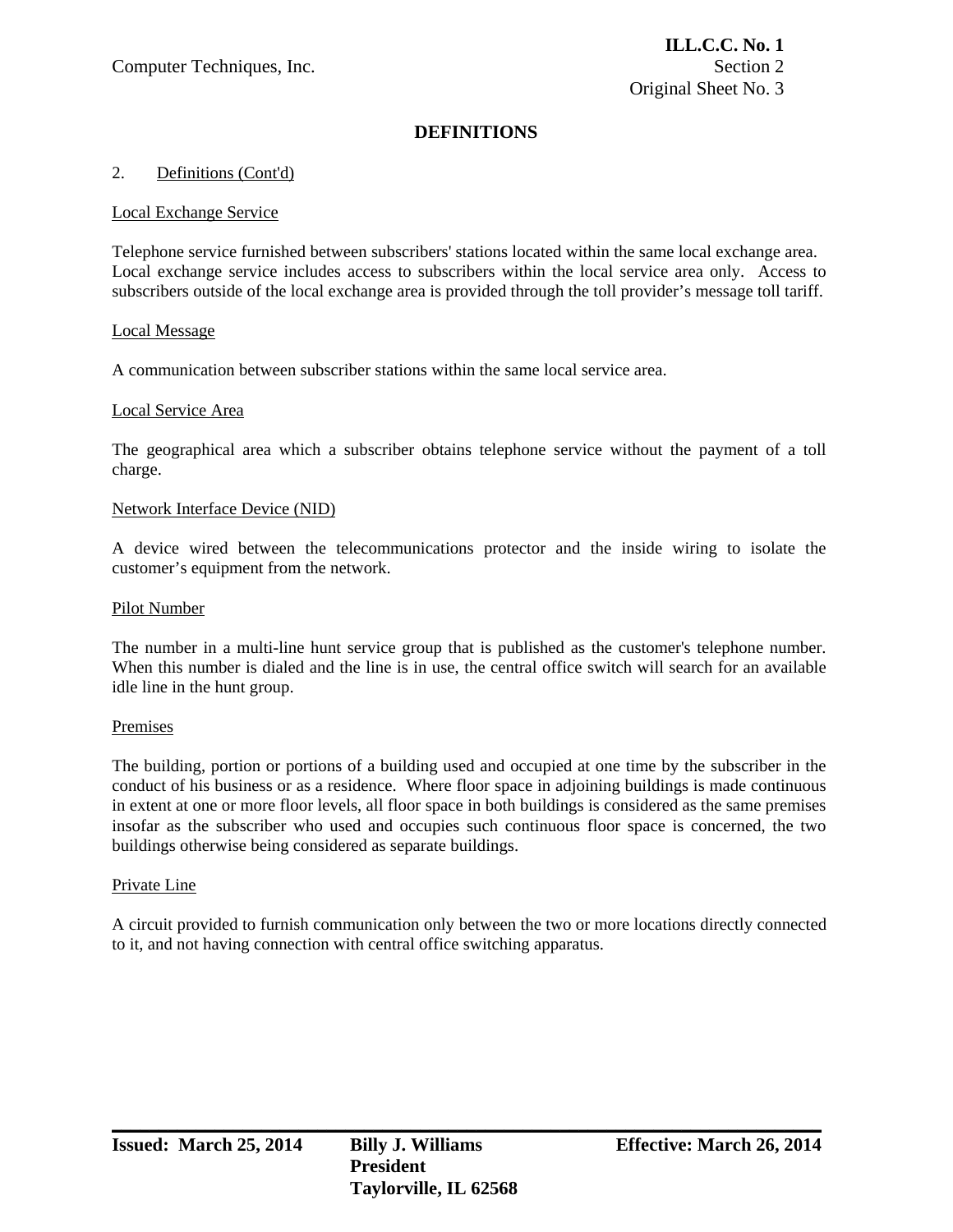### 2. Definitions (Cont'd)

### Subscriber

A person or agency subscribing for telephone service. As used in this Tariff, a separate subscriber is involved at each location, or continuous property, where service is furnished. One individual or firm therefore may be considered as two or more separate subscribers, even in the same Exchange. The privileges, restrictions, and rates established for a subscriber to any class of service are limited to the service at one location; no group treatment of service at separate locations furnished to one individual or firm is contemplated or to be implied except when definitely provided for in the specific service descriptions in the tariff.

### Tariff

The document filed by the Company with the Illinois Commerce Commission which lists the communication services offered by the Company and the associated rates and charges.

#### Toll Message

A message from a calling station to a station located in a different local service area.

### Toll Service

Telephone service rendered by the Company or other Common Carriers between patrons in different local service areas in accordance with the rates and regulations of the company providing service.

**\_\_\_\_\_\_\_\_\_\_\_\_\_\_\_\_\_\_\_\_\_\_\_\_\_\_\_\_\_\_\_\_\_\_\_\_\_\_\_\_\_\_\_\_\_\_\_\_\_\_\_\_\_\_\_\_\_\_\_\_\_\_\_\_\_\_\_\_\_\_\_\_\_\_\_\_** 

#### Trunk

A telephone communication channel between two switching centers.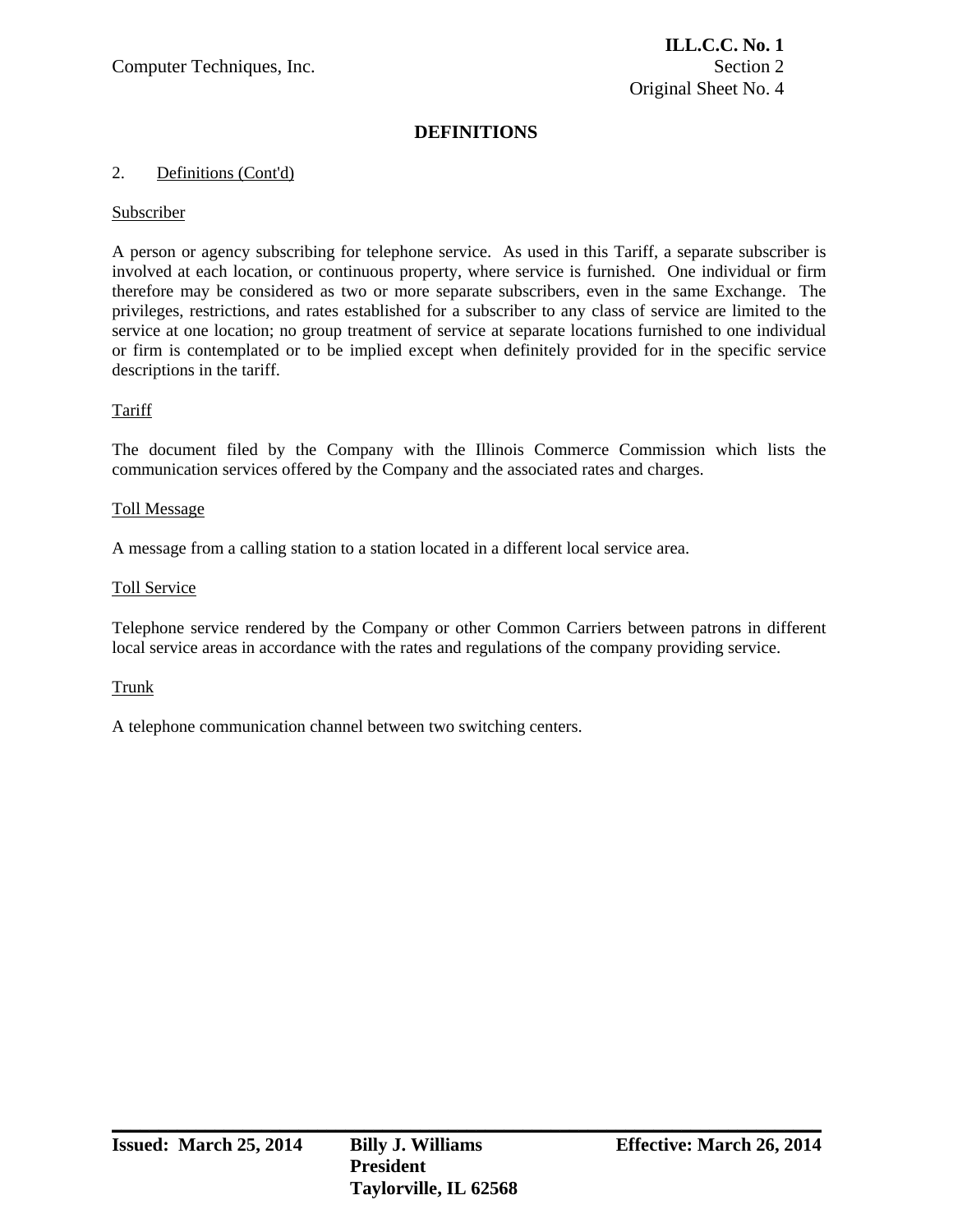### 3. General Rules and Regulations

#### 3.1 Application

 The rules and regulations specified herein apply to the intrastate services and facilities furnished within the State of Illinois by COMPUTER TECHNIQUES, INC., hereinafter referred to as the Company, subject to the jurisdiction of the Illinois Commerce **Commission** 

 When services and facilities are provided in part by the Company and in part by other companies, the rules and regulations of the Company apply to that portion of the service and facilities furnished by it.

 Failure on the part of the subscribers to observe these rules and regulations of the Company, after due notice of such failure, automatically gives the Company the authority to discontinue the furnishing of service.

 In the event of a conflict between any rate, rule, regulation or provision contained in these General Rules and Regulations and any rate, rule, regulation or provision contained in the specific Tariff sections, the rate, rule, regulation or provision contained in the specific Tariff sections shall prevail. In the event of a conflict between any rate, rule, regulation or provision contained in this Tariff and any rate, rule, regulation or provision contained in Title 83, Chapter I, Subchapter f, Part 735 of the Illinois Administrative Code, the rate, rule, regulation or provision contained in the Illinois Administrative Code shall prevail.

#### 3.2 Explanation of Symbols

- (C) Signifies a changed regulation.
- (D) Signifies a discontinued rate, treatment or regulation.
- (I) Signifies an increased rate or new treatment resulting in an increased rate.
- (N) Signifies a new rate, treatment or regulation.
- (R) Signifies a reduced rate or new treatment resulting in a reduced rate.
- (T) Signifies a change in text but no change in rate, treatment or regulation.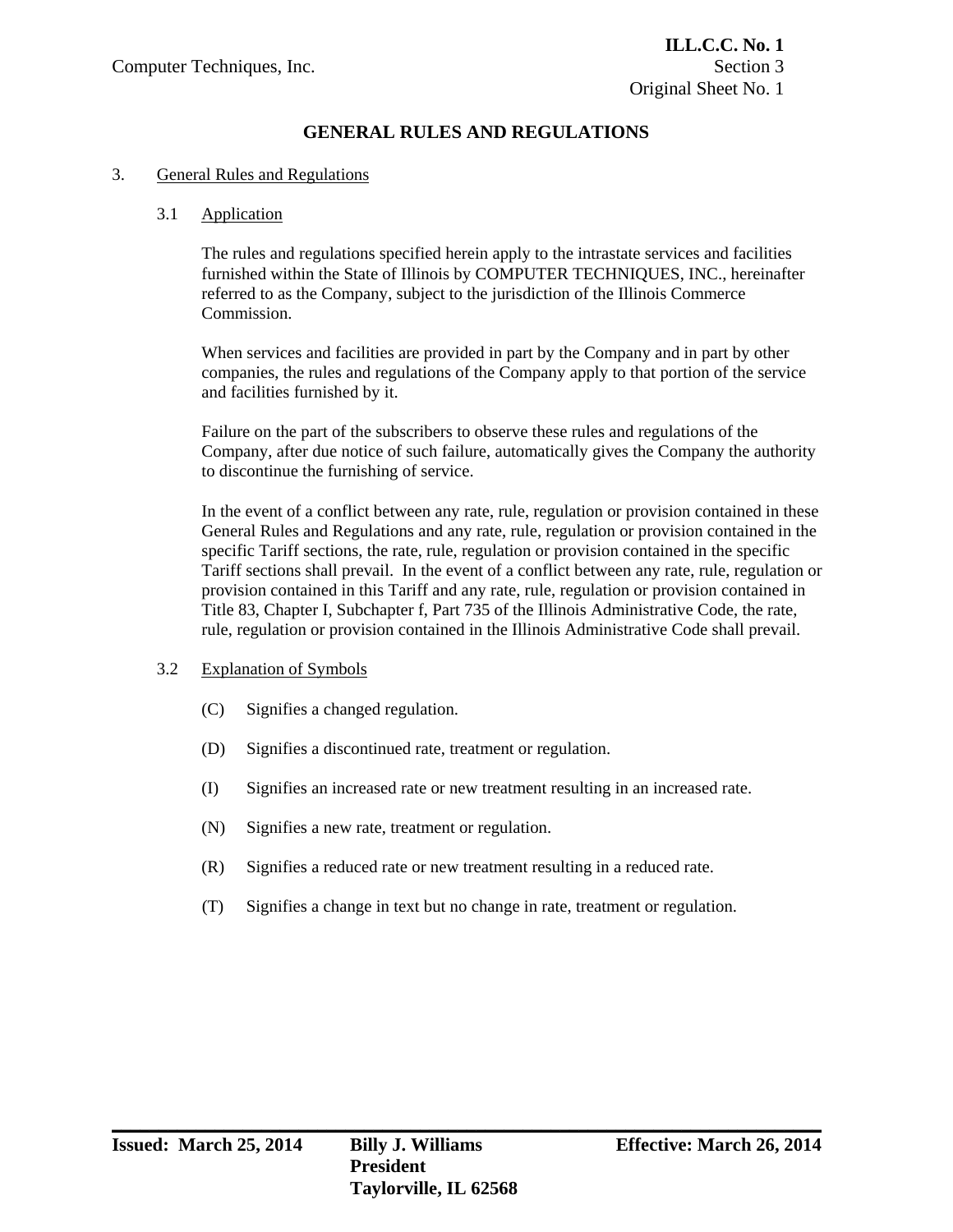### 3. General Rules and Regulations (Cont'd)

### 3.3 Obligation and Liability of Company

A. Availability of Facilities

 The Company's obligation to furnish telephone service is dependent upon its ability to secure and retain, without unreasonable expense, suitable facilities and rights for the construction and maintenance of the necessary circuits and equipment.

B. Directory Errors and Omissions

 The Company endeavors to correctly list customers, their telephone numbers and other information in the local telephone directory. No liability for damages arising from errors in or omissions of directory listings or listings obtained from Directory Assistance shall attach to the Company. In the case of additional or extra listings for which a charge is made, the Company's liability shall be limited to the monthly rate for each such listing for the charge period during which the error or omission continues.

C. Transmitting Messages

 The Company does not undertake to transmit messages, but rather offers the use of its facilities, where available, for communication between parties subject to the conditions specified in these tariffs.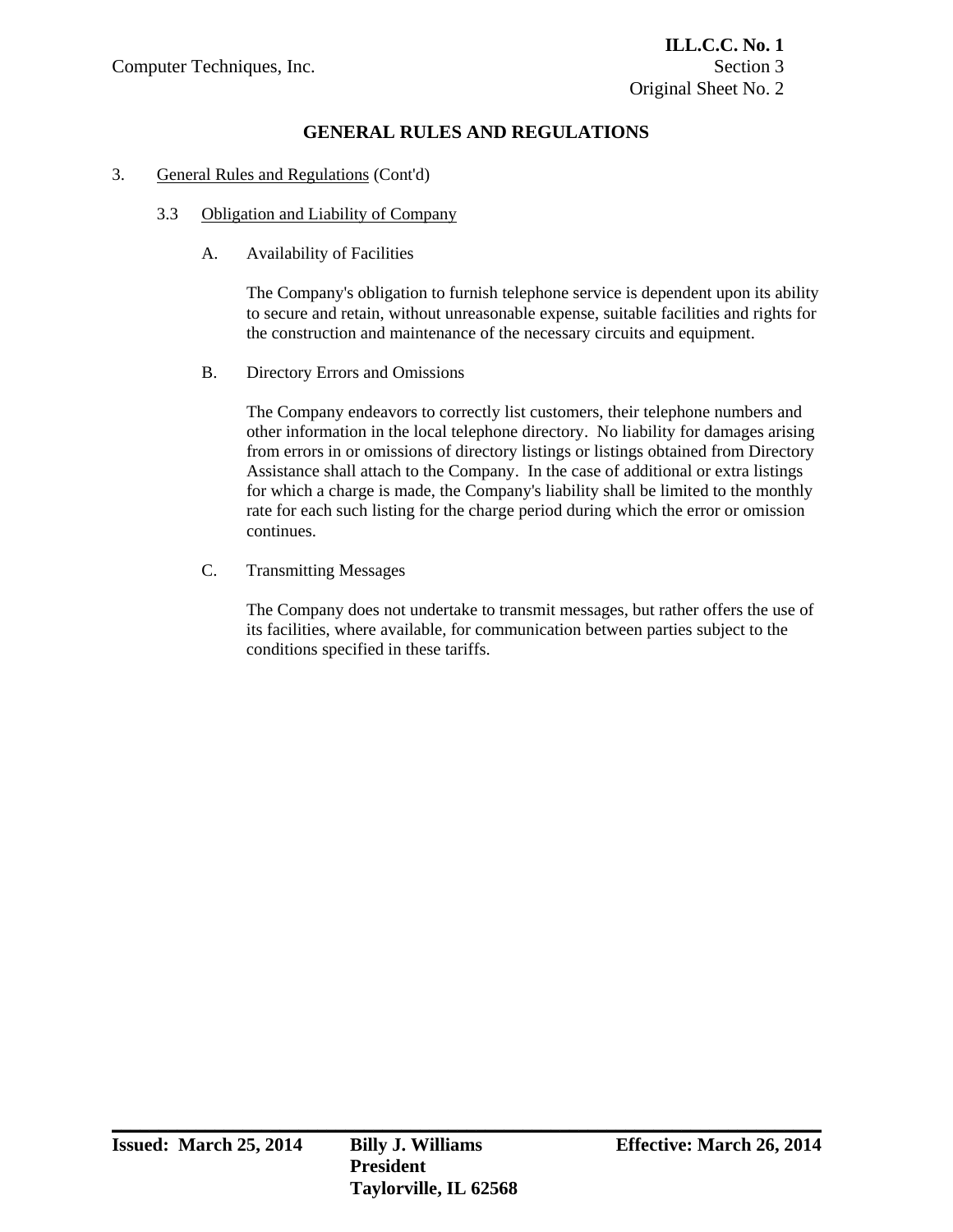### 3. General Rules and Regulations (Cont'd)

- 3.3 Obligation and Liability of Company (Cont'd)
	- D. Defacement of Premises

 The Company will make a reasonable effort to leave the customer's property in the same condition in which it was found prior to any Company work. The Company will repair or replace any defacement or damage of property due to installation, existence, or removal of Company property when the damage is the result of negligence of the Company.

E. Maintenance and Repairs

 The Company shall bear the expense of all repair and maintenance of its facilities. Where damage or destruction of its facilities is due to the acts or omissions of the subscriber, the Company will be reimbursed by the subscriber for any such damage. The subscriber may not rearrange, remove, or disconnect any Company facilities without consent of the Company.

 Access to subscriber's premises at any reasonable hour will be given to representatives of the Company for the purpose of inspecting, repairing, testing or removing any part of the Company's facilities.

F. Adjustment of Charges

 In case of overbilling, a refund will be made by the Company for the amount of excess charges with interest from the date of the overpayment by the subscriber.

 The refund will be accomplished by a credit on a subsequent bill for telephone service or by check if the account is final or if requested by the subscriber.

- G. Liability of Company
	- 1. The liability of the Company for damages arising out of mistakes, omissions, interruptions, delays or errors or defects in transmission occurring in the course of furnishing service and not caused by negligence of the customer, shall in no event exceed an amount equivalent to the proportionate charge to the customer for the period of service during which such mistakes, omissions, interruptions, delays or errors or defects in transmission occur in excess of 36 hours after notification has been made.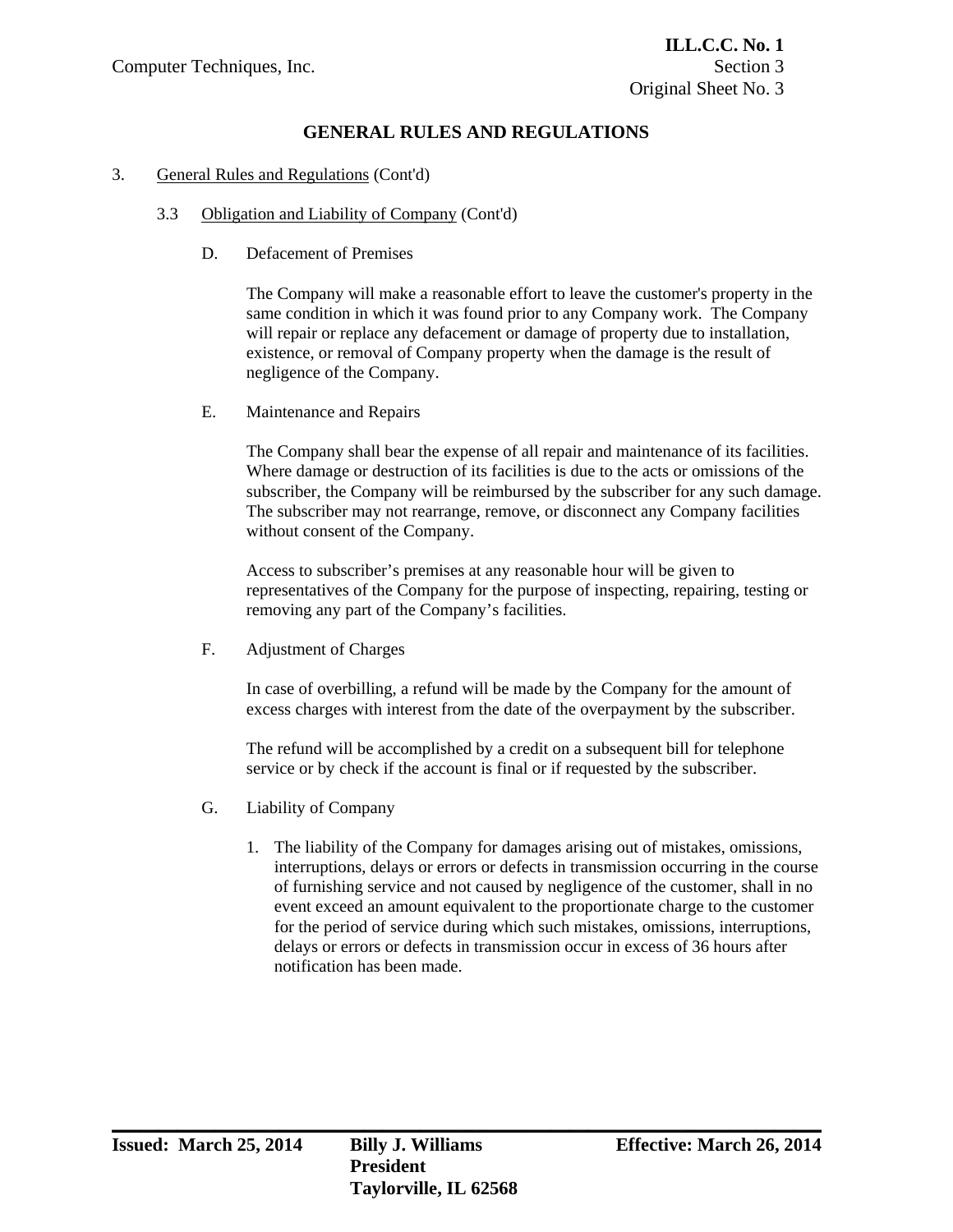### 3. General Rules and Regulations (Cont'd)

- 3.3 Obligation and Liability of Company (Cont'd)
	- G. Liability of Company (Cont'd)
		- 2. The customer indemnifies and saves the Company harmless against the following:
			- (a) Acts or omissions of other companies when their facilities are used in connection with the Company's facilities to provide service.
			- (b) Any defacement or damage to the customer's premises, resulting from the existence of the Company's facilities (demarcation point and drop) on such premises, or from the installation or removal thereof, when such defacement or damage is not the result of the negligence of the Company or its employees.
			- (c) Any accident, injury or death occasioned by its equipment or facilities when such is not due to negligence of the Company.
			- (d) Claims for libel, slander or infringement of copyright arising from the material transmitted or recorded over its facilities; claims for infringement of patents arising from combining with, or using in connection with, facilities of the Company, apparatus and systems of the customer; and all other claims arising out of any act or omission of the customer in connection with facilities provided by the Company.
			- (e) Liability for failure to provide service.

**\_\_\_\_\_\_\_\_\_\_\_\_\_\_\_\_\_\_\_\_\_\_\_\_\_\_\_\_\_\_\_\_\_\_\_\_\_\_\_\_\_\_\_\_\_\_\_\_\_\_\_\_\_\_\_\_\_\_\_\_\_\_\_\_\_\_\_\_\_\_\_\_\_\_\_\_** 

(f) Liability for telephone directories except as outlined in Section 3.3(B).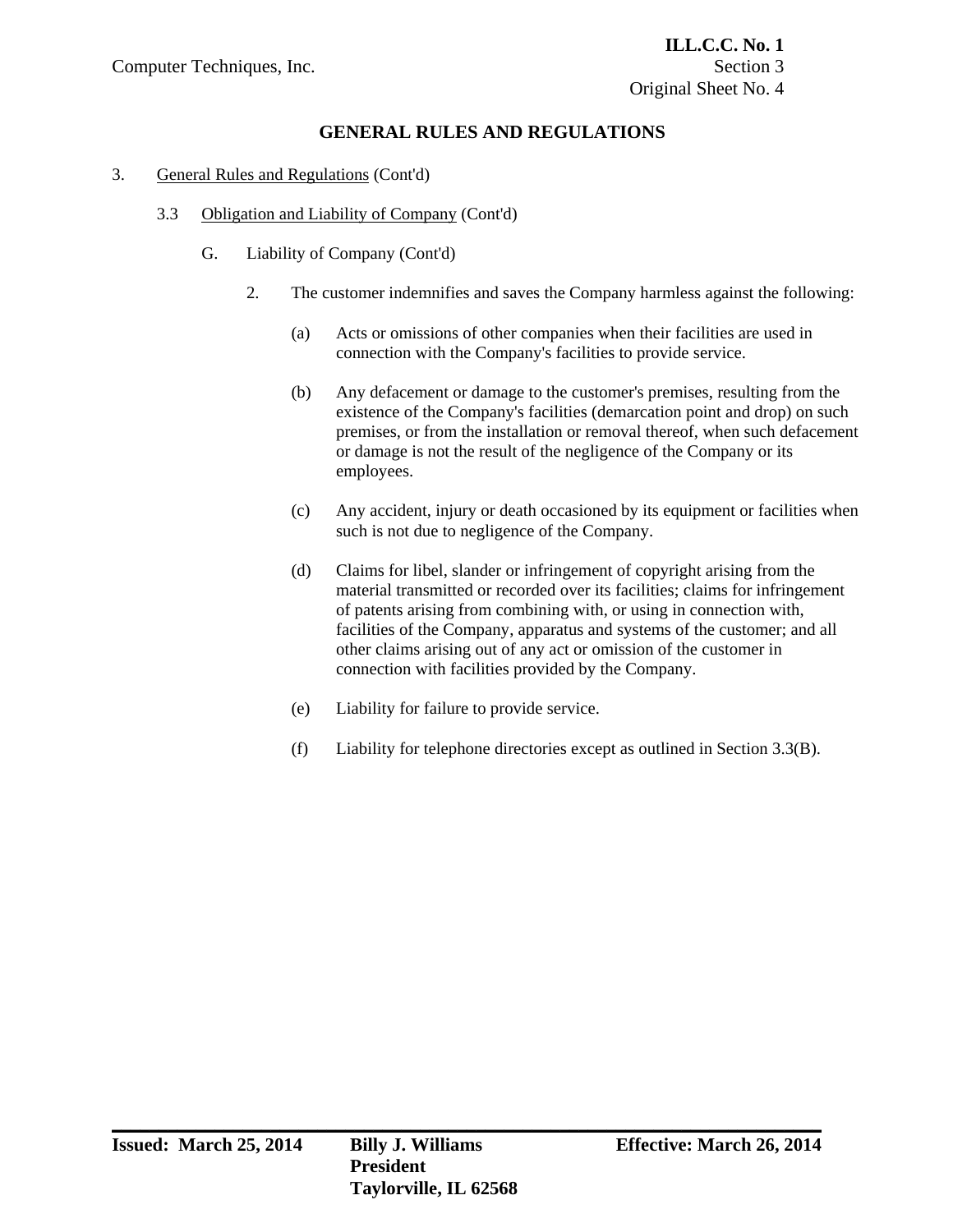### 3. General Rules and Regulations (Cont'd)

- 3.3 Obligation and Liability of Company (Cont'd)
	- H. Credit for Interruptions
		- 1. Subject to the exceptions contained in Section 3.3.H.2, when the use of service or facilities furnished by the Company is interrupted, the following adjustments of the monthly Recurring Charges subject to interruption will be allowed for the service and facilities rendered useless and inoperable by reason of the interruption whenever said interruption continues for a period of thirty (30) hours or more from the time the interruption is reported to or known to exist by the Company:
			- (a) If the interruption last for greater than thirty (30) hours but equal to or less than forty-eight (48) hours, Company shall provide a credit equal to a pro-rata portion of monthly recurring charges for the services interrupted;
			- (b) If the interruption lasts for greater than forty-eight (48) hours but equal to or less than seventy-two (72) hours, Company shall provide a credit for 33% of one month's recurring charges for all interrupted services;
			- (c) If the interruption lasts for greater than seventy-two (72) hours but equal to or less than ninety-six (96) hours, Company shall provide a credit for 67% of one month's recurring charges for all interrupted services;
			- (d) If the interruption lasts for greater than ninety-six (96) hours but equal to or less than one hundred twenty (120) hours, Company shall provide a credit for one full month's recurring charges for all interrupted services;
			- (e) If the interruption lasts for greater than one hundred twenty (120) hours, Company will provide alternative phone service to the Customer at no cost or provide an additional credit of \$20 per day, at the Customer's option.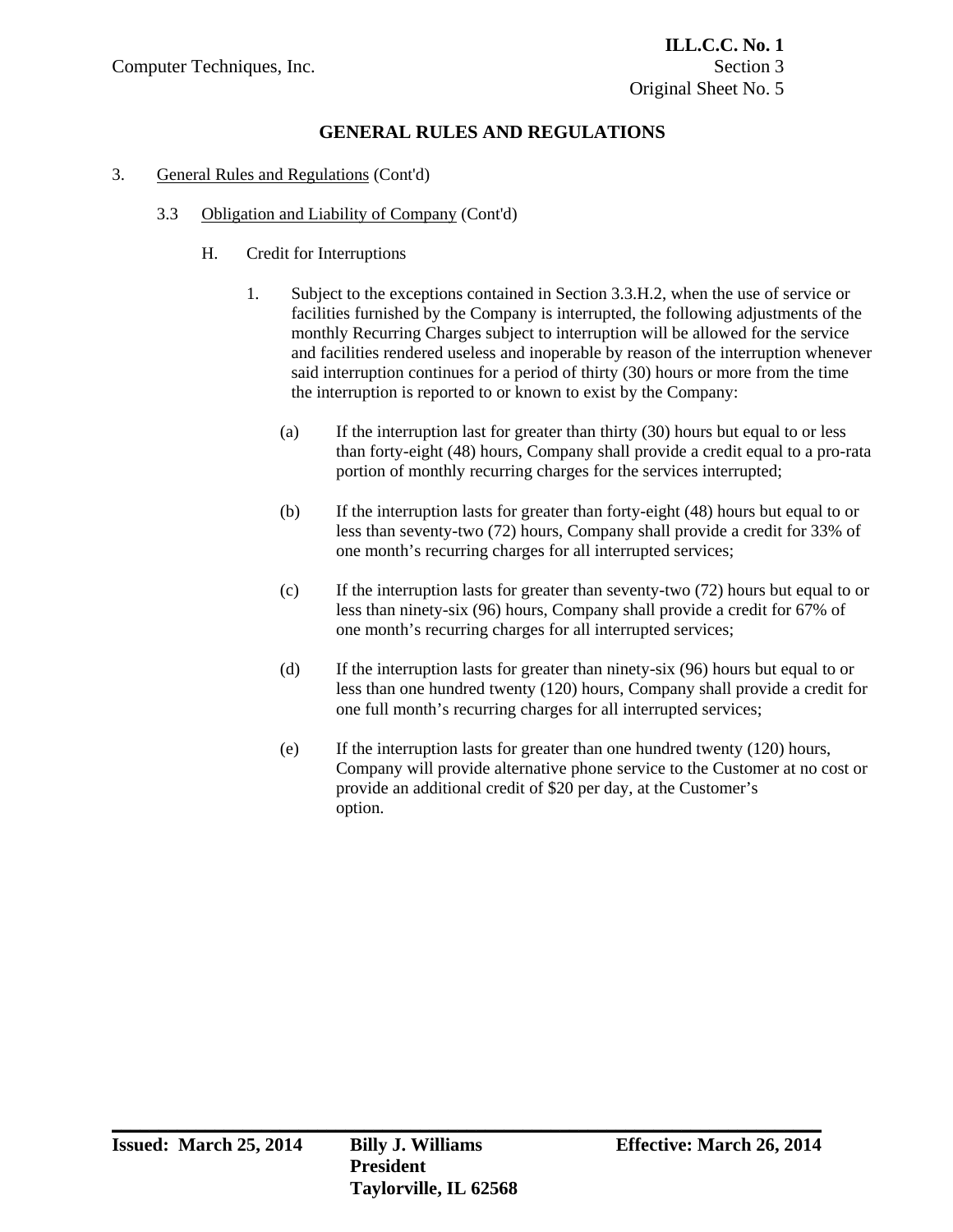### 3. General Rules and Regulations (Cont'd)

### 3.3 Obligation and Liability of Company (Cont'd)

- H. Credit for Interruptions (Cont'd)
	- (f) The credit for services applies to the following non-usage sensitive services:
		- Monthly Basic Local Service
		- Custom Calling Features
		- CLASS Features

 For calculating credit allowances, every month is considered to have 30 days. Only those facilities on the interrupted portion of the circuit will receive a credit.

2. Limitation on Credit for Interruption Allowances

No credit allowance will be made for:

- (a) Interruptions due to the negligence or willful acts of , or noncompliance with the provisions of this tariff by, the Customer, Authorized User, Joint User, or other common carrier providing service connected to the service by of the Company;
- (b) An emergency situation;

An emergency situation is defined as:

- A declaration made by the applicable state or federal government agency that the area served by the local exchange carrier is either a state or federal disaster area;
- An act of third parties, including acts of terrorism , vandalism, riot, civil unrest, war, or acts of parties that are not agents, employees or contractors of the local exchange carrier, or
- A severe storm, tornado, earthquake, flood or fire, including any severe storm, tornado, earthquake, flood or fire that prevents the local exchange carrier from restoring service due to impassable roads, downed power lines, or the closing off of affected areas by public safety officials.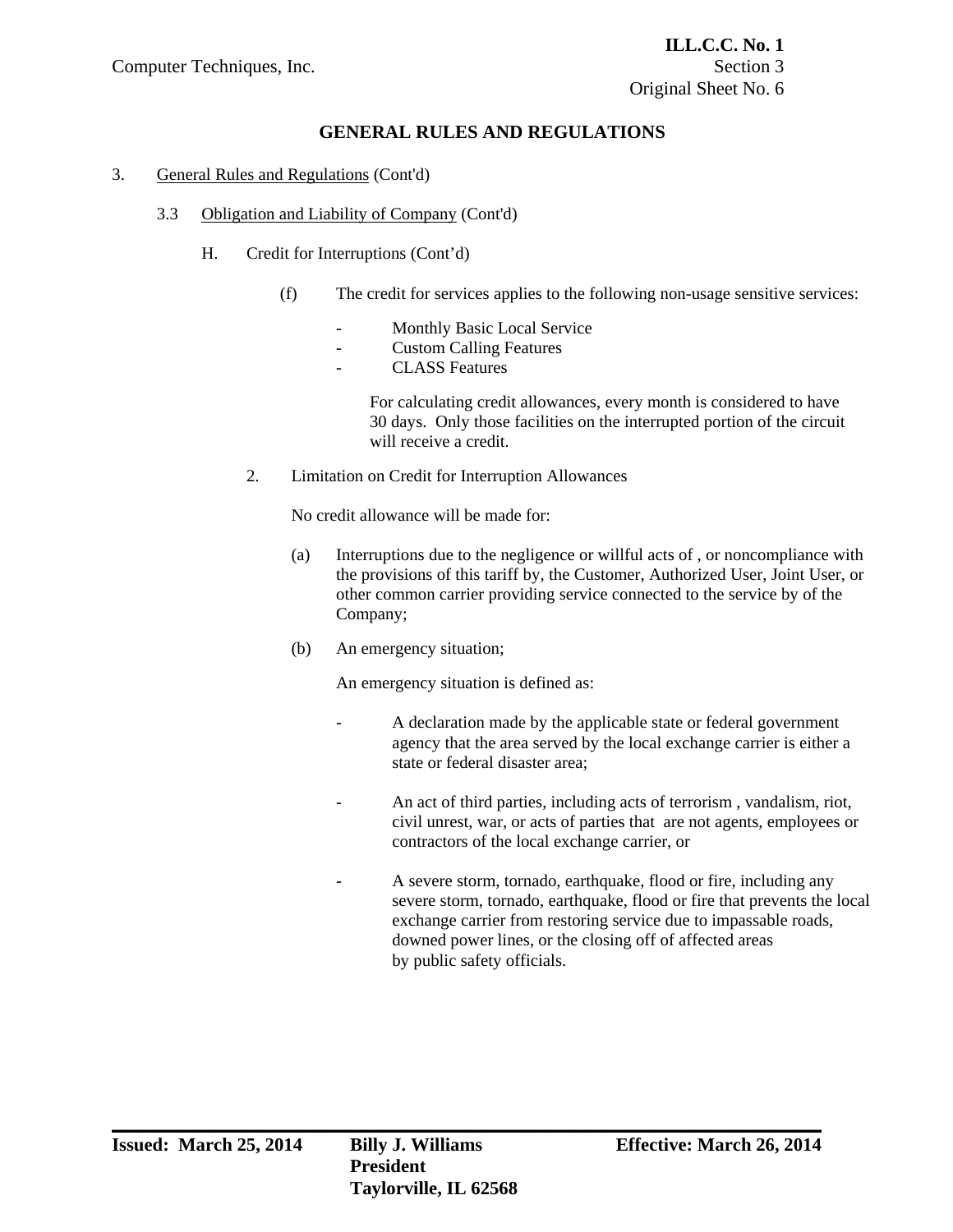- 3. General Rules and Regulations (Cont'd)
	- 3.3 Obligation and Liability of Company (Cont'd)
		- H. Credit for Interruptions (Cont'd)
			- 2. Limitation on Credit for Interruption Allowances (Cont'd)
				- (c) Interruptions due to the failure or malfunction or customer-owned telephone equipment or inside wiring;
				- (d) Interruptions of service extended by the Company's inability to gain access to its facilities and equipment for the purpose of investigating and correcting interruptions due to the Customer changing a scheduled appointment, provided that the interruption is not extended further by the Company;
				- (e) Interruptions of service extended by the Company's inability to gain access to its facilities and equipment because the Customer missed an appointment, provided that the interruption is not further extended by the Company;
				- (f) Interruptions of service during any period when it is necessary for the Customer to release service to the Company for necessary maintenance purposes or for implementation of a Customer order for a change in service arrangement.
				- (g) Interruptions that occur as a result of the Company's right to refuse service to the Customer as provided in 83 Ill. Adm. Code 735.
				- (h) A lack of Company facilities to meet the customer's request for service.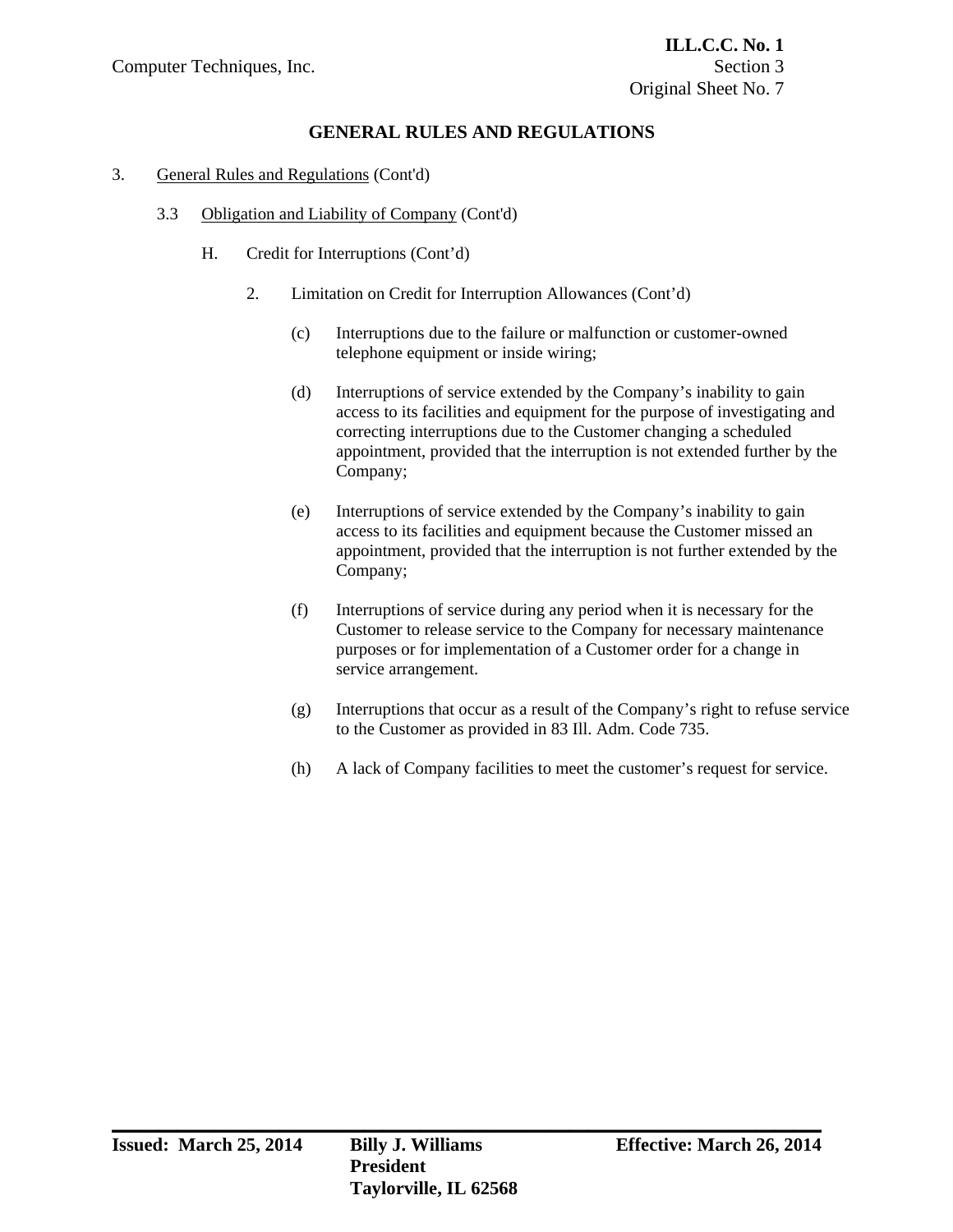- 3. General Rules and Regulations (Cont'd)
	- 3.3 Obligation and Liability of Company (Cont'd)
		- I. New Service Installation Requirements
			- 1. As provided for in 83 Ill. Adm. Code 732.20(a), the Company will install basic local exchange service within five (5) business days after the Customer orders service. The Company will inform the Customer at the time of the request for install, repair, and/or appointment is made, whether or not the Company has the requisite information to complete the request. Once the requisite information is provided to the Company, the five (5) business day period starts. If the Company fails to install basic local service within five (5) business days, the Company will waive 50% of any installation charges. If the Company fails to install service within 10 business days after the service application is placed, the Company shall waive 100% of the installation charge. For each day that the failure to install service continues beyond the initial ten (10) business days, or beyond five (5) business days after the customer's requested installation date, whichever is greater, the Company will either provide alternative telephone service at no cost or an additional credit of \$20 per day, at the Customer's option until service is installed.
			- 2. The New Service Installation credit referenced in Section 3.3.I (1) does not apply as a result of:
				- (a) The customer requesting an installation date beyond the five (5) days from the date of the order. Should the company not meet its extended commitment date, the New Service Installation date, the customer credit will then be applied from the "agreed" upon installation date;
				- (b) Negligence or willful acts of, or noncompliance with the provisions of this tariff by, the Customer, Authorized User, Joint User, or other common carrier providing service connected to the service by of the Company.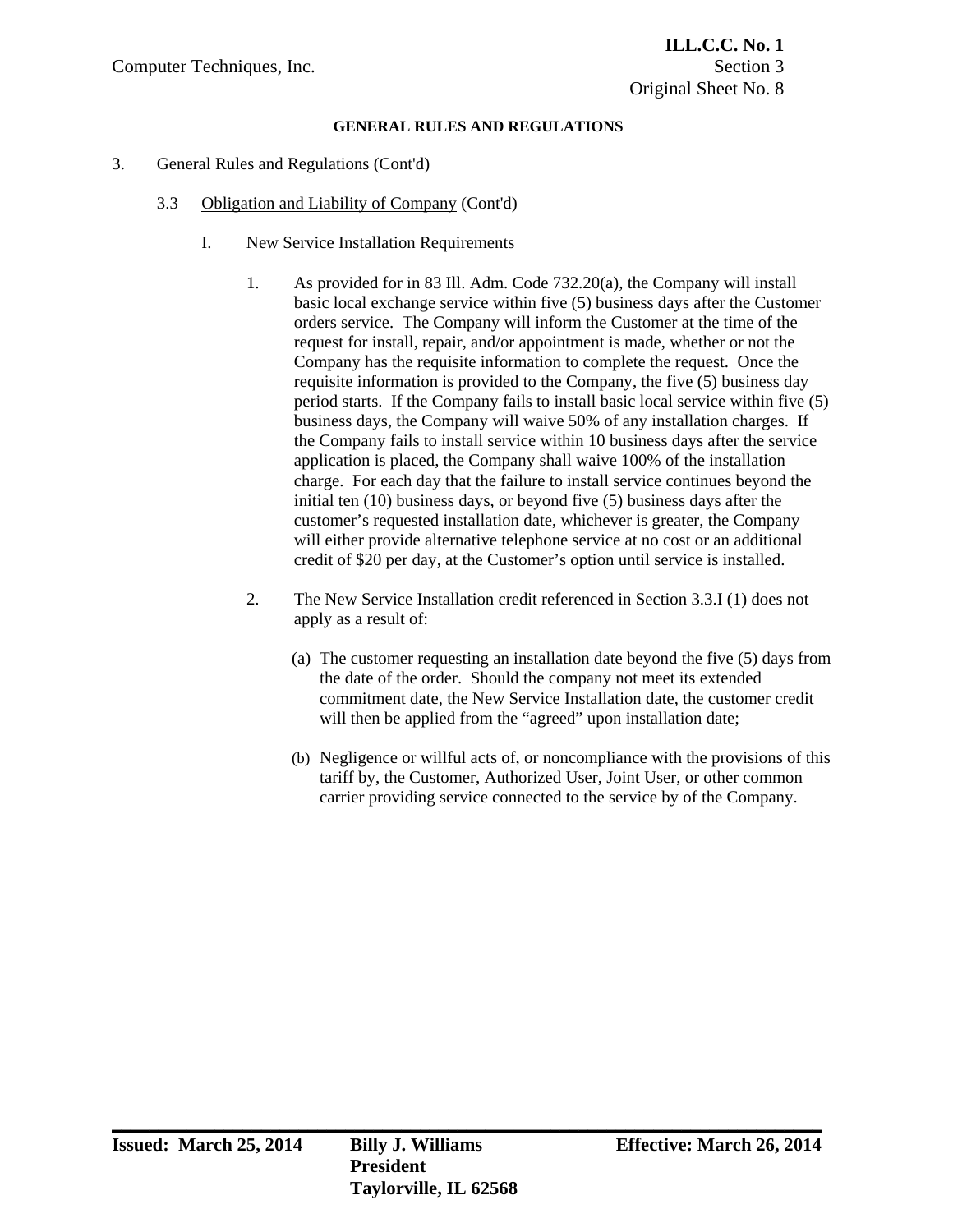- 3. General Rules and Regulations (Cont'd)
	- 3.3 Obligation and Liability of Company (Cont'd)
		- I. New Service Installation Requirements (Cont'd)
			- (c) An emergency situation;

An emergency situation is defined as:

- A declaration made by the applicable state or federal government agency that the area served by the local exchange carrier is either a state or federal disaster area;
- An act of third parties, including acts of terrorism, vandalism, riot, civil unrest, war, or acts of parties that are not agents, employees or contractors of the local exchange carrier, or
- A severe storm, tornado, earthquake, flood or fire, including any sever storm, tornado, earthquake, flood or fire that prevents the local exchange carrier from restoring service due to impassable roads, downed power lines, or the closing off of affected areas by public safety officials.
- (d) The inability to gain access to the customer's premises due to the Customer missing an appointment provided that the violation is not further extended by the carrier;
- (e) The Customer requesting a change to the scheduled appointment, provided the violation is not further extended by the carrier;
- (f) The Company's right to refuse service to a customer as provided in 83 Ill. Adm. Code 735; or
- (g) A lack of Company facilities where a customer requests service at a geographically remote location, a customer requests service in a geographic area where the carrier is not currently offering service, or there are insufficient facilities to meet the customer's request for service.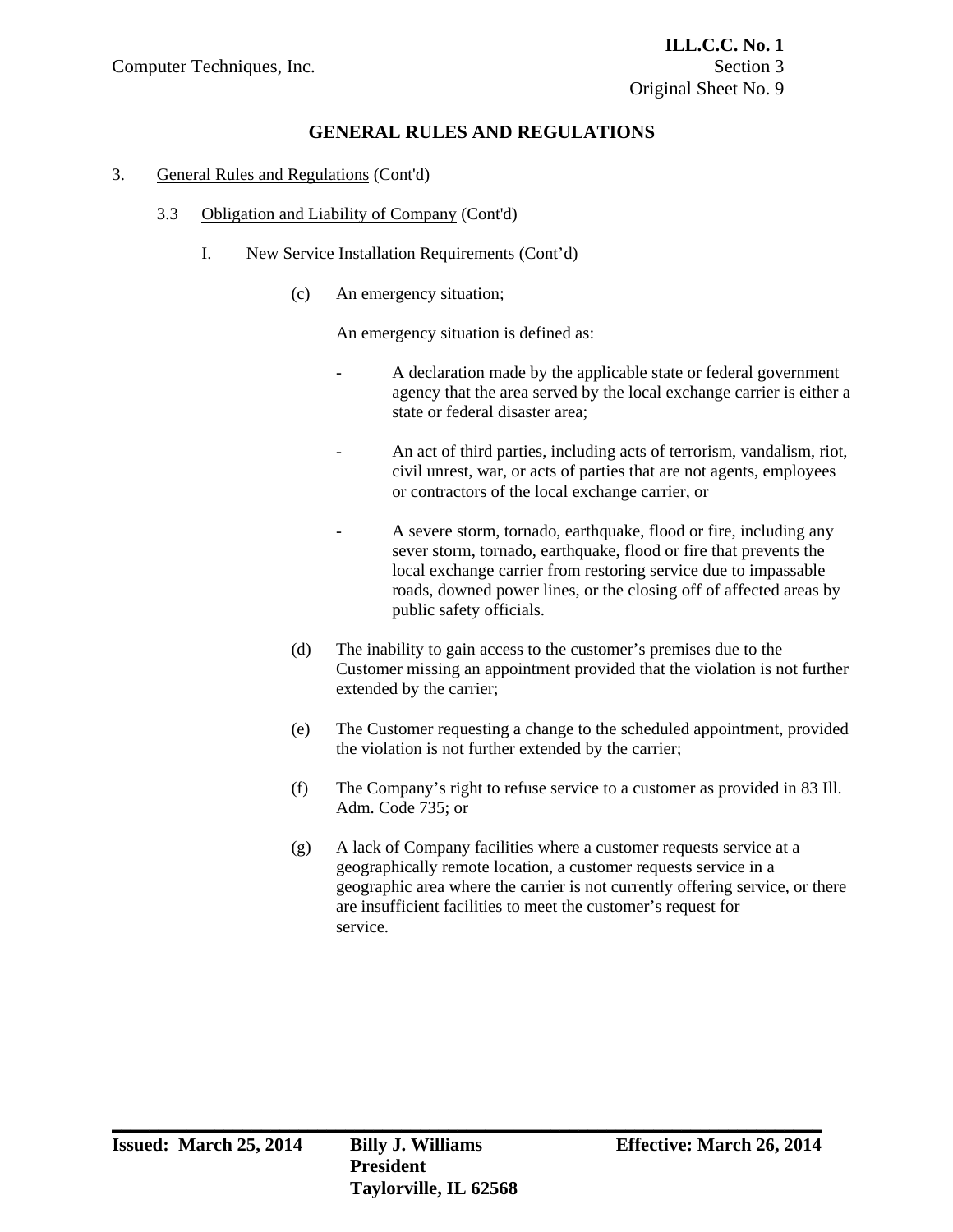- 3. General Rules and Regulations (Cont'd)
	- 3.3 Obligation and Liability of Company (Cont'd)
		- J. Failure to Keep Scheduled Appointment
			- 1. If the Company needs access to the Customer premise an appointment will be made with the customer. If the Company fails to show up for the appointment, a credit of \$25 will be applied to the customer's telephone bill.
				- (a) The credit does not apply if:
					- i. The Customer is not available during the agreed hours of the appointment.
					- ii. The Company provides the customer notice of its inability to keep the appointment no later than 8:00 p.m. of the day prior to the scheduled date of the appointment.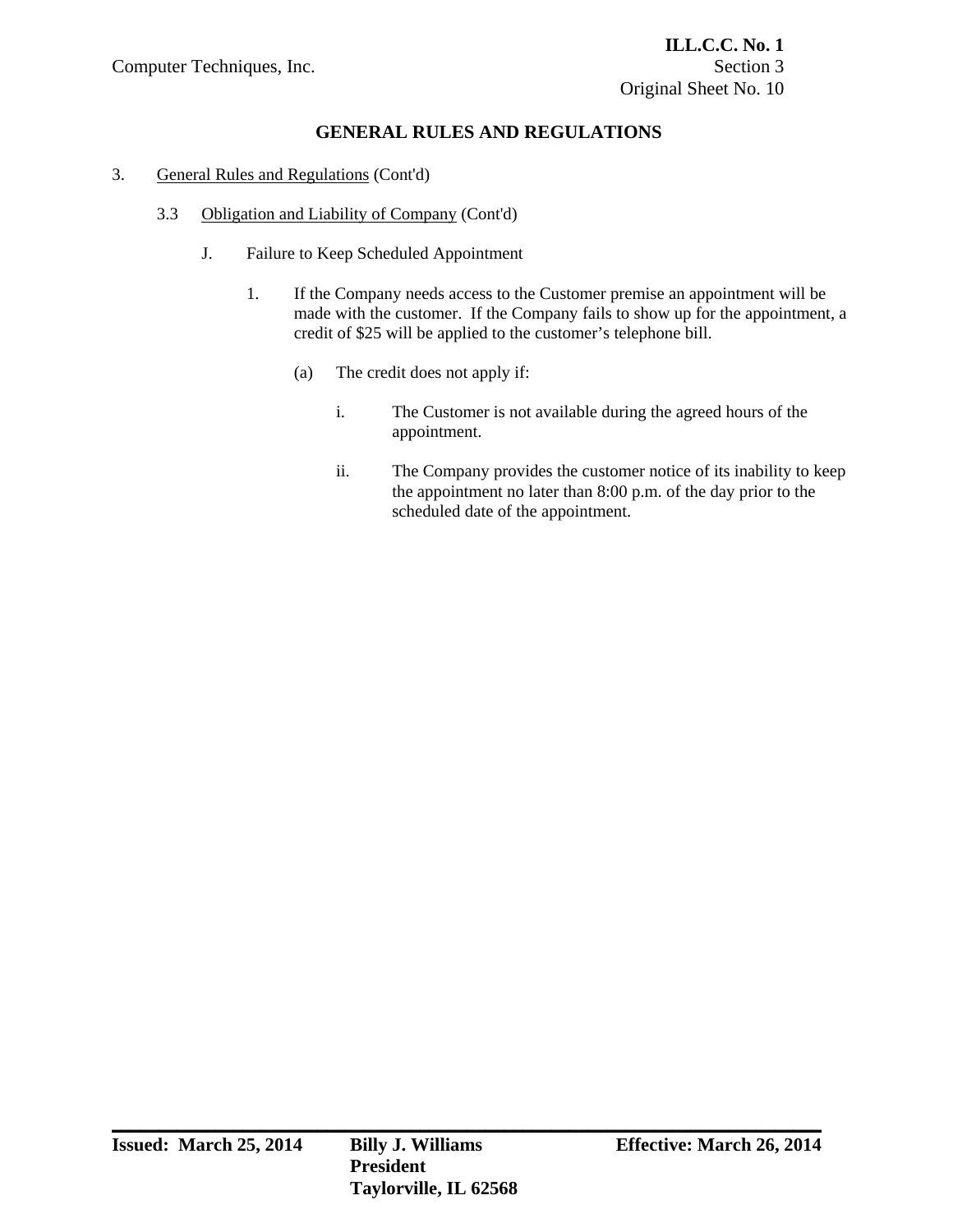- 3.4 Use of Service and Facilities
	- A. Provision of Equipment
		- 1. All equipment necessary for the provision of a given service will be furnished and owned by the Company except as provided elsewhere in this Tariff. The customer may be required to provide suitable housing or other protective measures where equipment is to be installed in locations exposed to weather or other hazards. Commercial power will be furnished by the customer at a suitable outlet when and where required.
		- 2. Equipment not owned by the Company may be attached to the facilities of the Company as provided in Section 3.4(B). In case unauthorized attachment or connection is made, the Company shall have the right to discontinue the service.
		- 3. The provisions of the preceding shall not be construed or applied to bar a customer from using devices which serve his convenience in his use of the facilities of the Company (such as a device to obtain quietness or privacy), provided any such device so used does not:
			- a. Endanger the safety of Company employees or the public.
			- b. Damage, require change in or alteration of, or involve direct electrical connection to the equipment or other facilities of the Company, unless as provided for elsewhere in this Tariff.
			- c. Interfere with the proper functioning of such equipment or facilities.
			- d. Impair the operation of the communication system.
			- e. Otherwise injure the public in its use of the Company's services.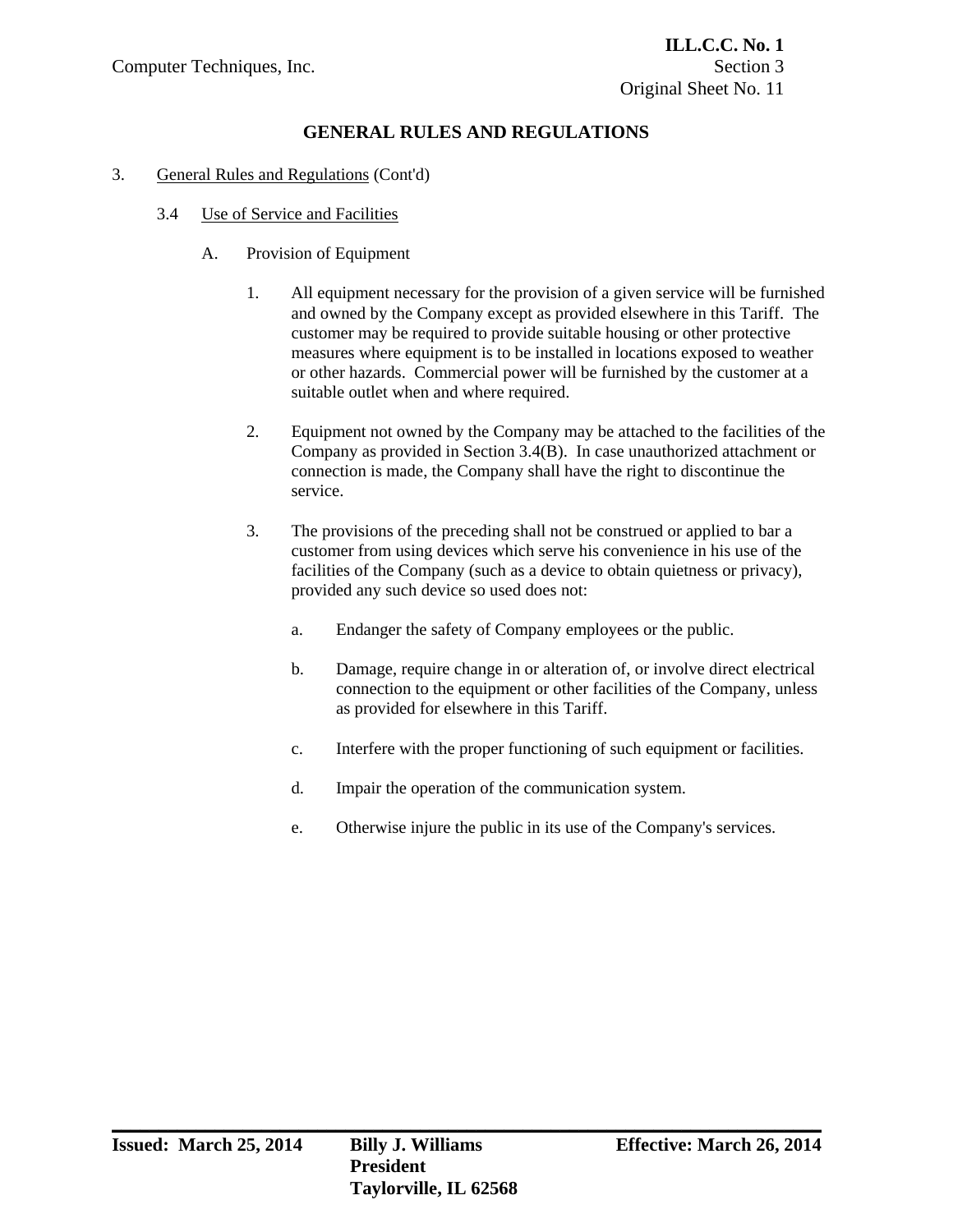- 3.4 Use of Service and Facilities (Cont'd)
	- B. Customer Provided Equipment and Inside Wire
		- 1. Customer-provided equipment and/or inside wire may be connected at the customer's premises to facilities of the Company for use with local exchange service in compliance with FCC regulations.
		- 2. Customers may connect equipment, systems and/or inside wire registered or grandfathered by the FCC directly to the Company network.
		- 3. The General Regulations contained in Section 3 of this Tariff apply when the customer elects to provide his own equipment and/or inside wire. In any instance where the Tariff of the Company conflicts with an effective order of the FCC, the FCC order will have precedence.
		- 4. Responsibility of the Customer
			- a. Upon notification from the Company that the customer-provided equipment or inside wire is causing or is likely to cause harm, the customer shall make such change as is necessary to remove such harm. Failure to make such change will result in disconnection of service until such change is completed to the satisfaction of the Company.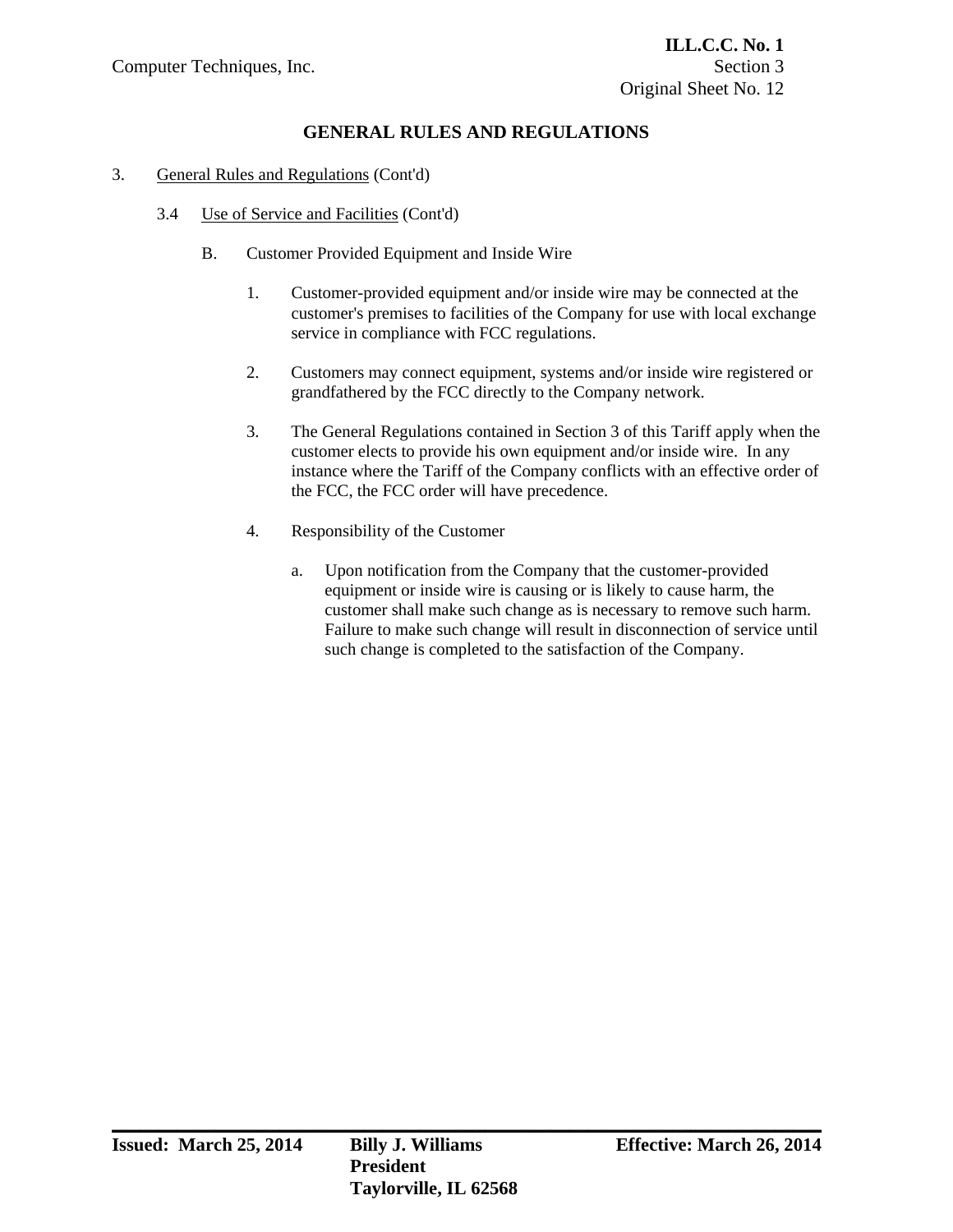- 3.4 Use of Service and Facilities (Cont'd)
	- B. Customer Provided Equipment and Inside Wire (Cont'd)
		- 4. Responsibility of the Customer (Cont'd)
			- b. The customer may be required, as a condition of service, to pay in full all sums due the Company including, but not limited to, customer activity charges, termination charges, minimum charges, and reimbursement for loss or damage to Company facilities as may apply.
			- c. A customer must subscribe to, and be capable of providing operation for, sufficient quantities of local exchange service lines to provide adequate access to his customer-provided equipment and/or inside wire in accordance with accepted communications industry standards.
			- d. The customer must provide all of the terminal equipment and/or inside wire on the customer's side of the point of demarcation between Company owned equipment and customer-owned equipment.
			- e. Use of Company facilities or service in connection with any device for recorded public announcements is subject to the following conditions:
				- (1) For purposes of identification, customers who transmit recorded public announcements over facilities provided by the Company must include in the recorded message the name of the organization or individual responsible for the service and the address at which the service is provided.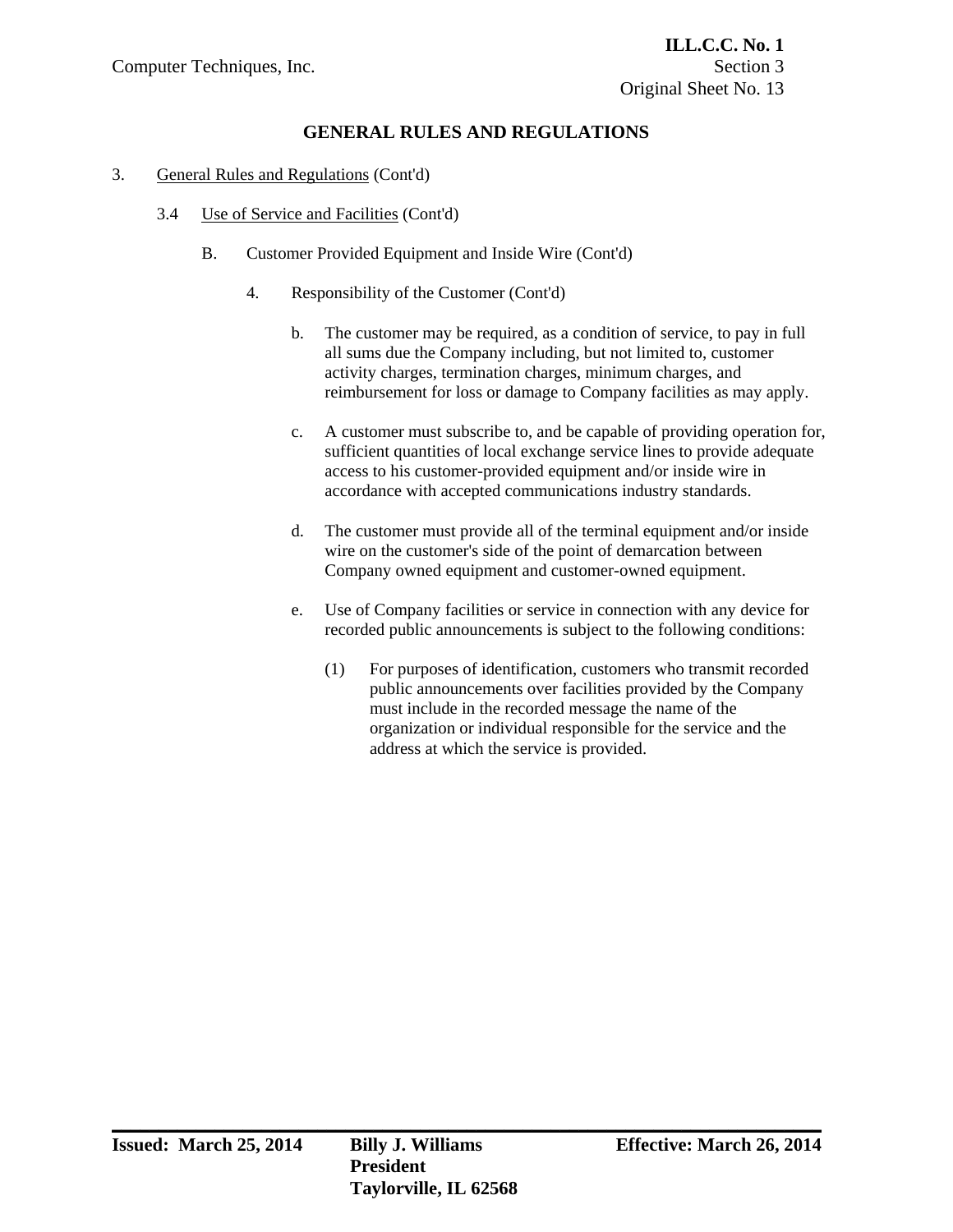- 3.4 Use of Service and Facilities (Cont'd)
	- B. Customer Provided Equipment and Inside Wire (Cont'd)
		- 4. Responsibility of the Customer (Cont'd)
			- e. (Cont'd)
				- (2) Customers transmitting factual public announcements such as time, stock market quotations, airline schedules and similar information are excluded from the preceding condition.
				- (3) Nonpublished telephone service will not be furnished for use with recorded public announcements.
				- (4) Failure to comply with the provisions of this Tariff shall be cause for termination of the service.
			- f. Customer-provided systems, equipment, and inside wire must comply with the requirements of Part 68 of the Rules of the Federal Communications Commission.
		- 5. Responsibility of the Company
			- a. The Company shall not be responsible to the customer for changes in the technical criteria or in any of the facilities, operations or procedures initiated by the Company or appropriate regulatory agencies which might render any customer-provided equipment obsolete or require modification or alteration of such equipment or otherwise affect its use or performance. The Company will make a reasonable effort to notify a customer in advance of changes in technical criteria, operations or procedures, which might affect customer-provided equipment or systems.
			- b. The Company shall not be responsible for the installation, operation or maintenance of any customer-provided communications systems, equipment, or inside wire.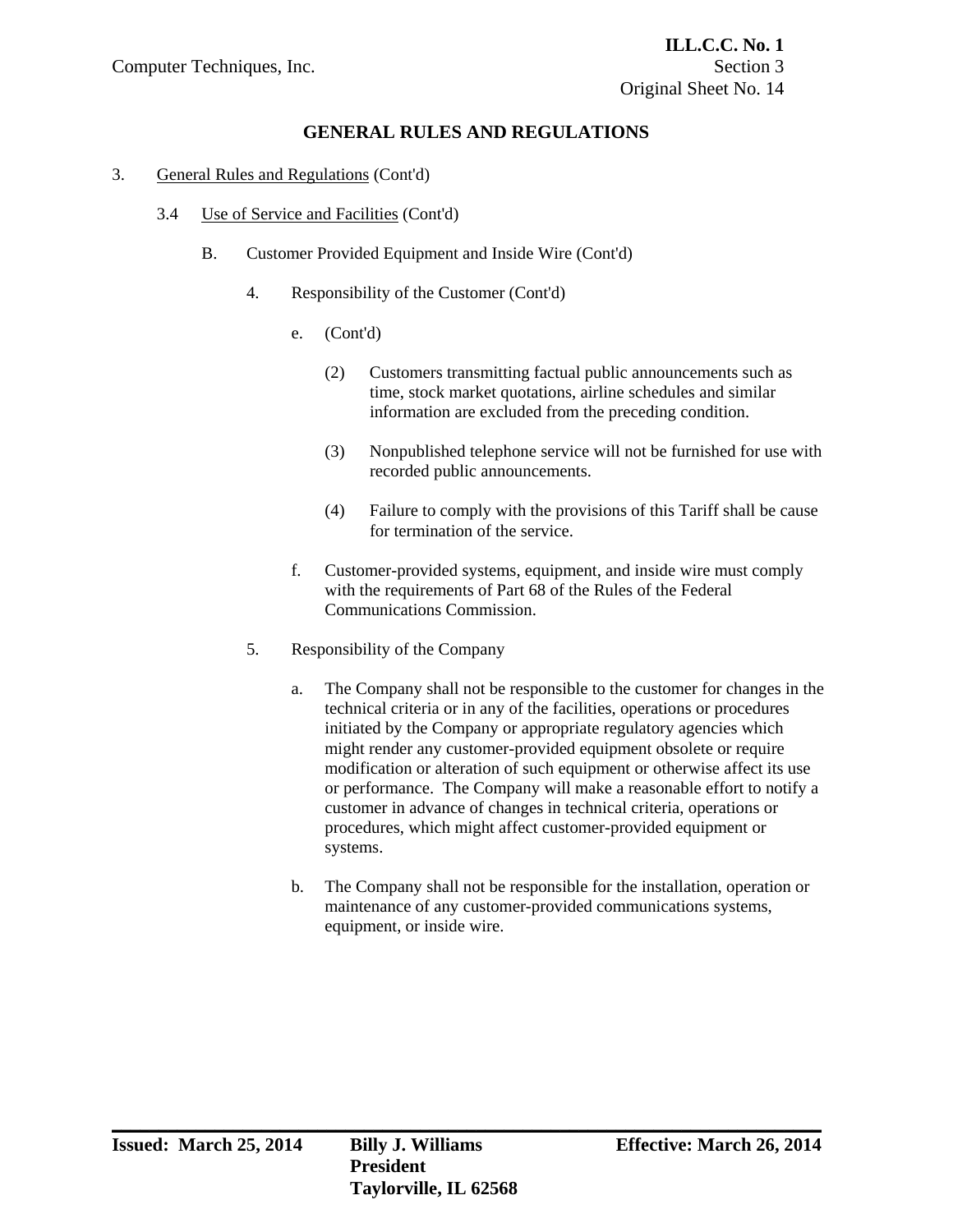### 3. General Rules and Regulations (Cont'd)

- 3.4 Use of Service and Facilities (Cont'd)
	- C. Use of Subscriber Service

 Local exchange telephone service is furnished only for the use by the subscriber, his/her family, and associates.

D. Abuse or Fraudulent Use of Service

 Local exchange service is furnished subject to the condition that there will be no abuse or fraudulent use of the service. The Company may disconnect service, which is used in such a manner as listed below. In case of such disconnection, the Company will immediately attempt to notify the customer.

Abuse or fraudulent use of service includes the following:

- 1. The use of service or facilities of the Company in such a manner as to interfere with the service of one or more other telephone users.
- 2. Tampering with or rearranging Company equipment or facilities, or engaging in any fraudulent activity whatsoever, for the purpose of obtaining service without payment of any portion of charges applicable to the service rendered by the Company or common carriers using the Company's facilities.
- 3. The use of service that is objected to by or on behalf of any governmental authority on the grounds that such service is or is to be used for illegal purposes.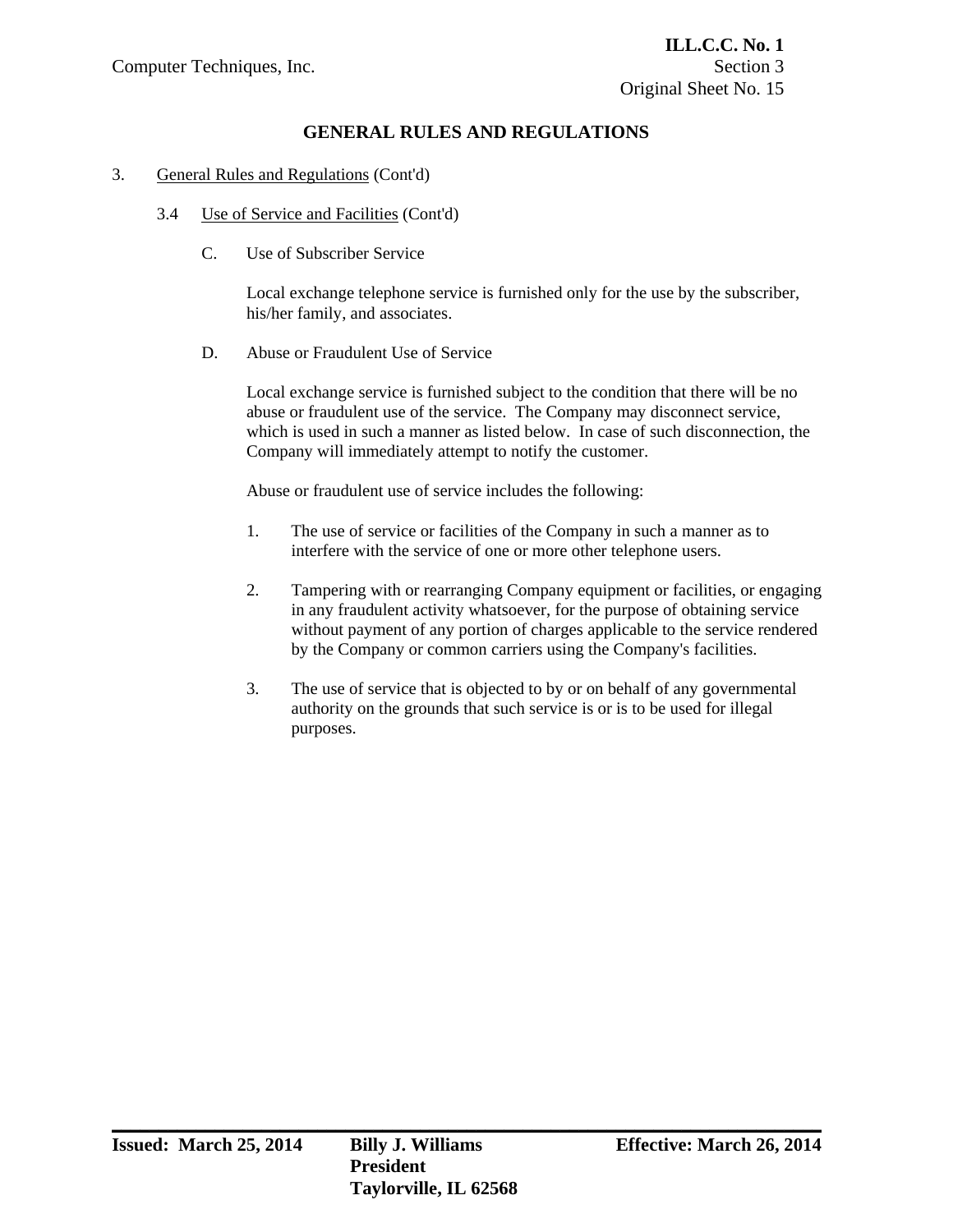### 3. General Rules and Regulations (Cont'd)

### 3.5 Establishment and Furnishing of Service

A. Applications for Service

 Application for service may be made on the Company's standard form or verbally, which becomes a contract when accepted in writing by the Company or upon establishment of service. The conditions of such contracts are subject to all provisions of this and other applicable tariffs.

 The subscriber may be required to pay in advance all charges including applicable Customer Activity Charges for the first billing period. Federal, State or municipal governmental agencies may not be required to make advance payments.

 Requests for additional service may be made verbally, if provided in the original contract, and no advance payment will be required.

 A move within the exchange area is not considered a means to terminate the contract and orders for such may be made verbally.

 Any change in rates, rules or regulations prescribed by the Illinois Commerce Commission shall act as a modification of the contract to that extent, without further notice.

B. Furnishing of Service to Business Customers

Business rates apply to customers conducting business in the following locations:

- 1. Offices, stores, factories and all other places of a strictly business nature.
- 2. In boarding houses, offices of hotels, halls and offices of apartment buildings, quarters occupied by clubs or lodges, public, private, or parochial schools, or colleges (excluding dormitory rooms at such schools or colleges), hospitals, libraries, churches, and other similar institutions.
- 3. At residence locations when the subscriber has no regular business telephone and the use of the service either by himself, members of his household, or his guests, or parties calling him can be considered as more of a business than of a residence nature, or when such business use does not occur or pass over to residence phones during times when businesses are ordinarily closed.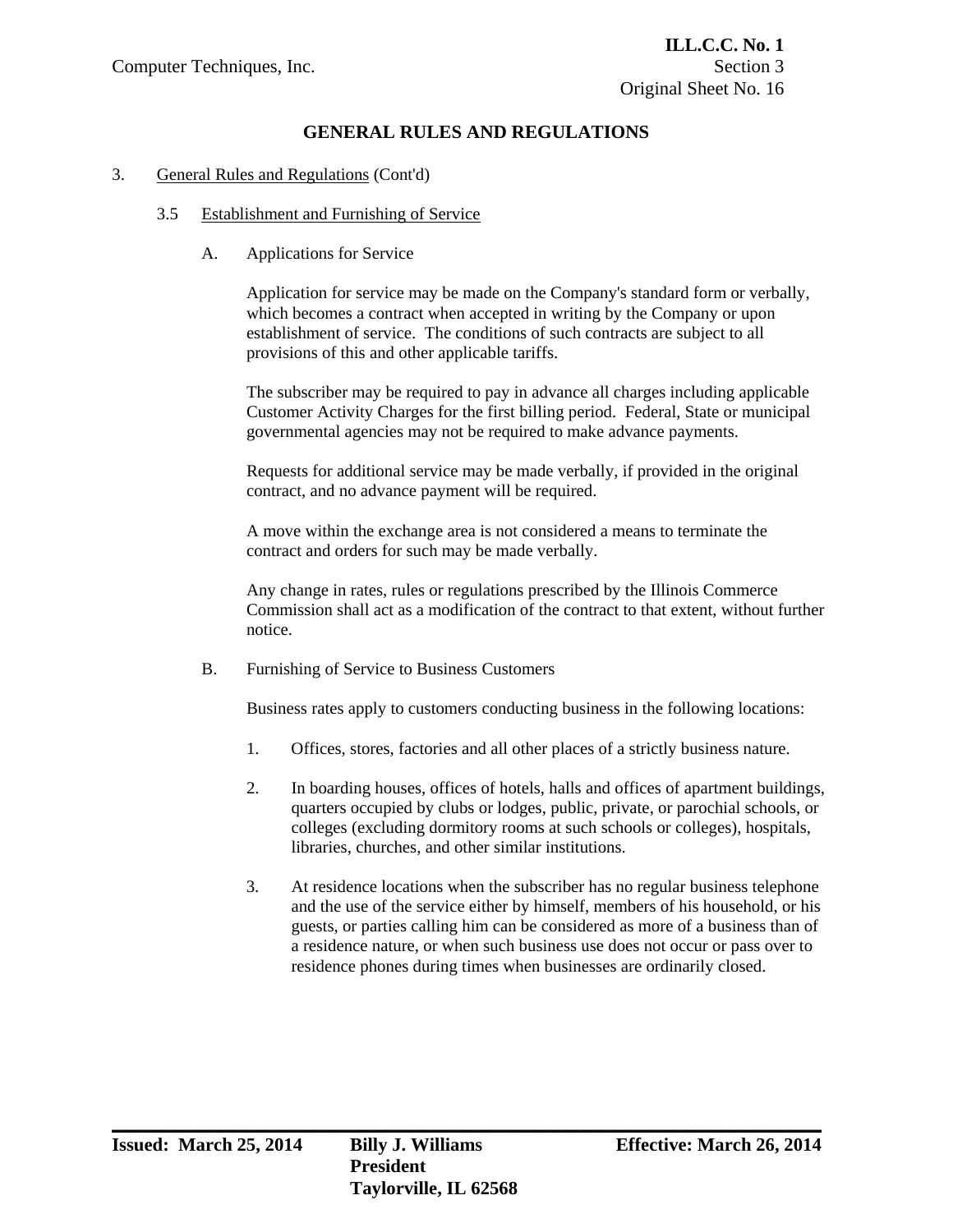### 3. General Rules and Regulations (Cont'd)

- 3.5 Establishment and Furnishing of Service (Cont'd)
	- B. Furnishing of Service to Business Customers (Cont'd)
		- 4. Where the place of business and the residence of a subscriber are in the same premises and no telephone is installed in the place of business, the business rate shall be charged for the telephone installed in the residence.
		- 5. At residence locations, when an extension station or extension bell is located in a shop, office, or other place of business.
		- 6. In college fraternity houses.
		- 7. At any location where the listing of service at that location indicates a business, trade or profession, except as specified in 3.5(C). below.
	- C. Furnishing of Service to Residence Customers

Residence rates apply to customers at the following locations:

- 1. In private residences where business listings are not provided.
- 2. In private apartments of hotels, rooming houses where service is confined to the subscriber's use, and elsewhere in rooming and boarding houses which are not advertised as a place of business or which have less than five rooms for roomers or which furnish meals to less than ten boarders, provided business listings are not furnished.
- 3. In residence of a clergyman, and in the place of residence of a physician, dentist, veterinarian, surgeon or other medical practitioner, provided the subscriber does not maintain an office in the residence. In the residence of a Christian Science practitioner, nurse or midwife, or in the office of any of this group of persons, provided the office is located in the subscriber's residence and is not part of an office building. If listings of firms or partnerships, or additional listings of persons not residing in the same household are desired, business rates apply.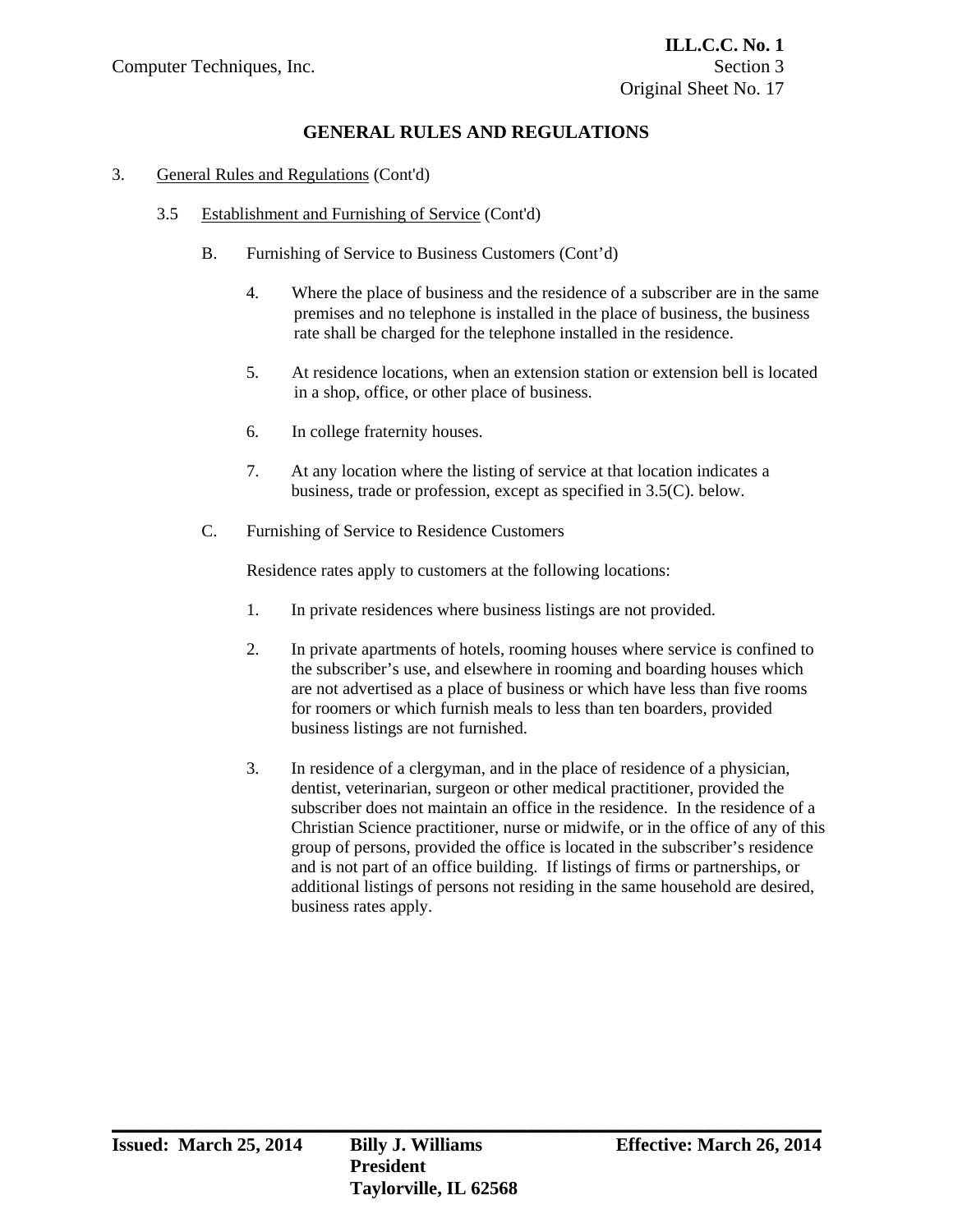### 3. General Rules and Regulations (Cont'd)

### 3.5 Establishment and Furnishing of Service (Cont'd)

D. Telephone Numbers

 The Company may change any or all numbers or the central office associated with such number whenever it deems it necessary in prudently conducting its business. Should it become necessary to make such a change, the Company will provide reasonable notice of the effective date and reason for the change. A subscriber may request a telephone number change and if feasible the change will be made at the rate following as described in Section 5.2(B) and listed in Section 20.2(B).

E. Alterations

 The subscriber agrees to notify the Company promptly of any alterations or new construction on subscriber premises which will necessitate changes in the Company's wiring and equipment; and the subscriber agrees to pay the Company's current charges for such changes.

F. Payment for Service

 The subscriber is required to pay all charges for services rendered by the Company, both exchange and toll, in accordance with provisions contained in this tariff. The subscriber is responsible for all charges for service rendered at his telephone, including collect charges.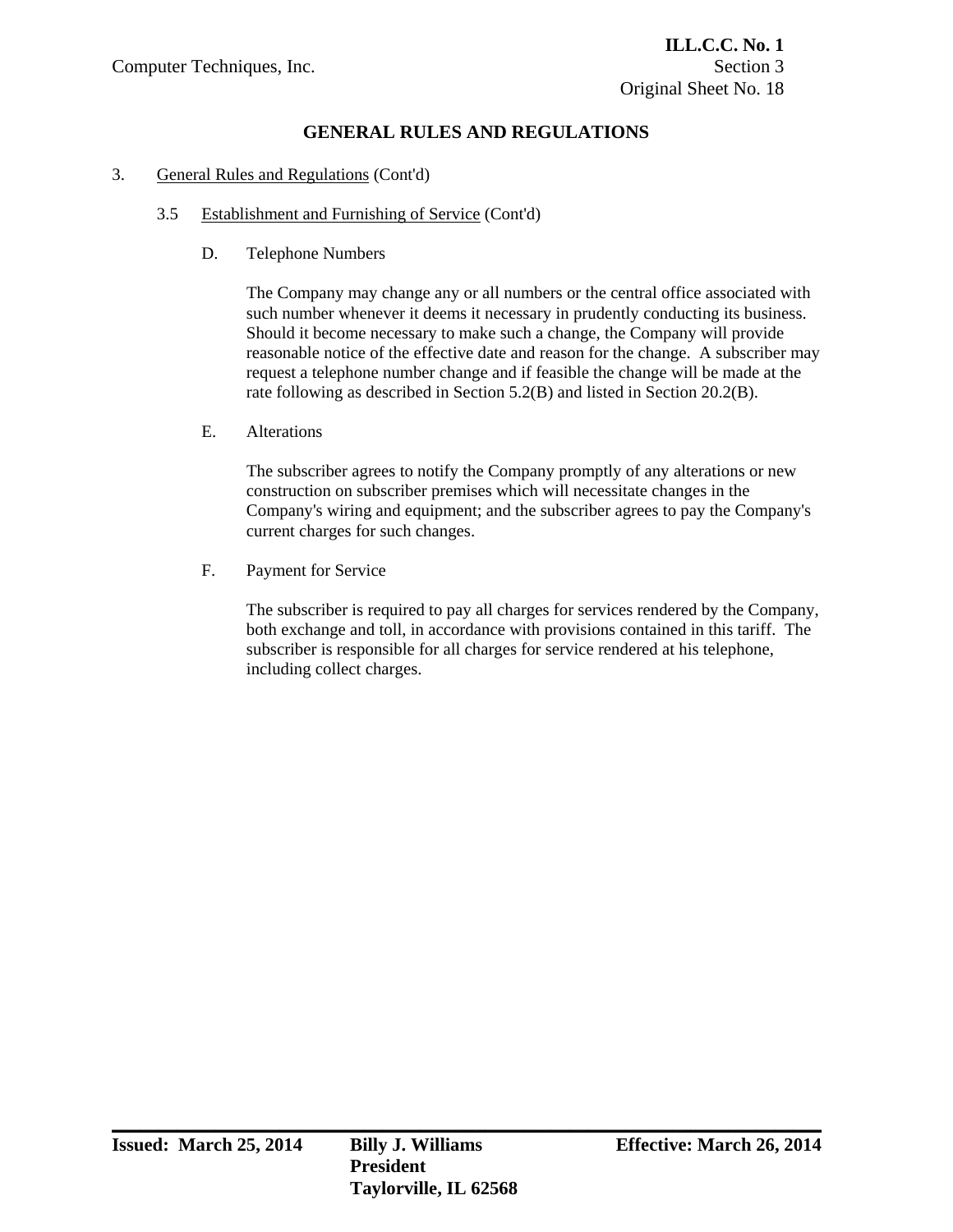### 3. General Rules and Regulations (Cont'd)

### 3.6 Telephone Directories

The Company will furnish to each subscriber an alphabetically arranged list of the names of all subscribers of the Local Exchange at least once each year. Extra name listings of subscribers will be furnished when desired by any subscriber, or listings will be handled on a nonpublished basis or nonlisted basis (see Section 6.6 following) if requested. Such alphabetically arranged lists shall constitute the Company's telephone directory.

The directory will remain the property of the Company, furnished to expedite service, and may be taken up by the Company at the termination of the contract for service or when new directories are issued. The Company will furnish to its subscribers, without charge, only such directories as it deem necessary for the efficient use of the service. Other directories will be furnished at the discretion of the Company at a reasonable charge.

### 3.7 Establishment and Maintenance of Credit

A. Establishment of Credit for Service

 The Company is not obligated to furnish or continue to furnish service to any individual or business that owes for the same class of service furnished by the Company previously rendered at the same or a different address until arrangements have been made for payment in full of such previous indebtedness to the Company.

 In order to ensure that payment is made for all charges due for its service, the Company may require an applicant for service to establish and maintain credit. An applicant's credit rating as determined by the credit bureau will be used to determine their ability to establish credit with the Company.

B. Discontinuance of Service

 Service may be discontinued for failure to establish or maintain credit as authorized above, no sooner than eight (8) days after the Company has served or mailed notice requiring the subscriber to comply with credit regulations.

C. Service Reconnection Charges

 Where service has been discontinued for failure to establish or maintain credit as authorized above, a service reconnection charge as discussed in Section 5.2(C) and listed in Section 14.2(C) will apply, and will be collected by the Company.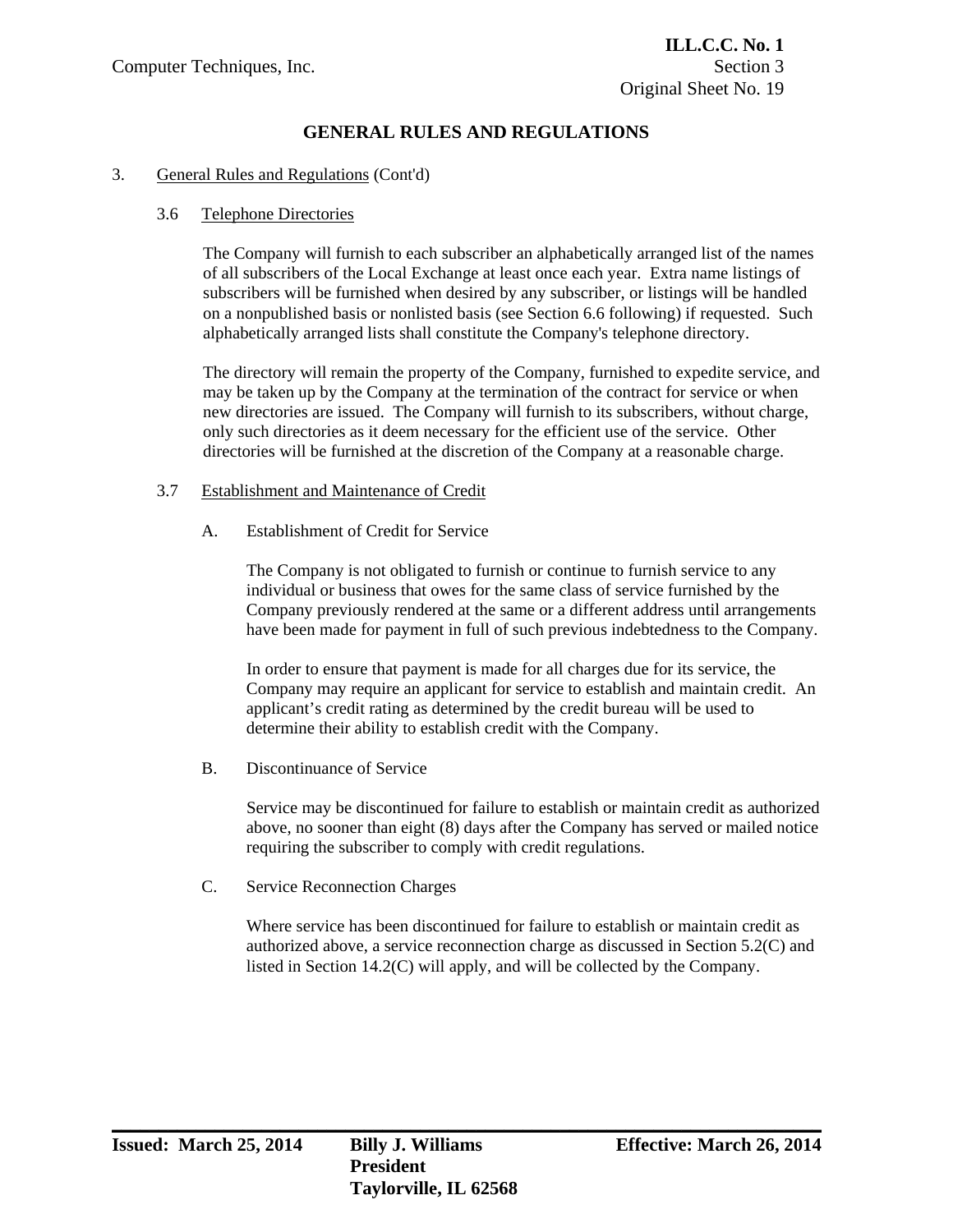### 3. General Rules and Regulations (Cont'd)

### 3.8 Customer Billing

A. General

 Bills for telephone service are issued monthly, and are due when rendered. Generally, monthly recurring charges are billed in advance, while toll charges are billed in arrears. The Company shall render a bill during each billing period except when there is a zero balance.

 The customer is responsible for all charges in conjunction with services furnished including collect toll messages that have been accepted at the customer's telephone. Failure to receive a bill does not relieve the subscriber of the responsibility for payment for telephone service.

 Charges for business service shall not be transferred to a bill for residential service, nor shall charges for residential service be transferred to a bill for business service.

 The Company must issue customer bills within one year of the date the service was provided. No customer shall be liable for charges after one year.

 Subscribers shall have twenty-one (21) days from the date of the postmark on the bill to pay the charges stated thereon. Payment shall be made at the office of the Company, an authorized collection agency, or by mail. The Company may assess a late payment charge for payments made after twenty-one (21) days. The late payment charge of one and one-half percent (per month) shall apply to all balances not paid by the due date shown on the bill.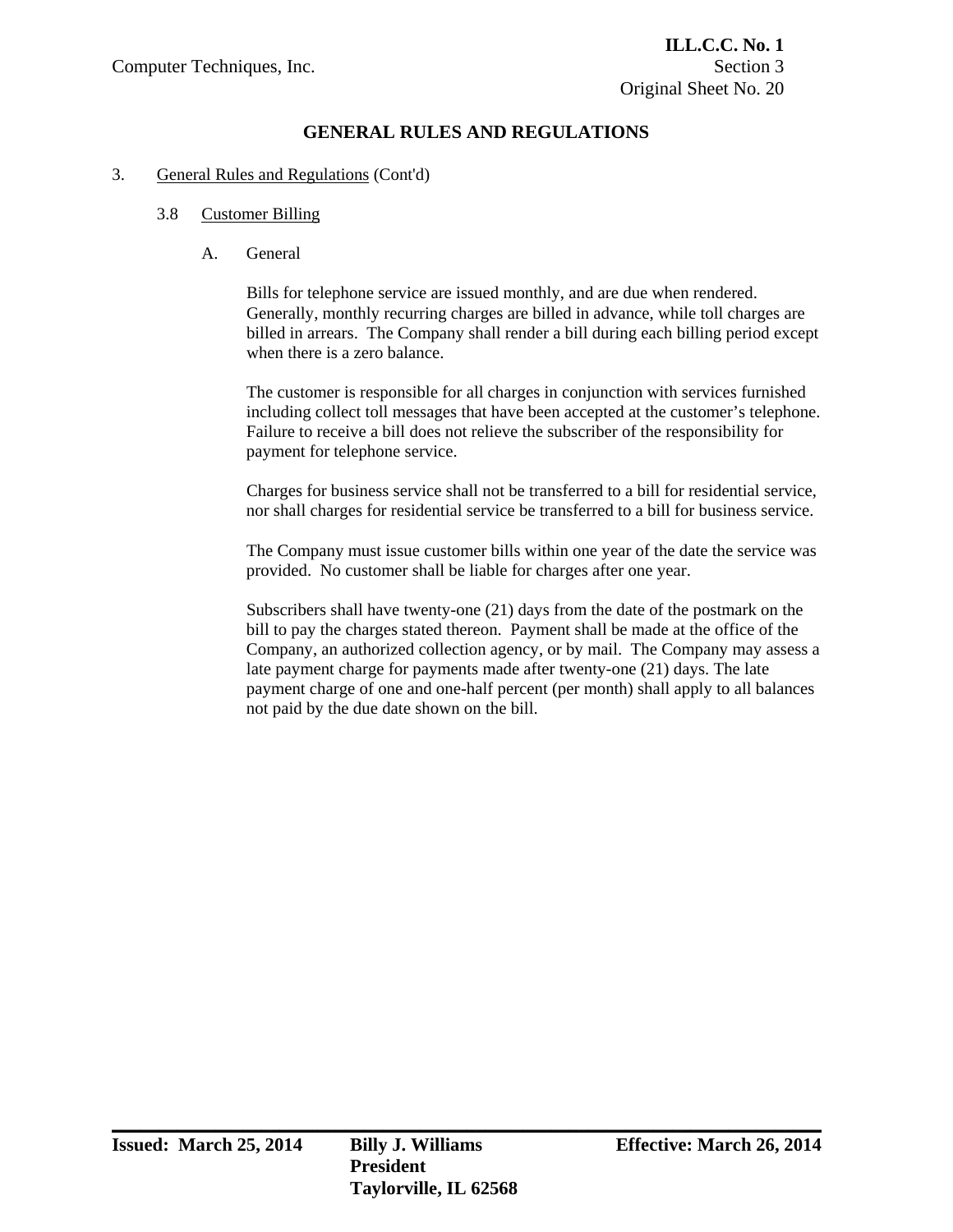### 3. General Rules and Regulations (Cont'd)

- 3.8 Customer Billing (Cont'd)
	- A. General (Cont'd)

 A charge of \$10.00 will be made for all checks returned to the company for insufficient funds. If more than one insufficient funds check is received from a subscriber within a twelve (12) month period, the company may require that all subsequent payments be made by cash, money order, or certified check.

 In the event that charges on a customer bill issued by the Company are later found to be incorrect, the Company shall refund the amount of the overcharges with interest from the date of overpayment by the customer.

B. Customer Bill Format

 All bills for residential and single-line business customers shall contain an itemization of charges. Itemization of every monthly billing shall include, but not be limited to:

- 1. Exchange access (basic local service) as requested by customer;
- 2. Local service;
- 3. Equipment;
- 4. Enhanced and other local services;
- 5. The period of time for which the local service and equipment charges apply;
- 6. The phone number of the appropriate company business office;
- 7. The due date of the bill; and
- 8. A separate listing of additional charges due to state messages tax, municipal message tax, municipal consumer tax, state and municipal infrastructure maintenance fees, and federal excise tax.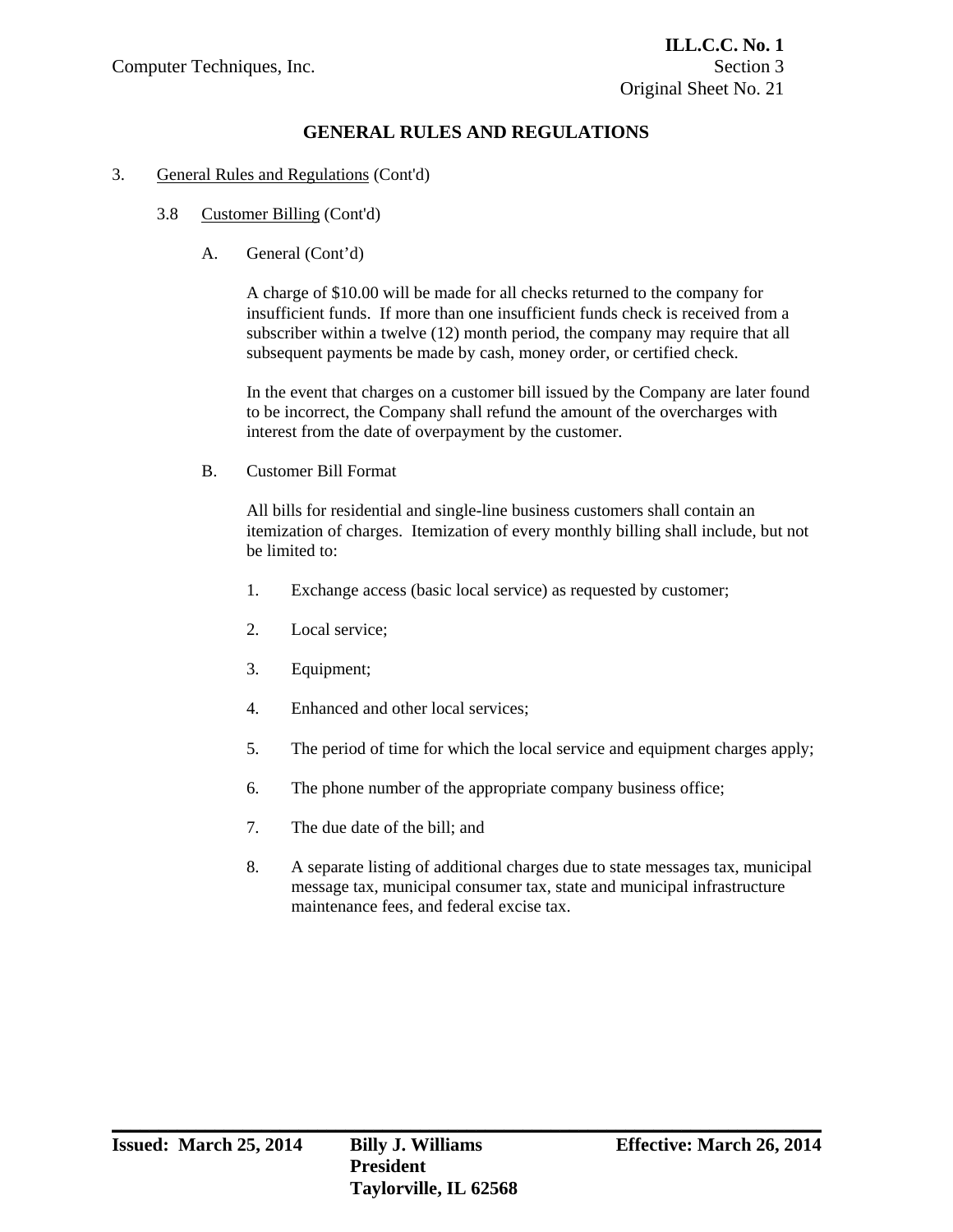#### 3. General Rules and Regulations (Cont'd)

### 3.9 Minimum Contract Periods and Termination of Service

A. Minimum Contract Periods

 Except as hereinafter provided, the minimum contract period for all services and facilities is one month at the same location.

 The Company may require a minimum contract period longer than one month at the same location in connection with special (non-standard) types or arrangements of equipment, or for unusual construction necessary to meet special demands, and involving extra cost.

 Service will not be installed for a period of less than one month unless the subscriber pays, in addition to one month's rental, the cost of installation and removal of the necessary facilities.

- B. Termination of Service by the Company
	- 1. Service may be discontinued for any of the following reasons:
		- a. Nonpayment of an undisputed past due charge.
		- b. Unauthorized use of the Company's equipment in a manner that creates an unsafe condition or creates the possibility of damage or destruction to such equipment.
		- c. Failure to substantially comply with the terms of a settlement agreement.
		- d. Refusal after reasonable notice to permit inspection, maintenance, or replacement of Company's equipment.
		- e. Material misrepresentation of identity in obtaining service from the Company.
		- f. For noncompliance with an FCC or State Commission order.
		- g. Nonpayment of undisputed, delinquent state or interstate long distance charges billed by the Company or undisputed, delinquent exchange charges including any FCC-approved end user charges or both.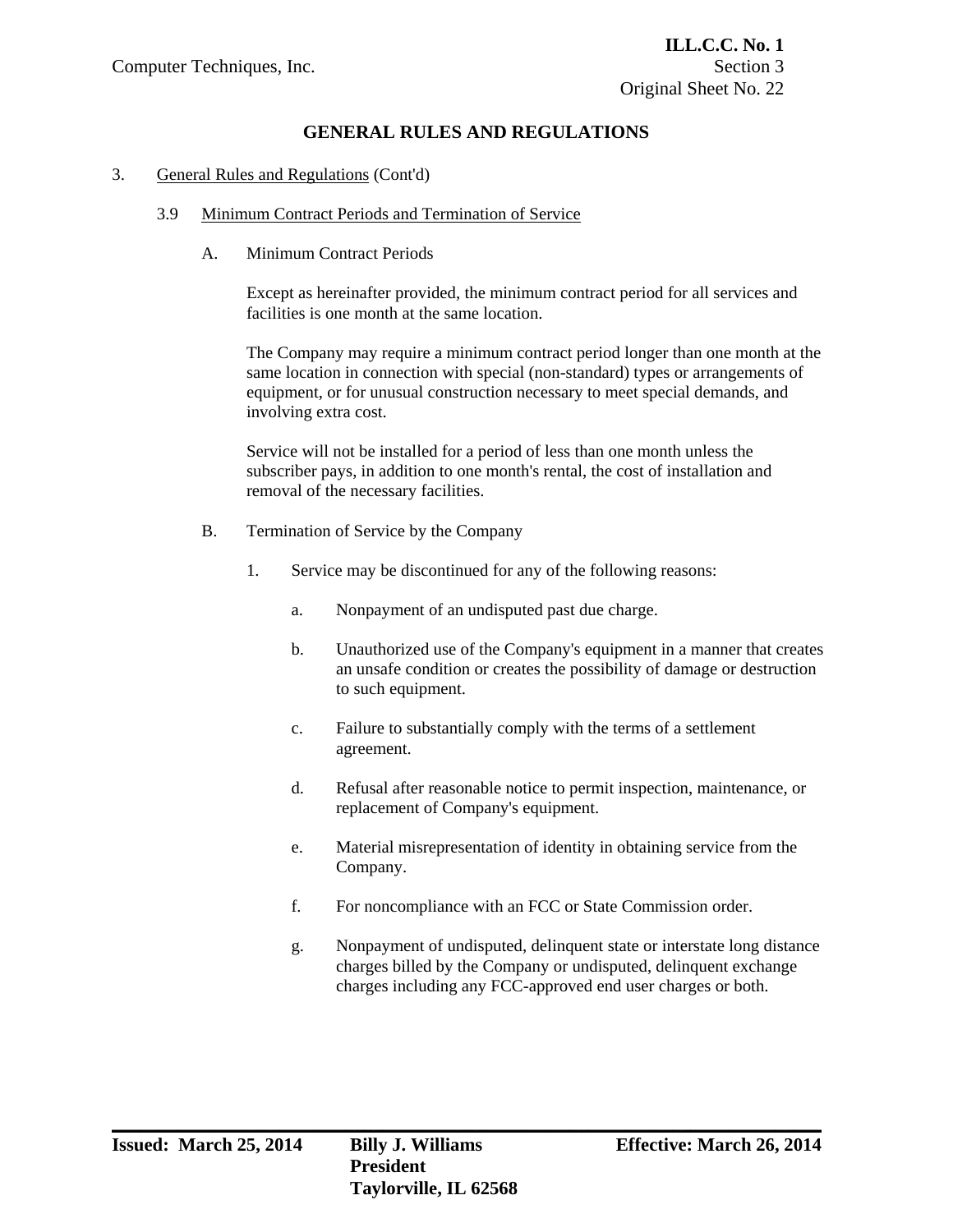### 3. General Rules and Regulations (Cont'd)

- 3.9 Minimum Contract Periods and Termination of Service (Cont'd)
	- B. Termination of Service by the Company (Cont'd)
		- 2. The failure to pay charges not subject to the Illinois Commerce Commission or Federal Communications Commission's jurisdiction shall not constitute cause for discontinuance of service except as indicated in  $3.9(B)(1)(g)$  above.
	- C. Termination of Service Subscriber's Request

 Service may be terminated prior to the expiration of the minimum contract period upon notice being given to the Company ten (10) days in advance, and upon payment of any applicable termination charges, in addition to any applicable charges due for service that has been furnished.

 In the case of service for which the minimum contract period is one month, termination will require that charges due for the balance of the minimum period be paid.

 For special equipment, the charges will be based on the individual circumstances in each case as agreed upon at the time of installation.

 Termination of contracts for periods longer than one month are subject to an early termination fee of 50% of the total contract amount.

 Service may be terminated after the expiration of the initial contract period, upon the Company being notified, and upon payment of all charges due to the date of termination of the service.

 For Digital Centrex service, the charges will be based on the individual circumstances in each case as agreed upon at the time of installation.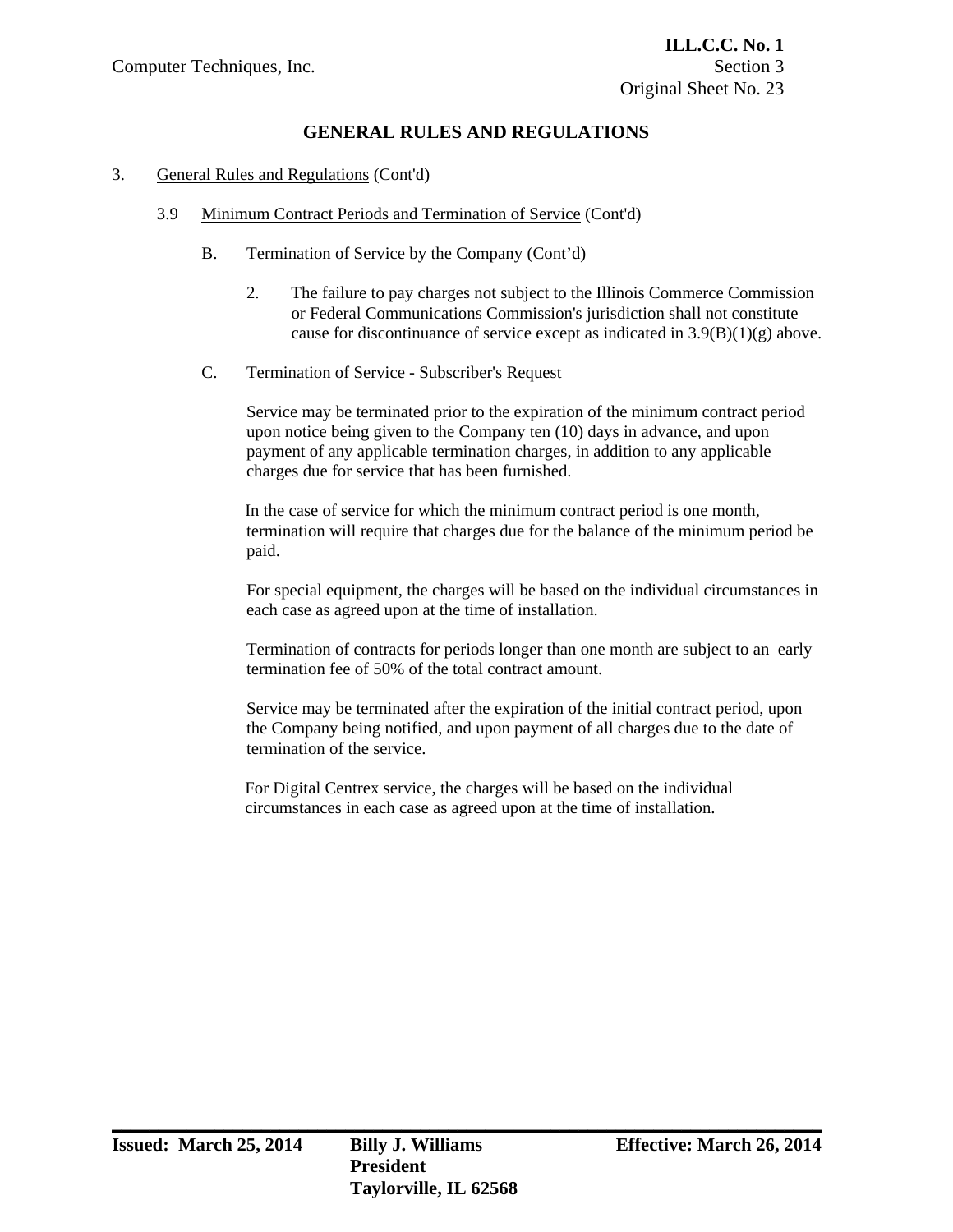### 3. General Rules and Regulations (Cont'd)

### 3.10 Charges for Damages

 In situations where impairment or interruption of service is caused by tampering with Company wiring or equipment, the customer instigating such tampering or the person causing the damage will be billed the full cost of labor and materials required to reestablish normal service. In addition, the customer will be required to pay for any lost access revenue and lost toll charges caused by this impairment or interruption of service. This will be estimated based on an average of the preceding three months usage and prorated to the amount of time service was impaired or interrupted and also for the number of customers affected.

### 3.11 Connection of Automatic Dialing-Announcing Devices

 An automatic dialing-announcing device is any automatic equipment used for solicitation which includes storage capability of numbers to be called; or a random or sequential number generator that produces numbers to be called, and has the capability, working alone or in conjunction with other equipment, of disseminating a prerecorded message to the number called.

 Automatic dialing-announcing devices used for solicitation purposes where calls initiated by the device cannot be terminated at will by the called party and dial tone restored to the called party promptly upon termination of the call by the called party may not be connected to the telephone network.

 Any prerecorded message issued by an automated dialing-announcing device shall be preceded by an announcement, which states the name and address of the calling party, the purpose of the message, and that the message is coming from automated equipment.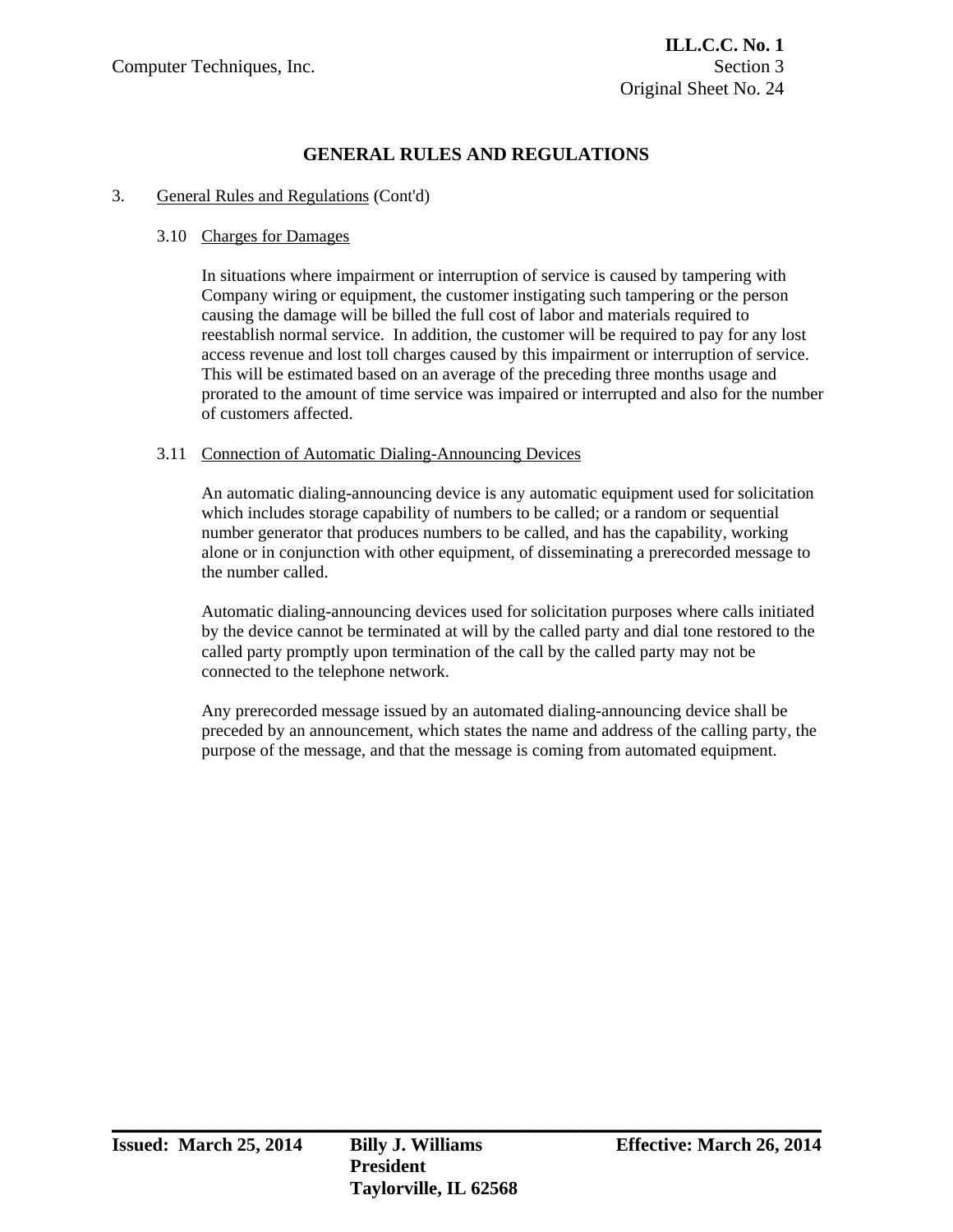### 3. General Rules and Regulations (Cont'd)

### 3.12 Digital Divide Elimination Fund Program

Digital Divide Elimination Fund Program is created as a special fund in the State Treasury effective July 10, 2002, to foster elimination of the Digital Divide and will be used, subject to appropriation, by the Illinois Department of Commerce and Community Affairs to fund community technology centers and for assisting public hospitals, libraries, and park districts in eliminating the digital divide. All monies in the Fund will be collected by the Company and remitted to the Department of Commerce and Community Affairs, who will issue grants to the various communities based upon their needs.

### General

- A. Customers willing to participate in the funding of the Program may do so by electing to contribute, on a monthly basis, a fixed amount to be included on the customer's monthly bill. This contribution will not reduce the customer's total amount due for telecommunications service or other charges appearing on the bill.
- B. This contribution will be line item on the bill and identified as the "Digital Divide Fund."
- C. Contributions will be collected on a recurring basis each month from the customer's bill and remittance will be reported and transferred to the Department or its designee as required by Section 758.60.
- D. Customers may elect to contribute \$.50, \$1.00, \$2.00, \$5.00, \$10.00, \$15.00, or \$25.00 per month per line.
- E. Customers may elect to discontinue or change the amount of the monthly contribution on their bill at any time upon providing at least 30 days notice by telephone or mail to the company.
- F. Failure by the customer in any month to remit the entire bill amount may reduce the contribution accordingly.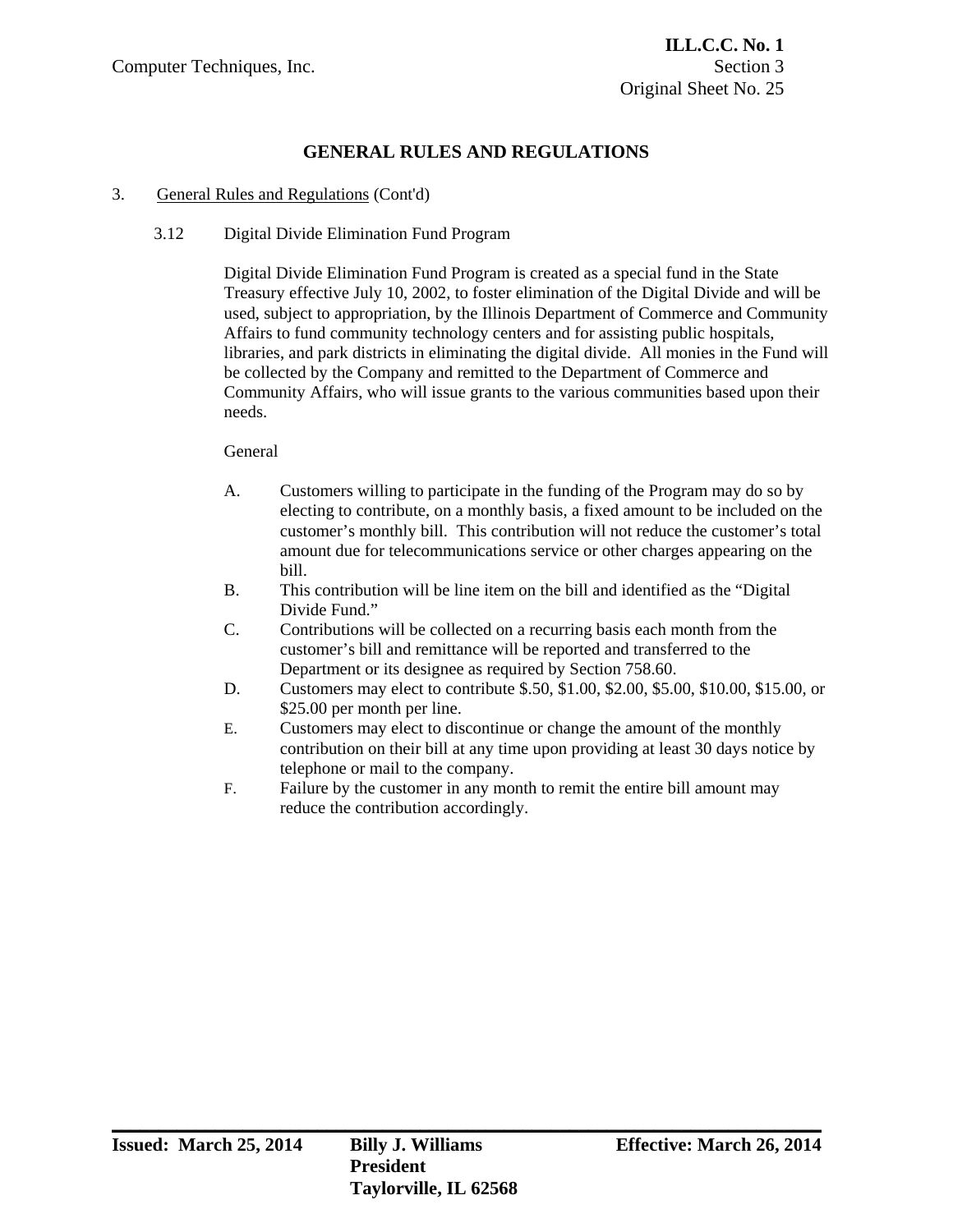#### 4. Digital Local Exchange Service

#### 4.1 Description

A network access line is required for flat rate local exchange service.

 Digital Local Exchange Service is subject to all terms and conditions as outlined in this Tariff.

 Basic Digital Local Exchange Service is available to both residential and business customers. Basic Digital Phone Service includes a Basic Digital Phone Access Line and long distance service at \$0.08/minute for domestic minutes.

 Business customers may add Internet service to their Basic Digital Local Exchange Service and receive a discount on their Basic Digital Local Exchange Service. Business customers may subscribe to a Fax Transmission Service only access line at a reduced rate.

 Enhanced Digital Phone Service is available to residential customers only and includes a Basic Digital Phone Access Line, unlimited long distance domestic minutes, Caller I.D., Voicemail and 3 Way Calling.

 The rates and charges for Basic and Enhanced Digital Local Exchange Service are listed in Section 14.1. These rates and charges are for the period of one month, unless otherwise indicated, and entitle business or residence subscribers to basic local exchange telephone service. Rates for basic business and residence service are listed in Section 14.1(A) and 14.1(B) respectively. Rates for Enhanced Digital Local Exchange Service are listed in Section 14.1(C).

### 4.2 Taxes, Fees, and Charges

 When any city, county or taxing authority imposes a franchise, occupation, business sales, license, excise, privilege, or similar tax of any kind on this Company, the amounts therein so far as practical, shall be charged on a pro-rata basis to all customers so affected receiving exchange service within the boundaries of that taxing entity. This tax charge, in all cases, will be in addition to the regular charges for local service and shall be set out as a separate item on the customer's bill.

 Where a tax levied on a percentage of gross receipts, that percentage will be applied to each customer's bill so affected and the amount so computed will be added as a separate item to the customer's bill. Where a tax is levied other than on a percentage of gross receipts, a pro rata share of the total tax shall be added as a separate item to each customer's bill. All such taxes collected by the Company shall be paid to the city, county, or taxing authority in accordance with the promulgated regulations pertaining to each tax.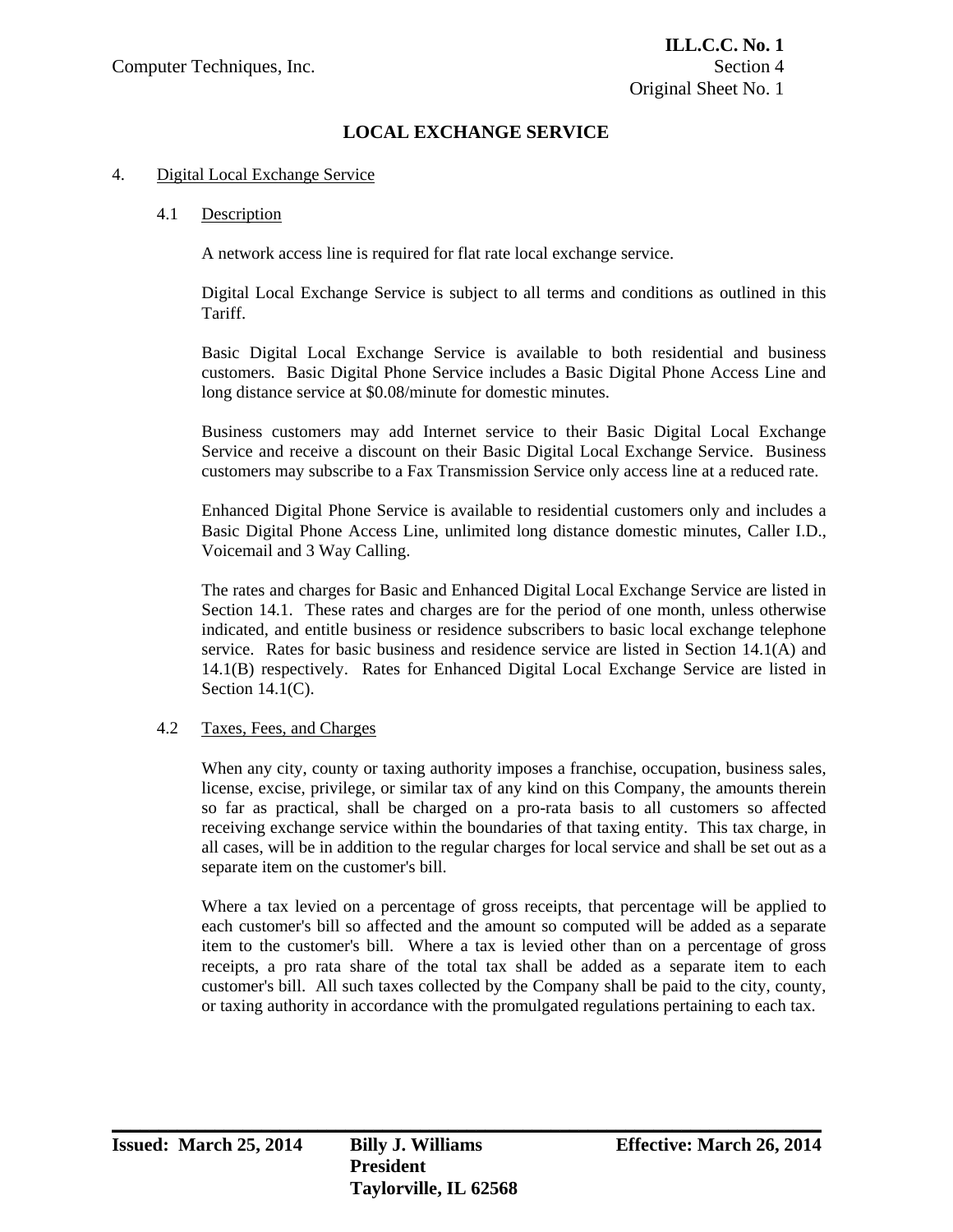### 4. Digital Local Exchange Service (Cont'd)

## 4.3 Digital Local Exchange Service Descriptions

A. General Regulations

Basic Digital Local Exchange Service is available to both residential and business. Enhanced Digital Phone Service is available to residential customers only.

- 1. Basic Local Exchange Service: Basic Local Exchange Service includes a Basic Digital Phone Access Line and long distance service at \$0.08/minute for domestic minutes.
- 2. Enhanced Local Exchange Service: Enhanced Local Exchange Service includes a Basic Digital Phone Access Line, unlimited long distance domestic minutes, Caller I.D., Voicemail and 3 Way Calling.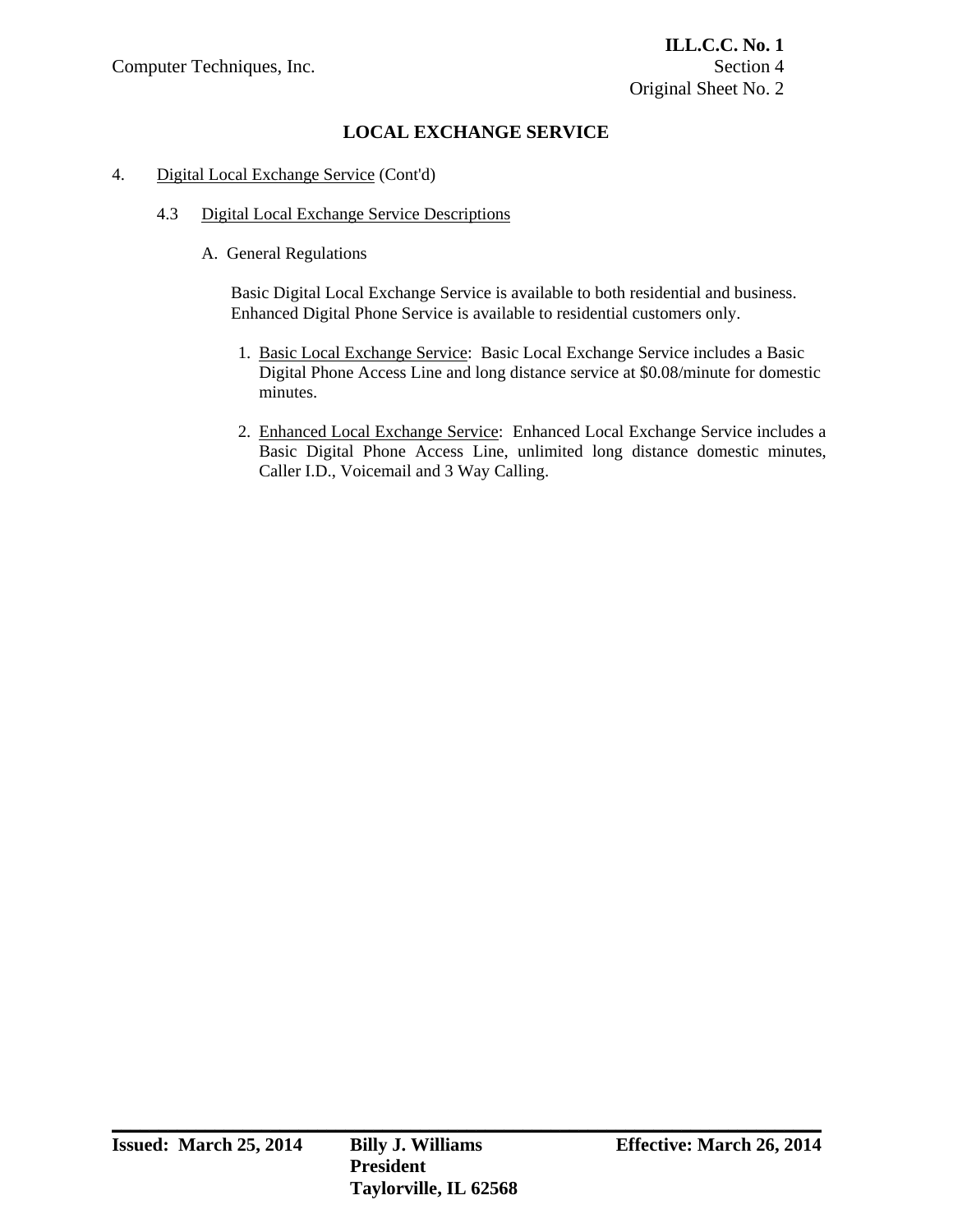#### 4. Digital Local Exchange Service (Cont'd)

#### 4.4 Service Bundles

#### A. General Regulations

The Service Bundle packages listed below are available to residential customers only. The Service Bundle packages may be ordered at the customer's option on a monthly rate basis.

- 1. Basic Phone + 25x1 Internet Bundle: The Basic Phone + 25x1 Internet Bundle offers customers the following: Basic Digital Phone Access Line, long distance service at \$0.08/minute for domestic minutes, and 25 Mbps download/1 Mbps upload High Speed Internet Service.
- 2. Enhanced Phone + 25x1 Internet Bundle: The Enhanced Phone + 25x1 Internet Bundle offers customers the following: Basic Digital Phone Access Line, unlimited long distance domestic minutes, Caller I.D., Voicemail, 3 Way Calling and 25 Mbps download/1 Mbps upload Speed Internet Service.
- 3. Basic Phone + 50x50 Internet Bundle: The Basic Phone + 50x50 Internet Bundle offers customers the following: Basic Digital Phone Access Line, long distance service at \$0.08/minute for domestic minutes, and 50 Mbps download/50 upload High Speed Internet Service
- 4. Enhanced Phone + 50x50 Internet Bundle: The Enhanced Phone + 50x50 Internet Bundle offers customers the following: Basic Digital Phone Access Line, unlimited long distance domestic minutes, Caller I.D., Voicemail, 3 Way Calling and 50 Mbps download/50 upload High Speed Internet Service. .
- 5. Basic Phone  $+100x100$  Internet Bundle: The Basic Phone  $+100x100$  Internet Bundle offers customers the following: Basic Digital Phone Access Line, long distance service at \$0.08/minute for domestic minutes, and 100 Mbps download/100 Mbps upload High Speed Internet Service.
- 6. Enhanced Phone  $+100x100$  Internet Bundle: The Enhanced Phone  $+100x100$ Internet Bundle offers customers the following: Basic Digital Phone Access Line, unlimited long distance domestic minutes, Caller I.D., Voicemail, 3 Way Calling and 100 Mbps download/100 Mbps upload High Speed Internet Service.

Unlimited long distance usage is limited to the 50 U.S states for all Service Bundles.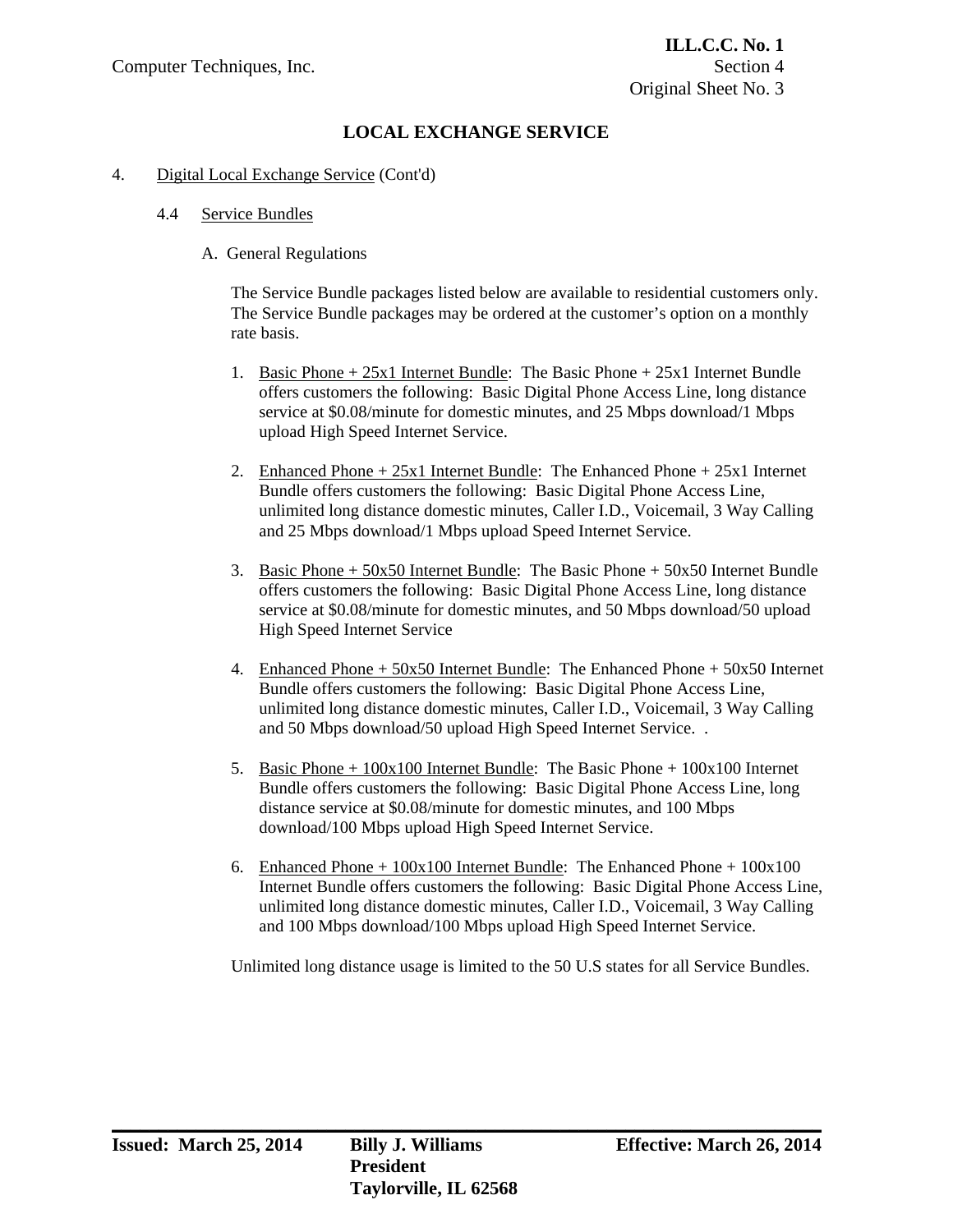#### 4. Digital Local Exchange Service (Cont'd)

- 4.4 Service Bundles (Cont'd)
	- A. General Regulations (Cont'd)

Usage from 900 services, toll calls to the internet, telemarketing call and, international calls do not qualify. In addition, equipment charges, taxes, fees, and other surcharges are also excluded. This offer cannot be combined with any other discounts or promotions unless otherwise indicated.

B. Rates and Charges

The rates for Digital Local Exchange Service are listed in Section 14.1(D) of this Tariff.

#### 4.5 PROMOTIONAL OFFERINGS

4.5.1 Certain promotional offerings may be provided from time to time via this tariff. These promotional offerings may only apply to certain services, and may be limited to certain dates, times, and locations.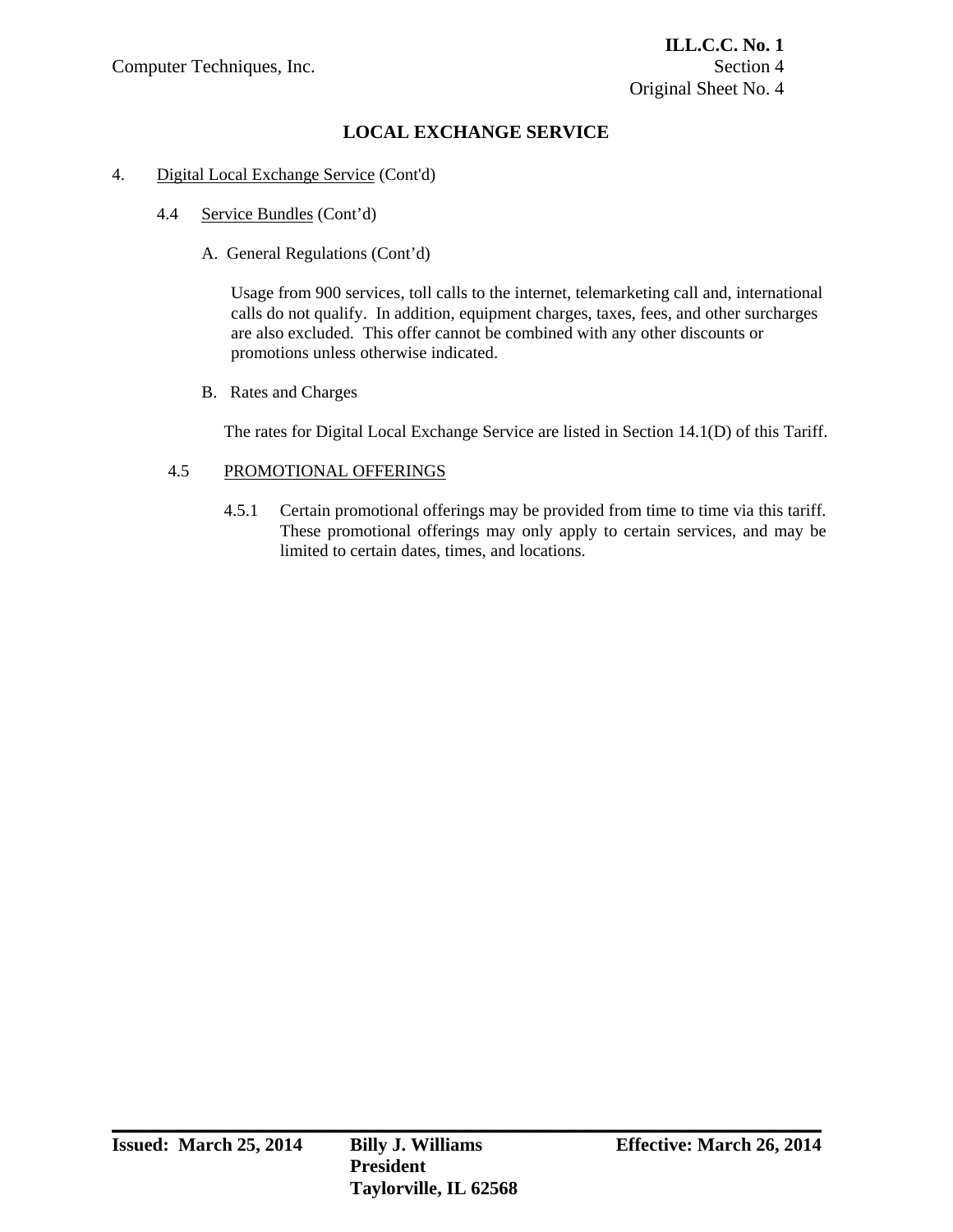# **CUSTOMER ACTIVITY CHARGES**

#### 5. Customer Activity Charges

#### 5.1 General

 The Term "Customer Activity Charge" is used to define the nonrecurring charge or charges made for the establishment of a class of communication service or subsequent additions or changes to that service.

 Customer Activity Charges are in addition to any other scheduled rates and charges normally applying under the tariffs. They apply in addition to and not in lieu of recurring charges, mileage charges, or construction charges made because of unusual costs in establishing service.

 Customer Activity Charges may be payable at the time application is made for the particular service or facility, and prior to the establishment of service, or upon presentation of a bill. Service may be established in advance of payment in the case of Customer Activity Charges for additions to the service of existing customers.

 The charges specified herein do not contemplate work being performed by Company employees at a time when overtime wages apply due to the request of the customer nor do they contemplate work begun interrupted by the customer. If the customer requests that overtime labor be performed or interrupts work once begun, a charge in addition to the specified charges will be made equal to the additional cost involved. Any special work performed at the request of the customer will be charged for on the basis of labor cost and overhead incurred.

#### 5.2 Types of Customer Activity Charges

A. Installation/Activation Charge

 This charge is applicable for work performed in receiving, recording, and processing information necessary to execute a customer's initial request for connections of service. Installation/Activation Charges are caused by customer requests only.

 One Installation/Activation Charge is applicable for each request for the establishment of a service.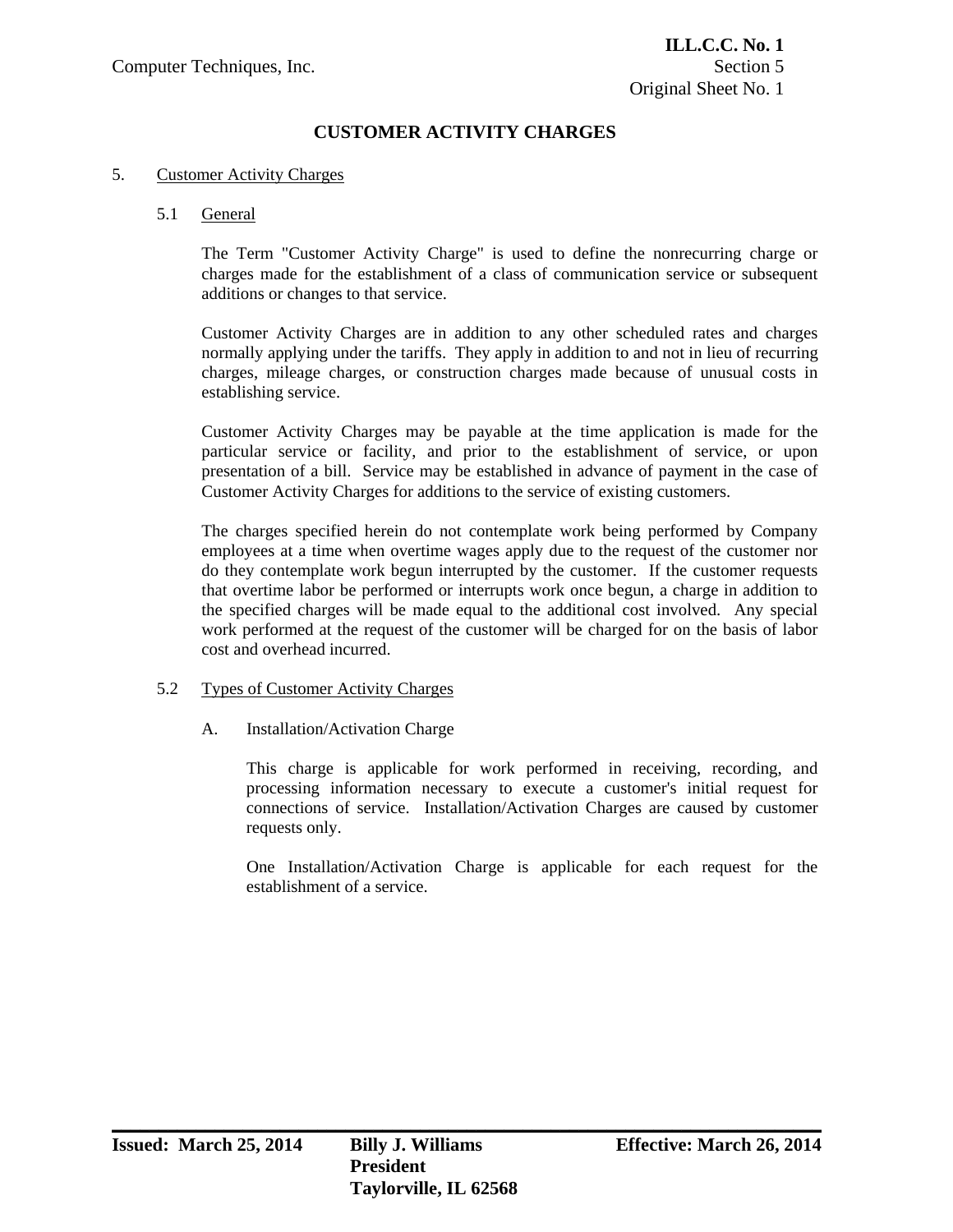# **CUSTOMER ACTIVITY CHARGES**

#### 5. Customer Activity Charges

- 5.2 Types of Customer Activity Charges (Cont'd)
	- A. Installation/Activation Charge (Cont'd)

 Only one Installation/Activation Charge is applicable for all items ordered at the same time for completion on the same date, for the same line number.

 An Installation/Activation Charge is applicable for work done to comply with a customer's initial request for new service.

 Movement of a customer's service from one premises to another will be considered as a service termination at the old location and the establishment of service at the new location.

Installation/Activation Charges are listed in Section 14.2(A) of this Tariff.

B. Premise Visit Charge

 A Premise Visit Charge is applicable when travel to the customer's premises is necessary to perform work. The Premise Visit Charge is billed in tenths of an hour with a minimum charge of \$75.00. When more than one visit is necessary, for Company reasons, to complete the work, only one Premise Visit Charge applies.

Premise Visit Charges are listed in Section 14.2(B) of this Tariff.

C. Service Reconnection Charge

 A Service Reconnection Charge will be applied for the restoral of service to any customer who has been denied service for nonpayment. When service has been disconnected for nonpayment and payment has not been received or satisfactory payment arrangements have not been made for a period of ten (10) calendar days, the Company may consider the service terminated and the equipment owned by the Company may be removed. Reconnection may be considered as a new installation as provided in this Company's tariff. The Service Reconnection Charge does not apply to the first restoral of a customer's service during a calendar year.

Service Reconnection Charges are listed in Section 14.2(C) of this Tariff.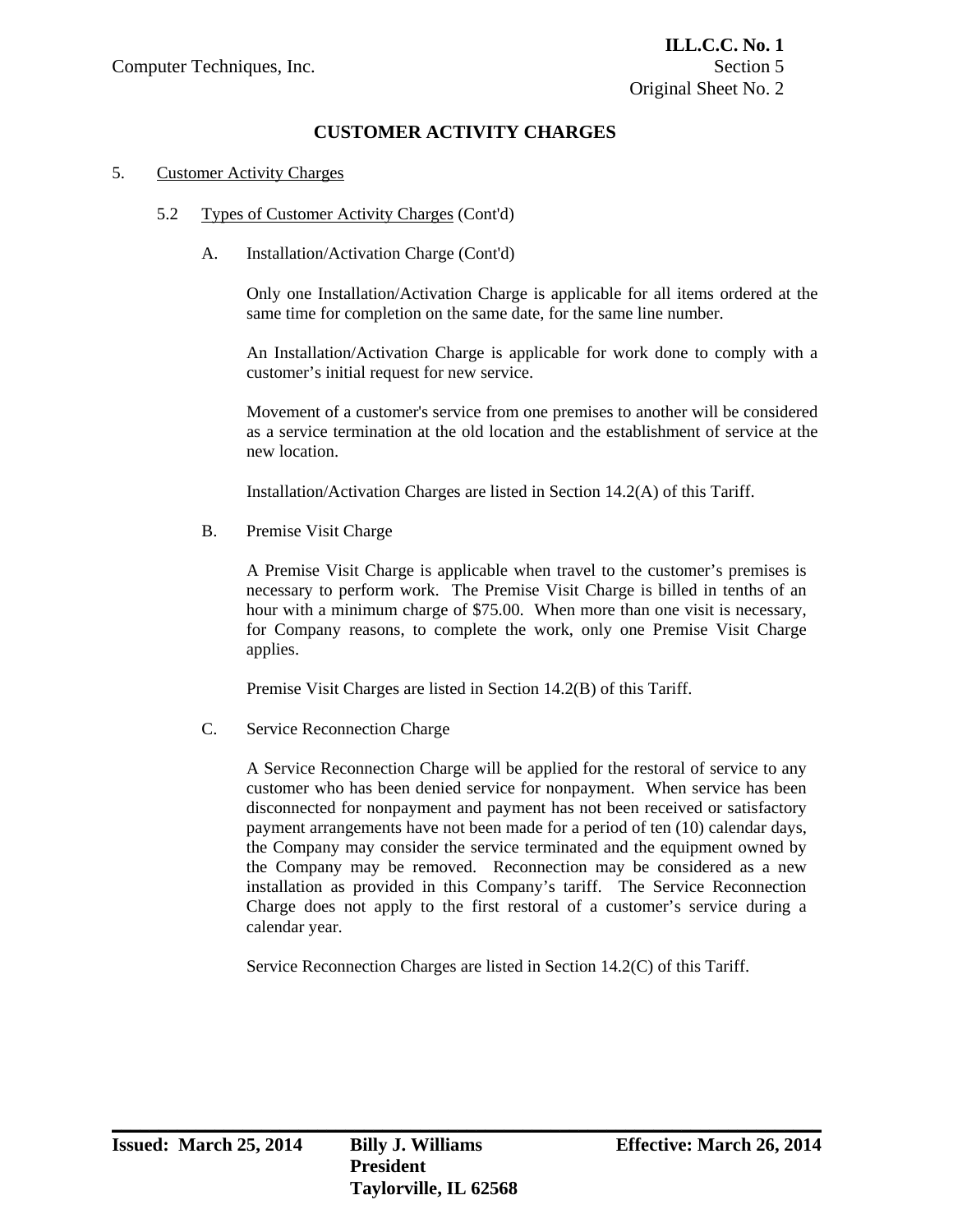# **CUSTOMER ACTIVITY CHARGES**

#### 5. Customer Activity Charges

- 5.3 Conditions Under Which No Customer Activity Charges Apply
	- A. To move or change a customer's telephone service or equipment when it is required or initiated by the Company.
	- B. Disconnection of service for nonpayment of charges due. However, there is a charge applicable for reconnection of that service.
	- C. A complete or partial termination of service.
	- D. Service re-established at a first temporary location after destruction of the customer's premises by an Act of God. Regular charges apply for service established at any temporary location after the first temporary location, and also to establish service at the permanent location.
	- E. Changes from non-published or non-listed directory listings to published directory listings using the same telephone number.

- F. Change of billing address.
- G. Additions to, or change in a directory listing.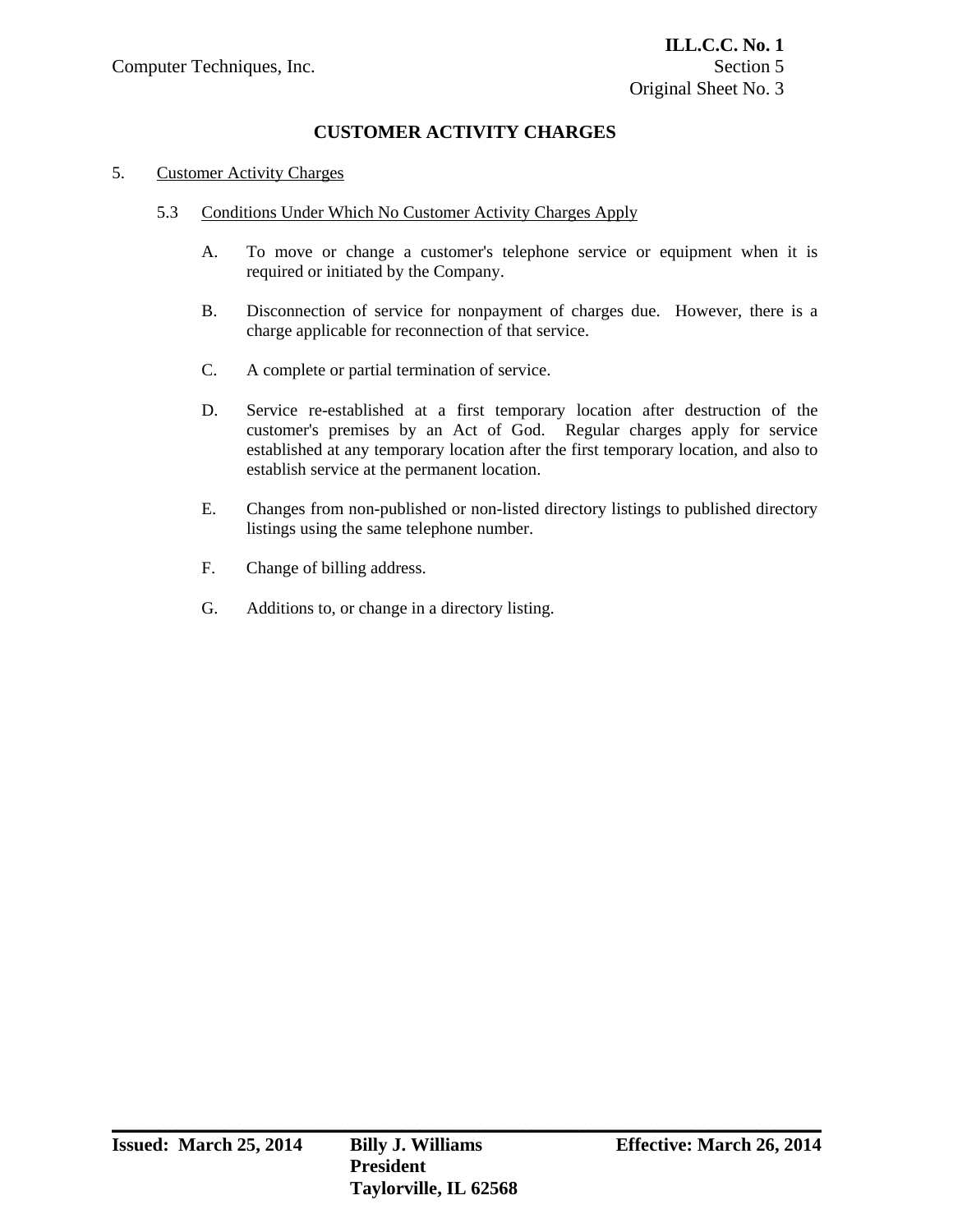## 6. Optional Services and Features

## 6.1 Calling Features

- A. General
	- 1. Calling features will be provided on residence lines and business lines, at rates and charges offered in Section 14.3(A), following.
	- 2. Once the features are activated, incoming calls may still be received and outgoing calls placed.
- B. Calling Feature Descriptions
	- 1. Caller I.D. Name and Number

 This feature provides for the display of the incoming telephone number and the listed name associated with the telephone number from which the call is being made, on a customer provided display device attached to the customer's telephone line or on a telephone with a built-in display screen.

2. Call Waiting

 This feature alerts a customer who is using his telephone, by means of a tone signal, that another caller is trying to reach that telephone number. This permits putting the first call on hold so that a second call can be answered.

3. Call Forwarding

The call forwarding feature allows a single party subscriber to have all incoming calls forwarded to another, preselected line.

4. Busy Call Forwarding

Provides forwarding of incoming calls that encounter a busy or no-answer to another telephone number after a specified number of rings.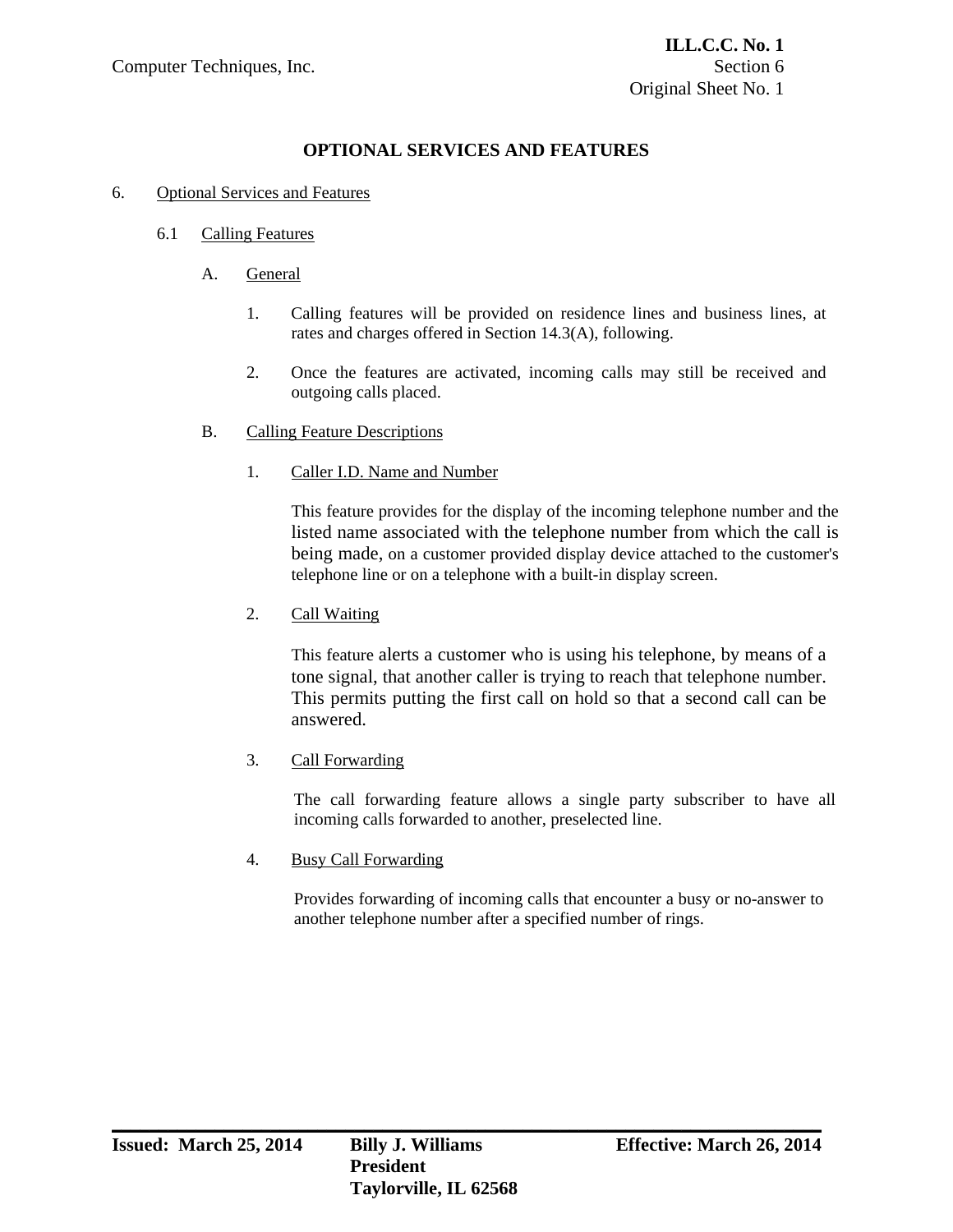## 6. Optional Services and Features (Cont'd)

- 6.1 Calling Features (Cont'd)
	- B. Calling Feature Descriptions (Cont'd)
		- 5. 3-Way Calling

The 3-way calling feature allows a single party subscriber to add another call to an existing two-way connection without operator assistance. When the third party answers, a private two-way conversation can be held, before completing the connection for a three-way conference. This feature can be used on both outgoing and incoming calls.

6. Voicemail

This feature allows incoming calls to be answered by an electronic voice message system if the call is not answered or the line is busy.

7. Digital Phone Feature Package

Includes Caller I.D. Name and Number, Voicemail, Call Forwarding and 3-Way Calling.

C. Rates and Charges

 Rates and charges for Custom Calling Features are shown in Section 14.3(A) of this Tariff.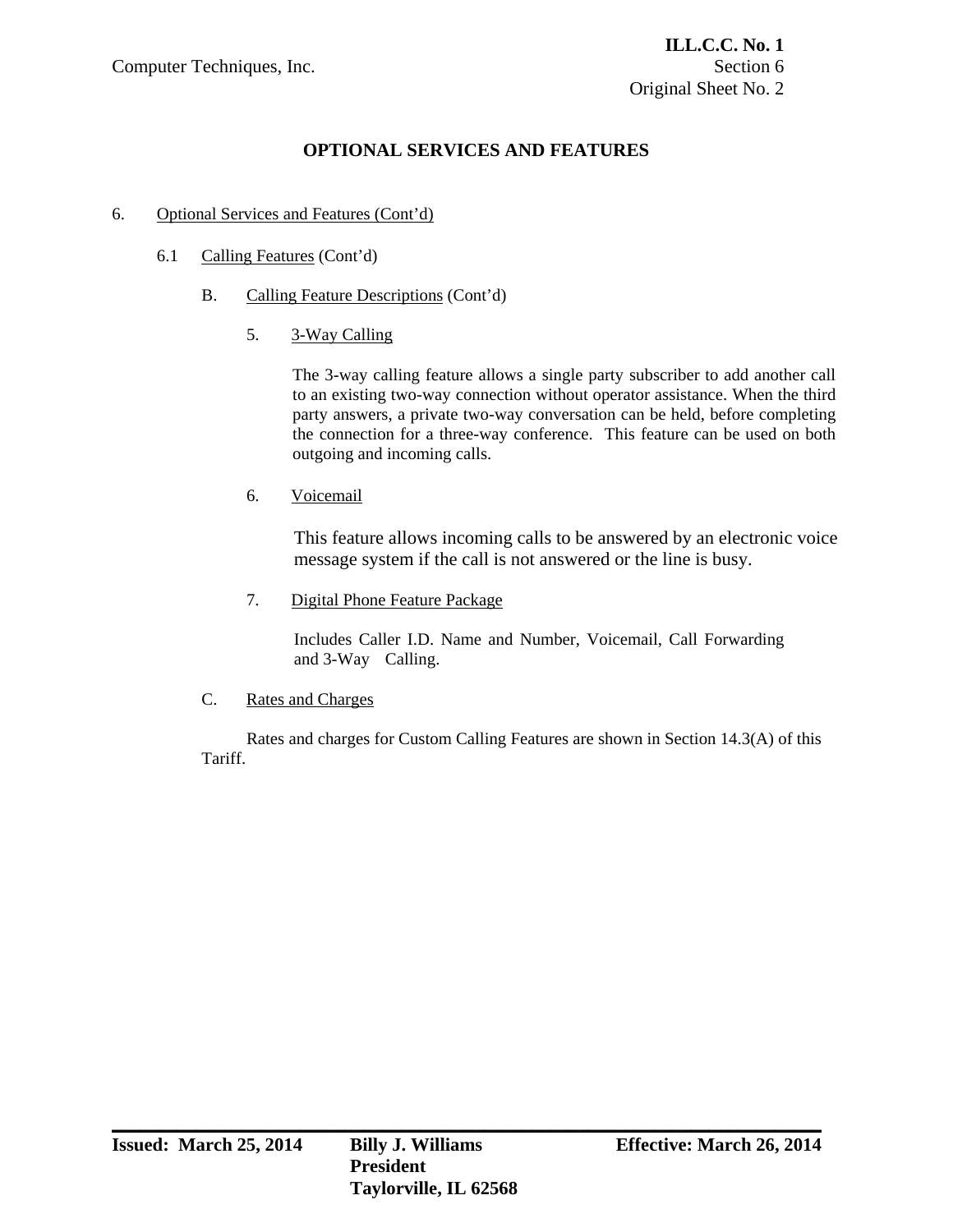## 6. Optional Services and Features (Cont'd)

### 6.2 Digital Centrex Service

- A. General
	- 1. Digital Centrex Service is a digital central office based business service which uses software to combine a customer's lines into an Integrated Business System (IBS) Group within the central office switch.
	- 2. Digital Centrex Service permits direct dialing among lines within the IBS Group and direct dialing of calls to the exchange network.
	- 3. Digital Centrex Service permits incoming calls from the exchange network to be received by direct inward dialing from the calling party to the Centrex Line (seat).
	- 4. A minimum of three Digital Centrex Services lines (seats) are required.
	- 5. Digital Centrex Service consists of inherent standard features, plus optional service features. The operation, description and availability of current and future features are contingent upon software upgrades.
	- 6. General Rules and Regulations specified in this tariff will apply to Digital Centrex Service.
	- 7. Digital Centrex Service is classified as a Business Service and only available to Business class of customer. Application of appropriate charges are specified in the Customer Activity Charges Section.
	- 8. An IBS Group is considered one organization for the purposes of Directory Listings as specified in this tariff.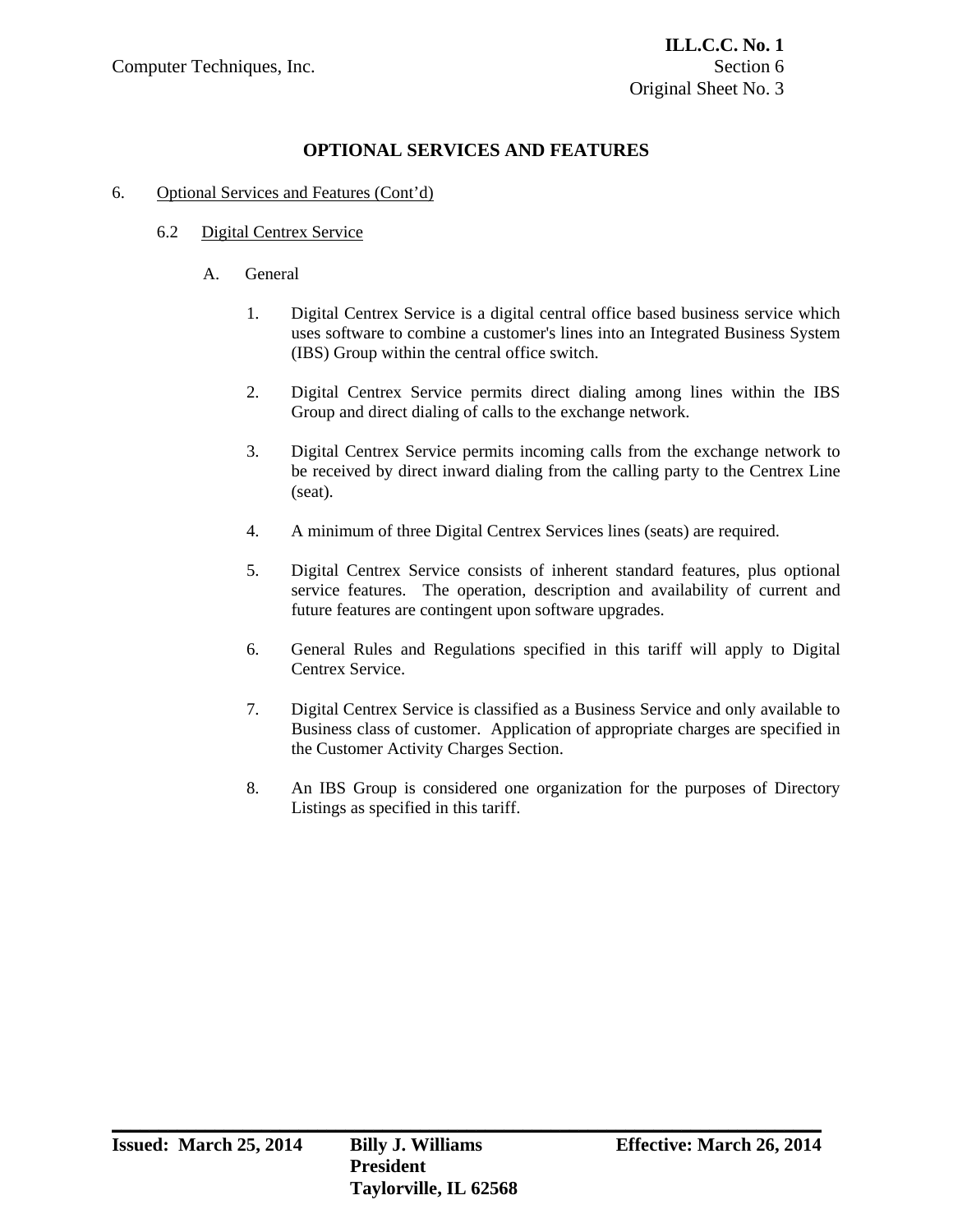## 6. Optional Services and Features (Cont'd)

- 6.2 Digital Centrex Service (Cont'd)
	- B. Conditions
		- 1. Digital Centrex Service is furnished subject to the availability of facilities as determined by the Company.
		- 2. The customer is responsible for ensuring any terminal equipment provided by the customer is compatible with the Digital Centrex Service and equipment provided by the Company.
		- 3. Digital Centrex Service requires dialing station equipment to operate certain features.
	- C. Digital Centrex Line (Seat) Features
		- 1. Each Digital Centrex Line (seat) includes Caller I.D. Name and Number, Voicemail and Unlimited Long Distance voice minutes within the continental U.S.
		- 2. Additional features may be added at the request of the customer, subject to availability of facilities and software as determined by the Company.
	- D. Rates and Charges

Rates and Charges for Digital Centrex Service are listed in Section 14.3(B).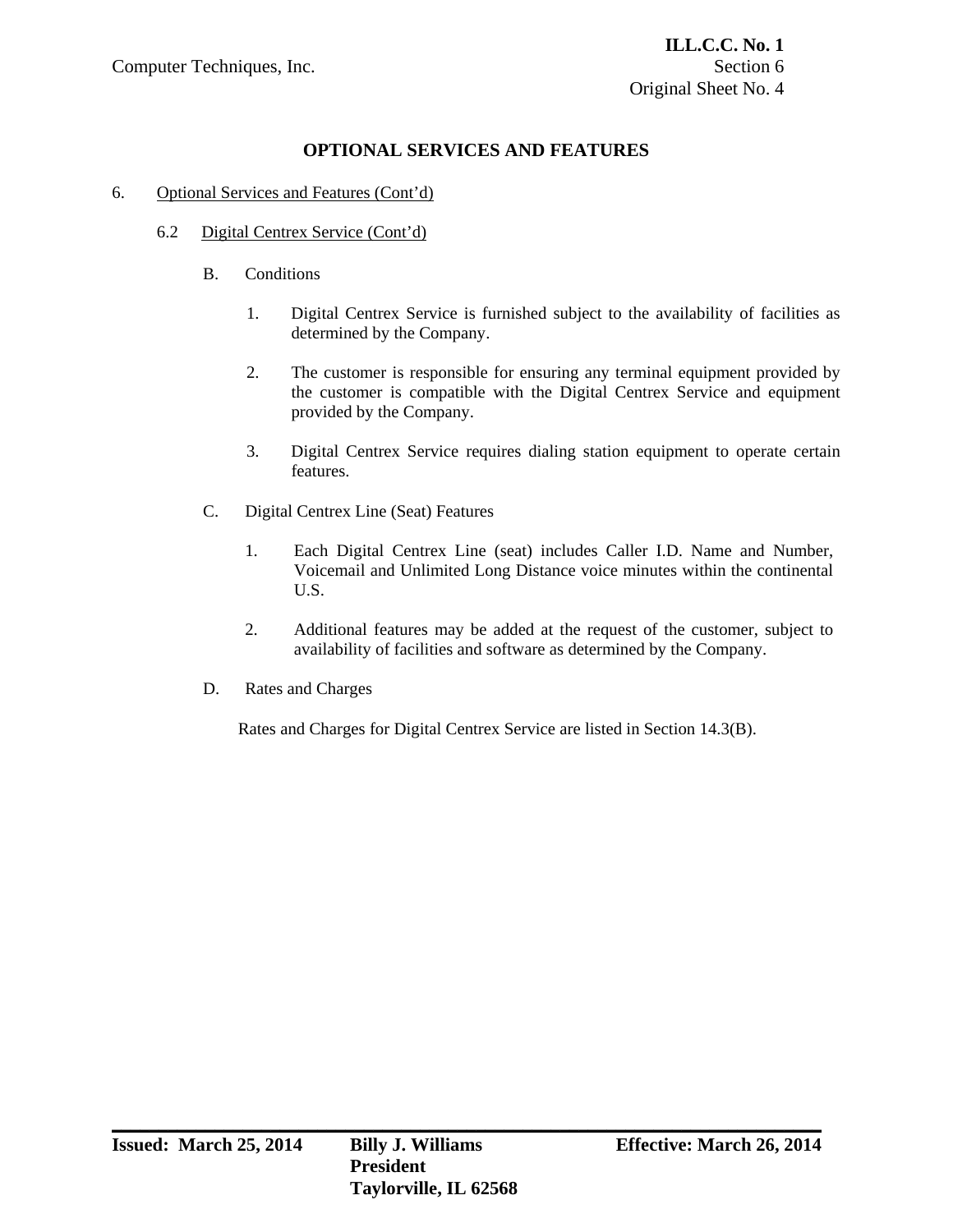#### 6. Optional Services and Features (Cont'd)

#### 6.3 Directory Listings

#### A. Published Listings

 A primary listing, which may include the name, address and telephone number of the individual, organization, firm or corporation subscribing to Local Exchange Service will be furnished at no charge.

Listings will be limited to such information as is necessary for proper identification.

 The length of a listing may be limited by the use of abbreviations where the clarity of the listing and the identification of the customer will not be impaired.

 Whenever any question arises as to the right of a customer (1) to list the name of a business which (s)he is authorized to represent; or (2) to use a listing which includes the trade name of another; the Telephone Company is privileged to require the customer to secure from the owner of such name, written authority to use it, addressed to the Telephone Company for the acceptance for insertion or for the continuance of such listing; and is privileged to refuse to accept or to delete such listing where (1) such written authority is not so furnished or (2) such authority is withdrawn by such owner in writing to the Telephone Company.

 The Company may refuse to insert any listing which in its judgment does not facilitate the use of the directory.

#### B. Non-Published or Non-listed Listings

 Non-Published service is the omission of a customer's listing from both the telephone directory and directory assistance records. Non-published listings are available upon request.

 Non-listed service is the omission of a customer's listing from the telephone directory. Non-listed listings are available upon request.

 The customer will hold the Company harmless from any damages that might arise and will absolve the Company from any responsibility for the failure of the customer to receive calls because of the nonpublished listing.

 Rates and charges for Non-Published listings are listed in Section 14.3(C) of this tariff.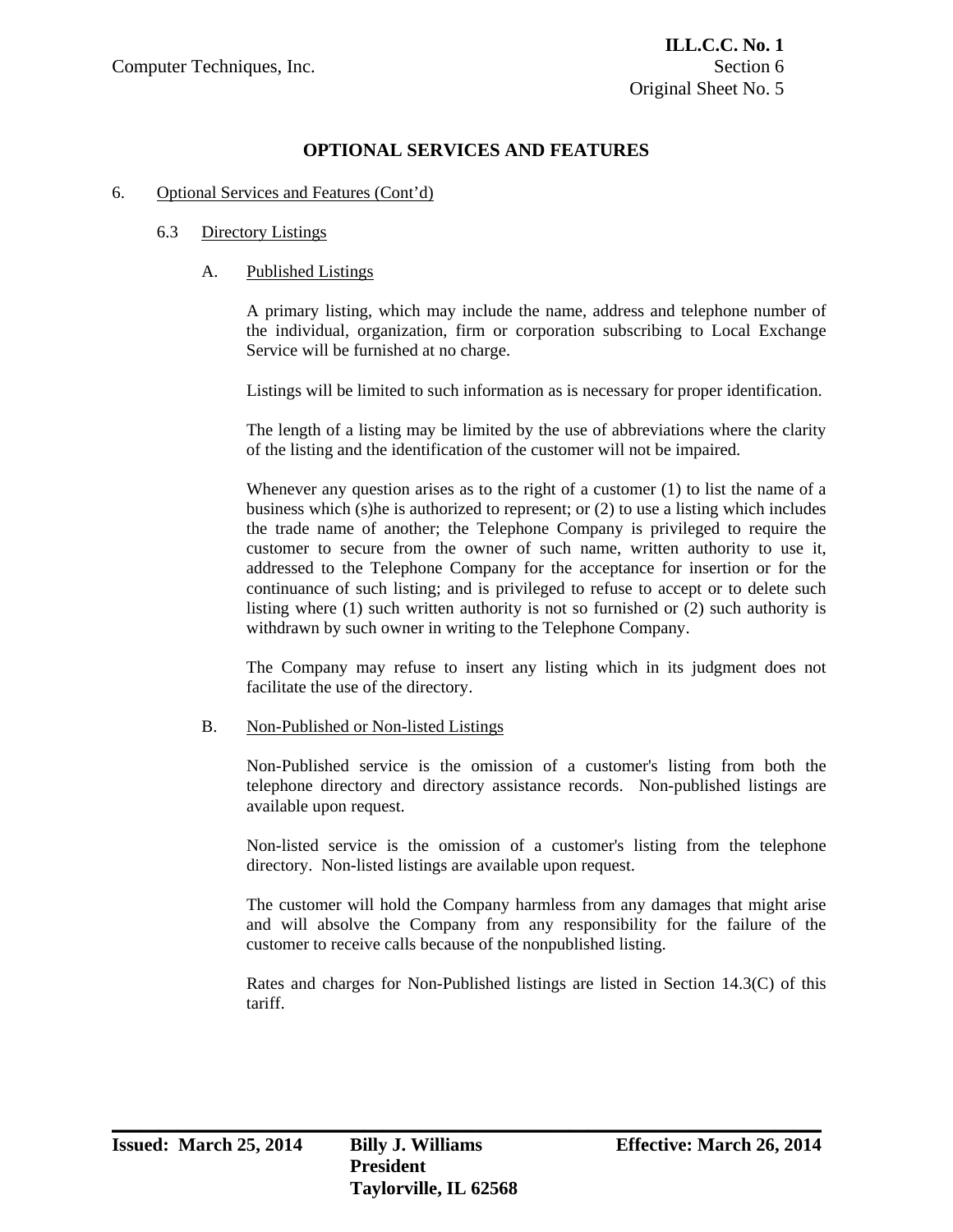#### 6. Optional Services and Features (Cont'd)

#### 6.3 Directory Listings (Cont'd)

### C. Additional Listings

 An additional listing must include the same address and telephone number as the primary listing except that a different address may be shown for off-premise extensions located on other premises occupied solely by the customer.

 Additional listings may be furnished with residence service for members of the customer's domestic establishment and who occupy the same premises.

 An alternate call listing refers a calling party to certain other telephone numbers after business hours or on Sundays or holidays, or if there is no answer on the first listed number.

 Where the alternate call number is to be that of another customer, the listing will be furnished only with written approval of the other customer.

 Business extra listings may be the names of partners or members of the firm, if the subscriber is a partnership or firm; the names of officers of the corporation, if the subscriber is a corporation; and for any business establishment, the names and associates or employees of the subscriber. No other class of listing, such as service agency, commodity, etc., will be accepted.

 A foreign listing may be furnished to customers requesting that their listing be included in a directory for another exchange.

 Residence subscribers who lease their premises for periods of less than one year and request the Telephone Company to render service to their tenant without change in contract, may arrange for listing of such tenant provided that the subscriber and the tenant do not occupy the premises at the same time. All billing and contractual arrangements remain unchanged, the subscriber being responsible for the payment of all charges. The extra listing rate applies for each listing. The minimum charge, however, for any such listing which appears only on the informational records is \$1.00.

### E. Rates and Charges

Rates and charges for Directory Listings are listed in Section 14.3(C) of this Tariff.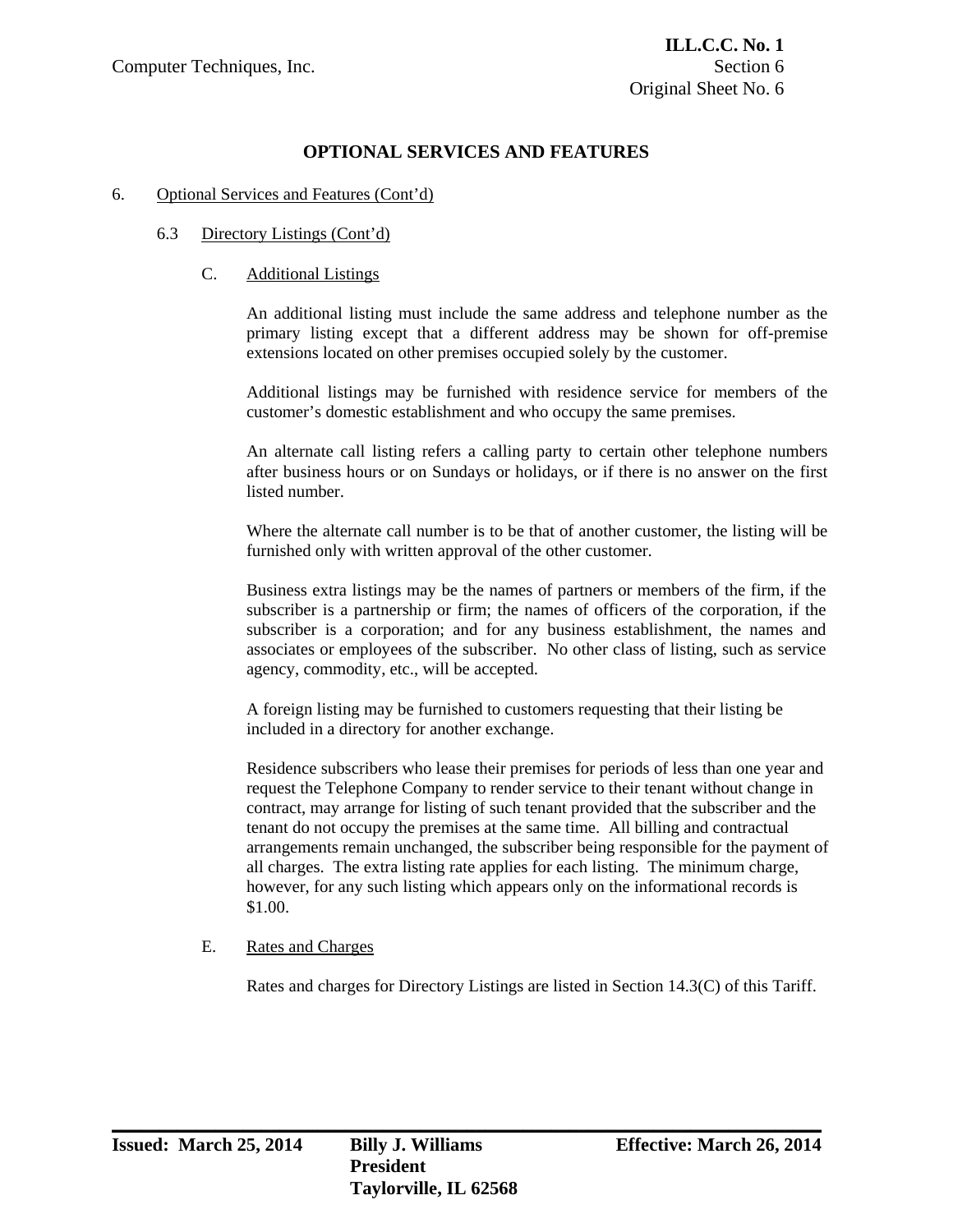# **INTEGRATED SERVICES DIGITAL NETWORK (ISDN)**

### 7. Miscellaneous Services

- 7.1 Primary Rate Interface (PRI)
	- A. ISDN PRI Service will be offered from suitably equipped central offices and outside plant facilities as conditions permit.
	- B. ISDN service provides a method of access to the telephone network called Primary Rate Interface (PRI). ISDN service with PRI interface provides a high capacity access line, operating at 1.544 mbps to the telecommunications network and provides integration of multiple voice and data transmission channels on the same facility. The service will provide connectivity between an ISDN compatible CPE and a serving central office. PRI consist of twenty-three 64.0 kbps (B) Channels and one 64.0 kbps (D) Channel. These channels may be used to connect the customer's CPE to the public circuit switched network.
		- 1. Bearer (B) Channels A two-way synchronous channel capable of supporting 64.0 kbps of digital transmission. Each B Channel can be used for Circuit Switched Voice, Circuit Switched Data, or Packet Switched Data.
		- 2. Data (D) Channels A 64.0 kbps digital signaling-only channel for call establishment when used with Primary Rate Interface. The D Channel cannot be used for Packet Switching.
	- C. Clear Channel Capability and Extended Superframe Format are inherent to the service.
		- 1. Clear Channel Capability (CCC) A connection that provides end-to end digital connection in which all 64.0 kbps of bandwidth are available for customer use.
		- 2. Extended Superframe Format This format increases bandwidth that can be used for other functions and allows enhanced features and continuous performance monitoring on the 1.544 mbps links. It also accommodates Bipolar with 8 Zero Substitution (B8ZS) for 64.0 kbps Clear Channel Capability.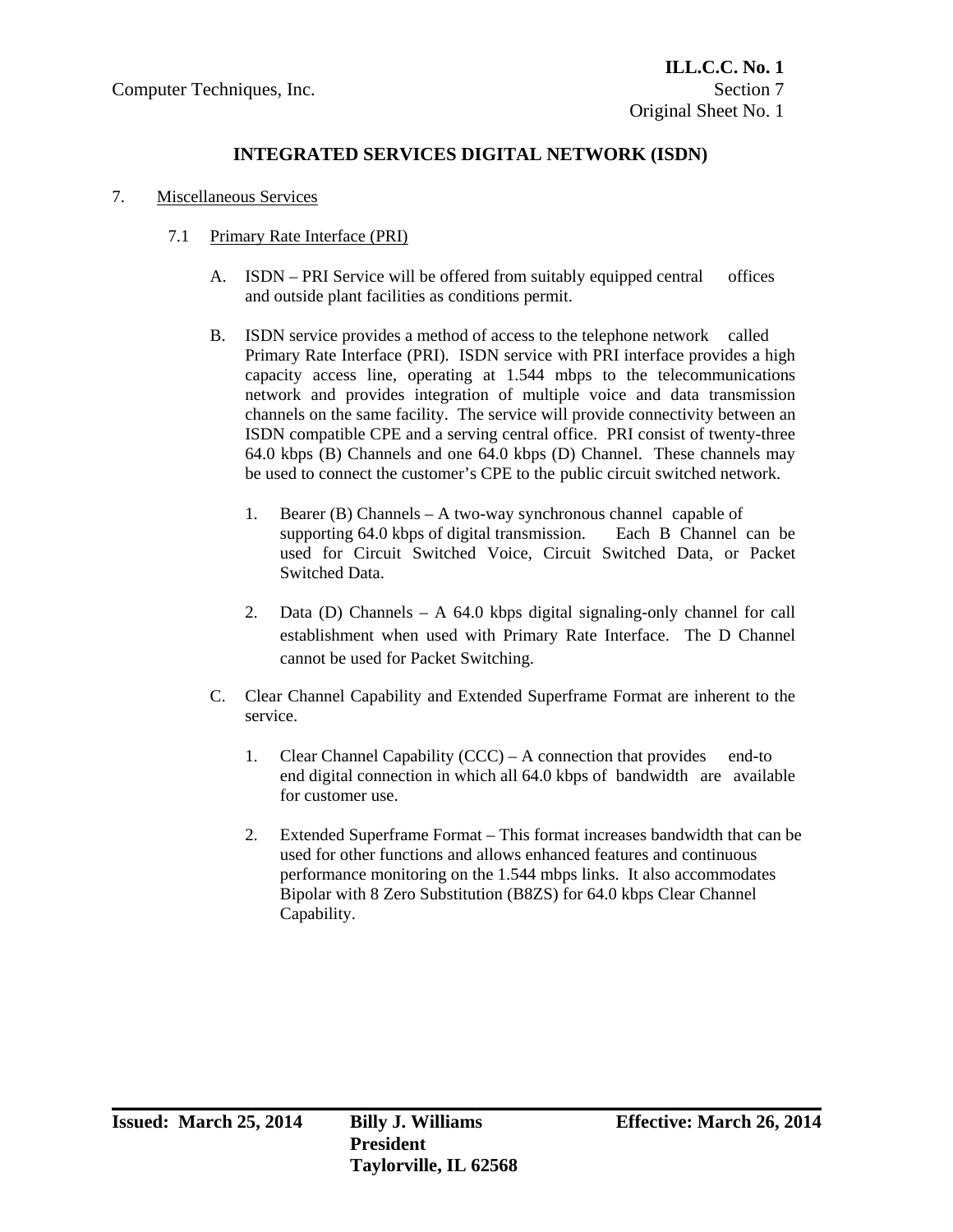# **INTEGRATED SERVICES DIGITAL NETWORK (ISDN)**

- 7. Miscellaneous Services (Cont'd)
	- 7.1 Primary Rate Interface (PRI) (Cont'd)
		- D. The required components for PRI-ISDN service will be as follows:
			- 1. Primary Rate Interface Provides the multiplexing to support twenty-three B Channels at 64.0 kbps and one D Channel for signaling also at 64.0 kbps. The B Channels also provide circuit switched service that will allow either voice or data transmission. See Section 20.5 for PRI rates and charges.
		- E. Standard Features for PRI
			- 1. Clear Channel Capability The B Channels on the PRI are clear, since all signaling and control functions are handled by the D Channel. This allows all 64.0 kbps on each B Channel to be used for customer information over the PRI.
			- 2. Dedicated Trunk Groups Allow all 23 channels to be used as stand-alone trunk groups. Each channel is capable of handling incoming or outgoing Circuit Switched Voice or Circuit Switched Data.
			- 3. Calling Number Delivery Provides the customer with the telephone number of the calling party. This feature is provided via the D Channel associated with incoming calls on a B Channel to a PBX.
			- 4. Call by Call for Trunk Groups Allows Circuit Switched Voice and Data options enabled on the PRI to share B Channels and arrange them as a single trunk group. This allows incoming and outgoing voice and Circuit Switch Data calls to use B Channels on a call by call basis.
		- F. Optional Features for PRI
			- 1. Caller ID with Name and Number Provides the customer with the display of the incoming telephone number and listed name associated with the telephone number from which the call is being made. This feature is provided on a per trunk basis.
			- 2. Direct Inward Dialing (DID) Numbers Allows an incoming call to be dialed directly by a calling party to a station, bypassing a central answering point.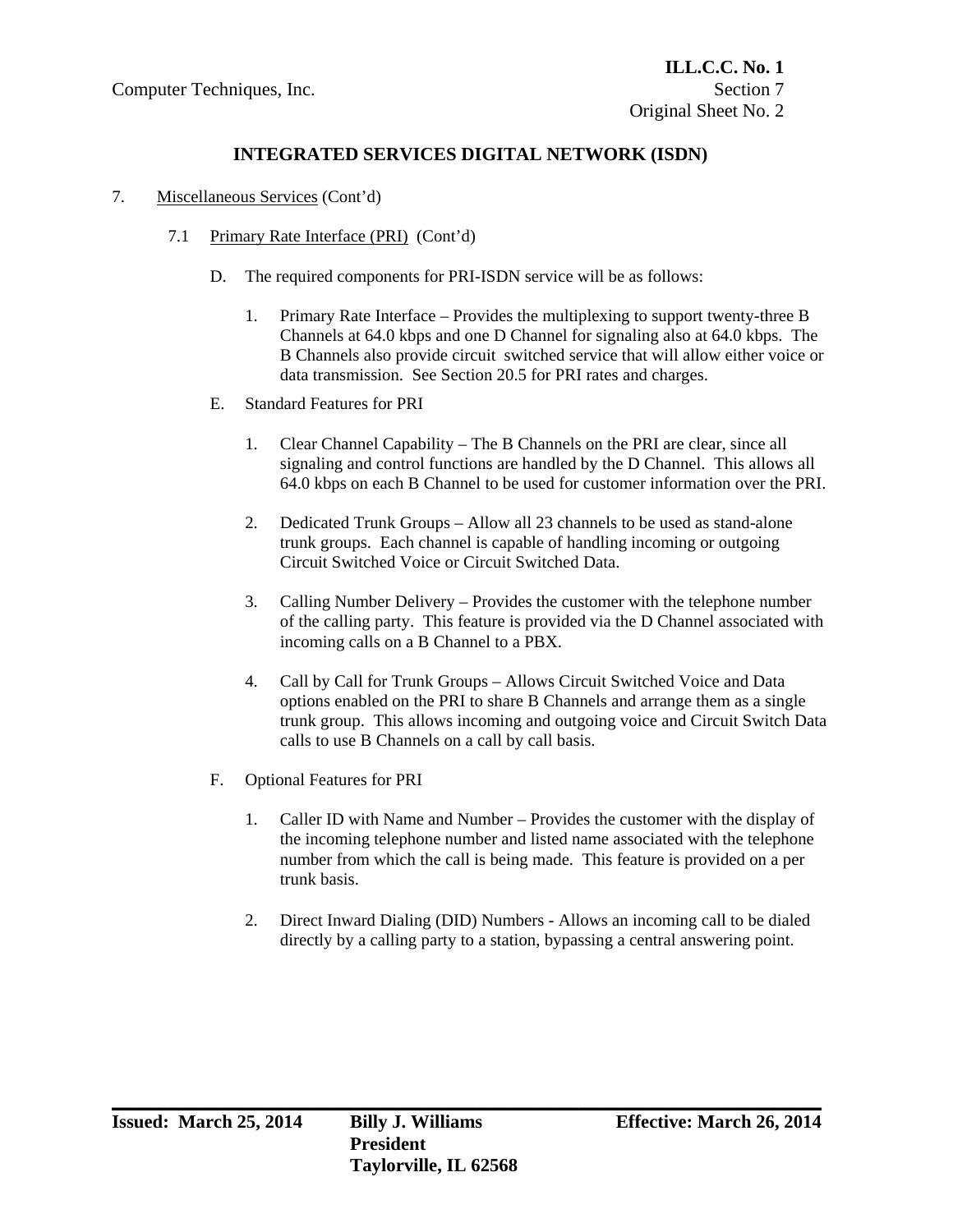# **INTEGRATED SERVICES DIGITAL NETWORK (ISDN)**

- 7. Miscellaneous Services (Cont'd)
	- 7.1 Primary Rate Interface (PRI) (Cont'd)
		- G. The minimum service period for each ISDN-PRI service is one month.
		- H. Term Plans

Customers choosing a PRI for a 12, 36 or 60 month term will receive a discount on both the ISDN Service – PRI Access monthly service amount and the non-recurring charge. Refer to Section 14.4 for rates and charges.

- 1. In the event an ISDN-PRI service term plan is terminated prior to completion of the term plan period, the customer will be liable for payment of termination liability charges. To arrive at the amount owed for the termination liability charges, the Company will total the remaining term plan period payments and reduce this sum by 50%. The remaining 50% of the sum of the term plan payments will become immediately due and payable in its entirety.
- 2. An ISDN-PRI customer may, at any time, renew a term plan for an equal or longer period at the current tariffed rates subject to the following:
	- a) Credit will not be given for payments made during the formerly selected term plan period.
	- b) Non-recurring charges will apply to the new term plan.
	- c) The new term plan period begins with the first billing date following the renewal.
	- d) Termination charges will not apply for the former term plan.
- I. Rates and Charges

Rates and charges for ISDN-PRI are shown in Section 14.4 of this Tariff.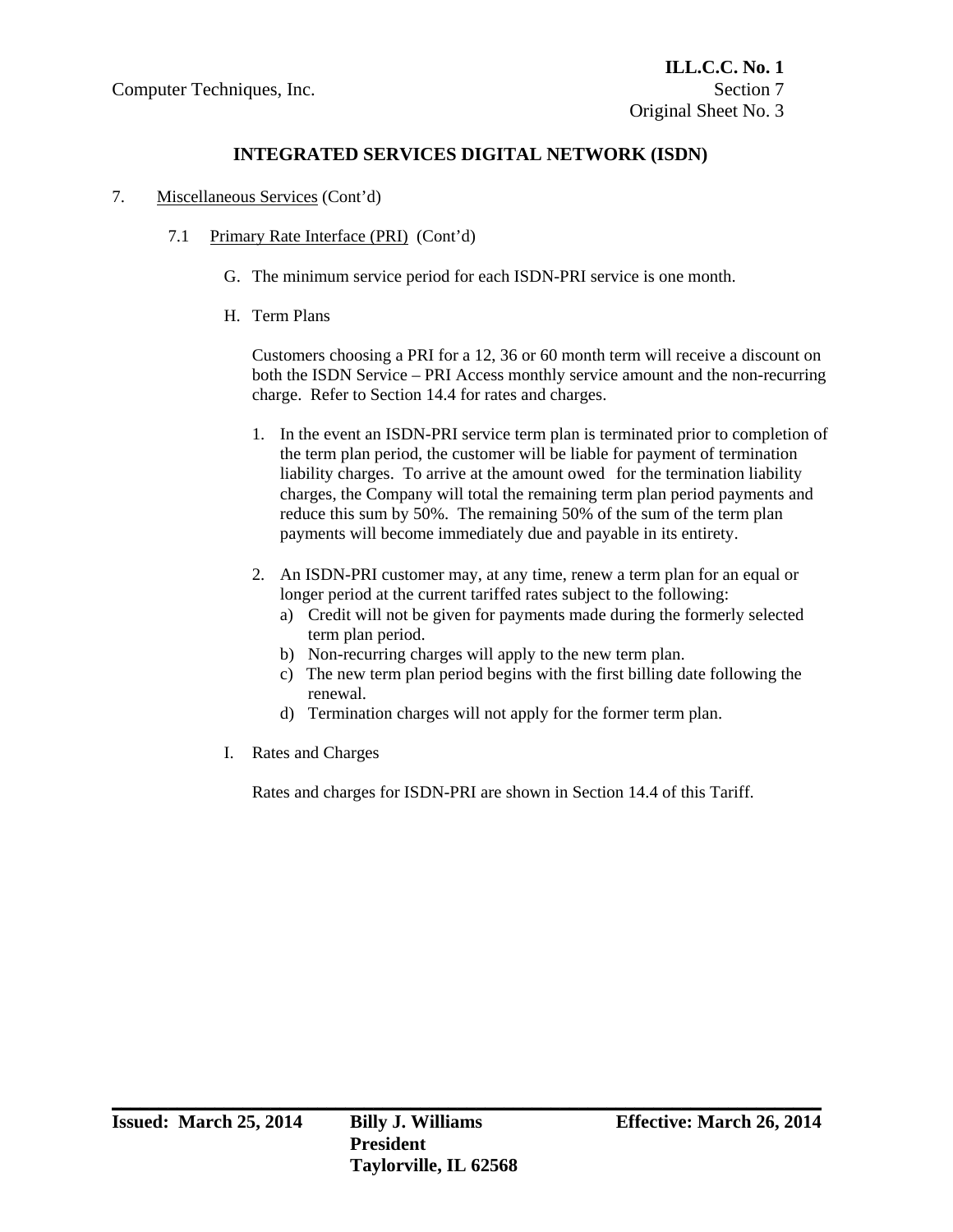# **RESERVED FOR FUTURE USE**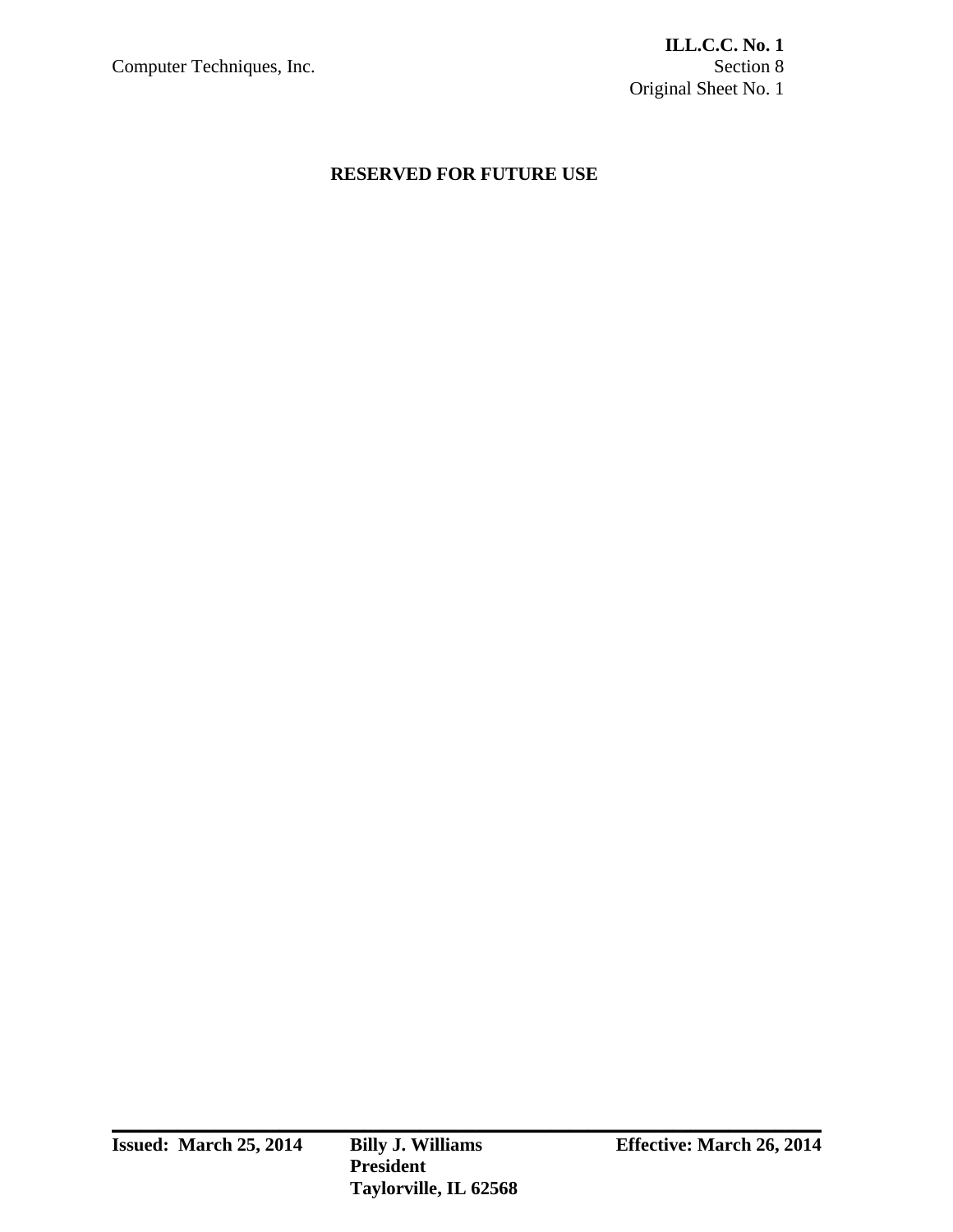# **SERVICE RESTRICTIONS**

#### 9. Service Restrictions

#### 9.1 900 Service Access Restrictions

- A. General
	- 1. 900 Service Access Restriction is a central office function, set at the request of the customer. This allows for access restrictions to be placed on the customer's local exchange telephone service line so that calls to telephone numbers preceded by the 900 NPA will not be completed. When a 900 NPA telephone number is dialed, the call will be diverted to a Company-provided intercept announcement.
	- 2. This restriction service prohibits the dialing of calls to 1+900-XXX-XXXX. Calls that are placed using any alternative dialing pattern cannot be restricted.
- B. Rates and Charges
	- 1. A nonrecurring charge applies for each request for blocking.
	- 2. Rates and charges are listed in Section 14.5(A) of this Tariff.

### 9.2 976 Service Access Restriction

- A. General
	- 1. 976 Service Access Restriction is a central office function, set at the request of the customer, so that calls to telephone numbers preceded by the 976 NXX will not be completed. When a 976 NXX telephone number is dialed, the call will be diverted to a Company-provided intercept announcement.
	- 2. This restriction service prohibits the dialing of calls to 1+NPA-976-XXXX. Calls that are placed using any alternative dialing pattern cannot be restricted.
- B. Rates and Charges
	- 1. A nonrecurring charge applies for each request for blocking.
	- 2. Rates and charges are listed in Section 14.5(B) of this Tariff.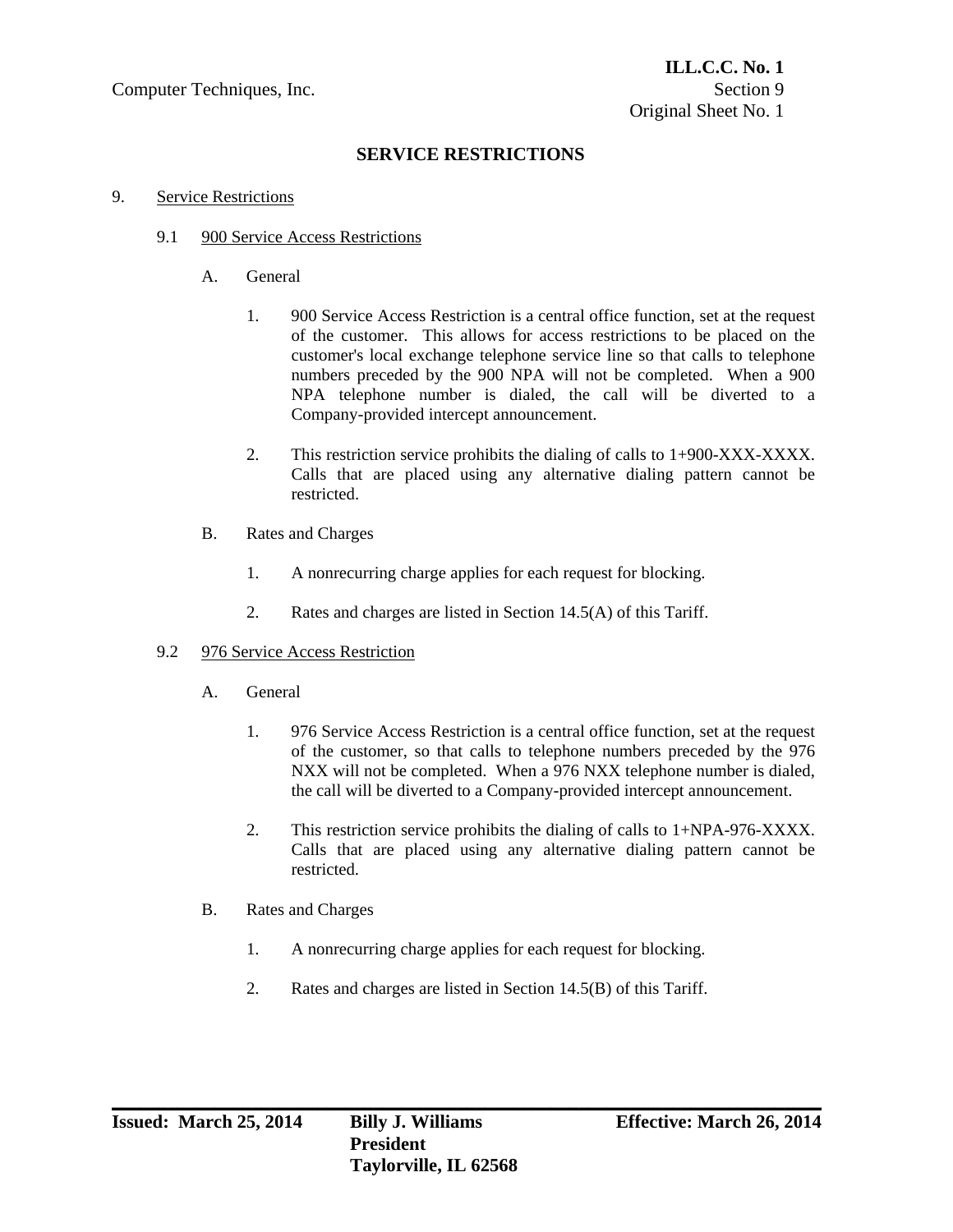# **SERVICE RESTRICTIONS**

- 9. Service Restrictions (Cont'd)
	- 9.3 700 Service Access Restriction
		- A. General
			- 1. 700 Service Access Restriction is a central office service, set at the request of the customer, which allows for access restrictions to be placed on the customer's local exchange telephone service line so that calls to telephone numbers preceded by the 700 NPA will not be completed. When a 700 NPA telephone number is dialed, the call will be diverted to a Company-provided intercept announcement.
			- 2. This restriction service enables the customer to prohibit the dialing of calls to 1+700-XXX-XXXX. Calls that are placed using any alternative dialing pattern cannot be restricted.
		- B. Rates and Charges
			- 1. A nonrecurring charge applies for each request for blocking.
			- 2. Rates and charges are listed in Section 14.5(C) of this Tariff.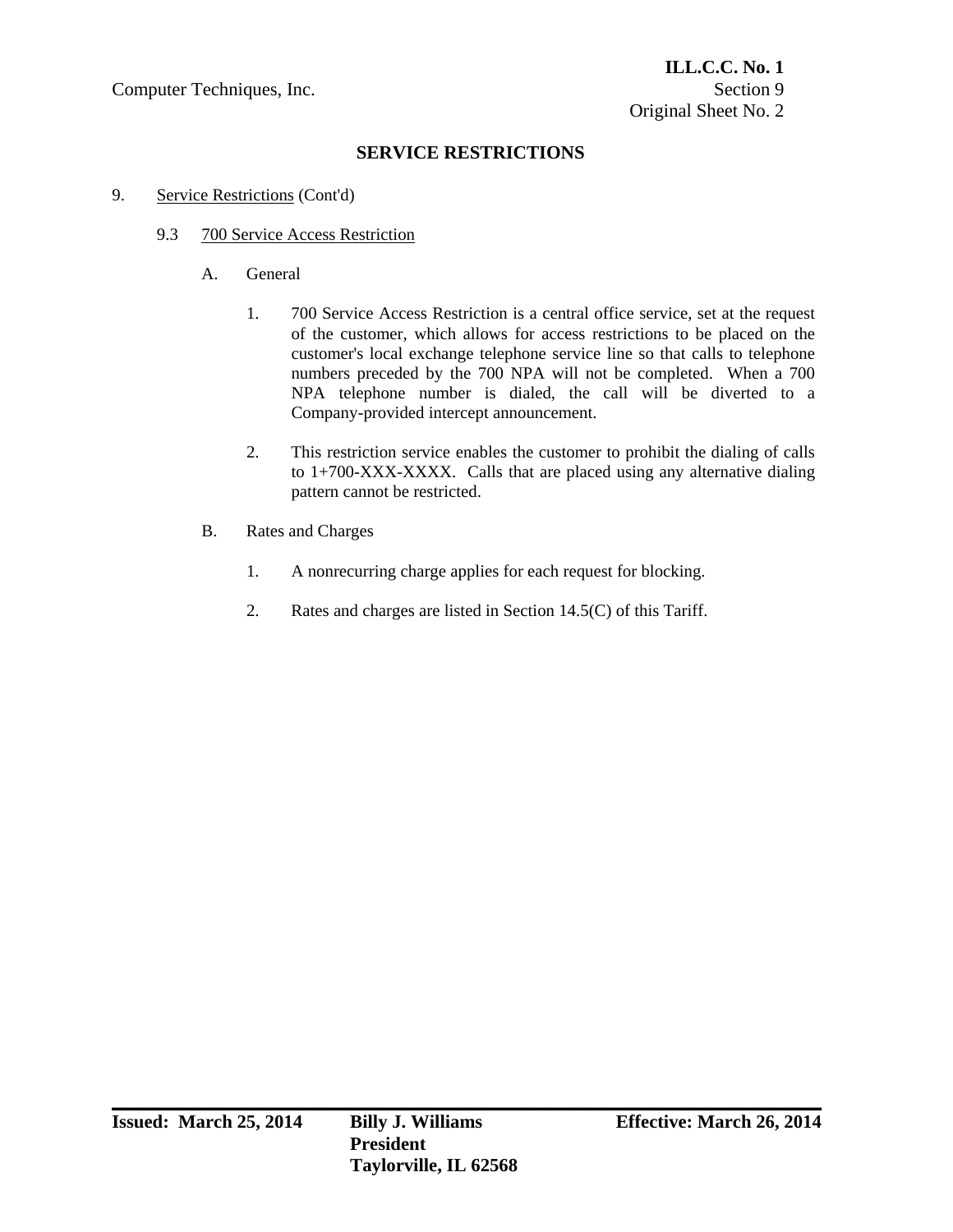# **SERVICE RESTRICTIONS**

### 9. Service Restrictions (Cont'd)

## 9.4 Toll Access Restriction

- A. Toll Access Restriction provides a means of restricting access to the Long Distance Message Telecommunications Network. Three options are available to the customer:
	- 1. Restriction of 1+ calls only.
	- 2. Restriction of 1+ calls and 0+ (operator-handled) calls, except 8XX IN-WATS.
	- 3. Restriction of 0+ (operator handled) calls only.
- B. Restriction of 0+ and 0- operator handled calls prevents the customer from dialing a telephone operator for any purpose including for emergency or telephone assistance purposes. The Company shall not be liable to the customer or any third party for any and all claims, losses or damages caused by the restriction to any toll service.
- C. Customers must apply in writing for the establishment of Toll Access Restriction.
- D. Rates
	- 1. A nonrecurring charge applies for each request for blocking.
	- 2. Rates and charges are listed in Section 14.5(D) of this Tariff.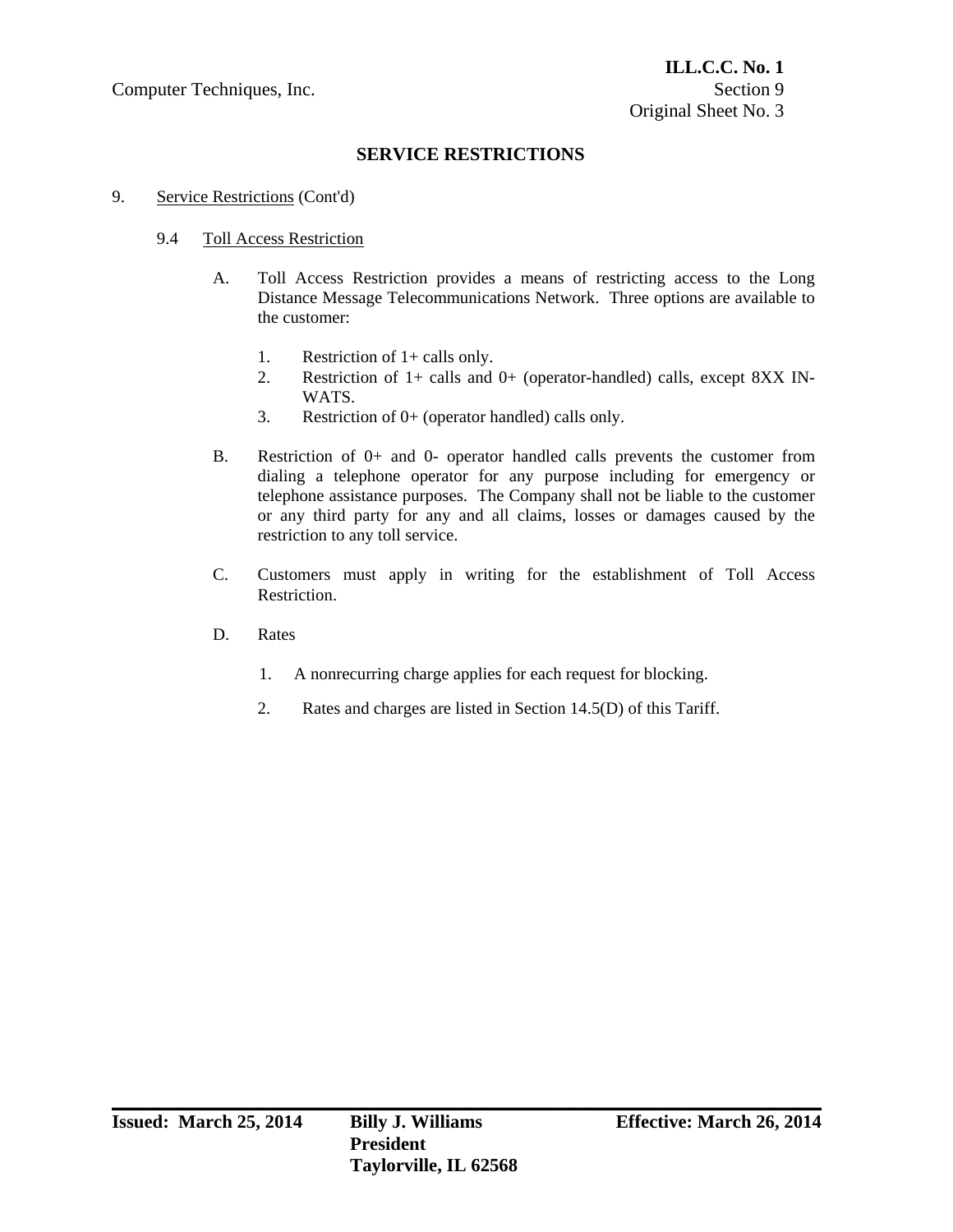Computer Techniques, Inc. Section 9

# **SERVICE RESTRICTIONS**

- 9. Service Restrictions (Cont'd)
	- 9.5 Billed Number Screening
		- A. Billed Number Screening allows the customer to identify to the Company that they will not accept any Third-Number Billed and/or Collect calls for billing to their telephone number. The Company places information regarding this screening restriction into a data base that is normally accessed prior to such calls being completed that will refuse to validate the completion of such a call to the indicated number.
		- B. Billed Number Screening can be ordered to screen third-number billed calls, collect calls, or both.
		- C. Customer Activity Charges as outlined in Section 5 will apply to establish this service.
		- D. Rates and Charges

Rates and charges are listed in Section 14.5(E) of this Tariff.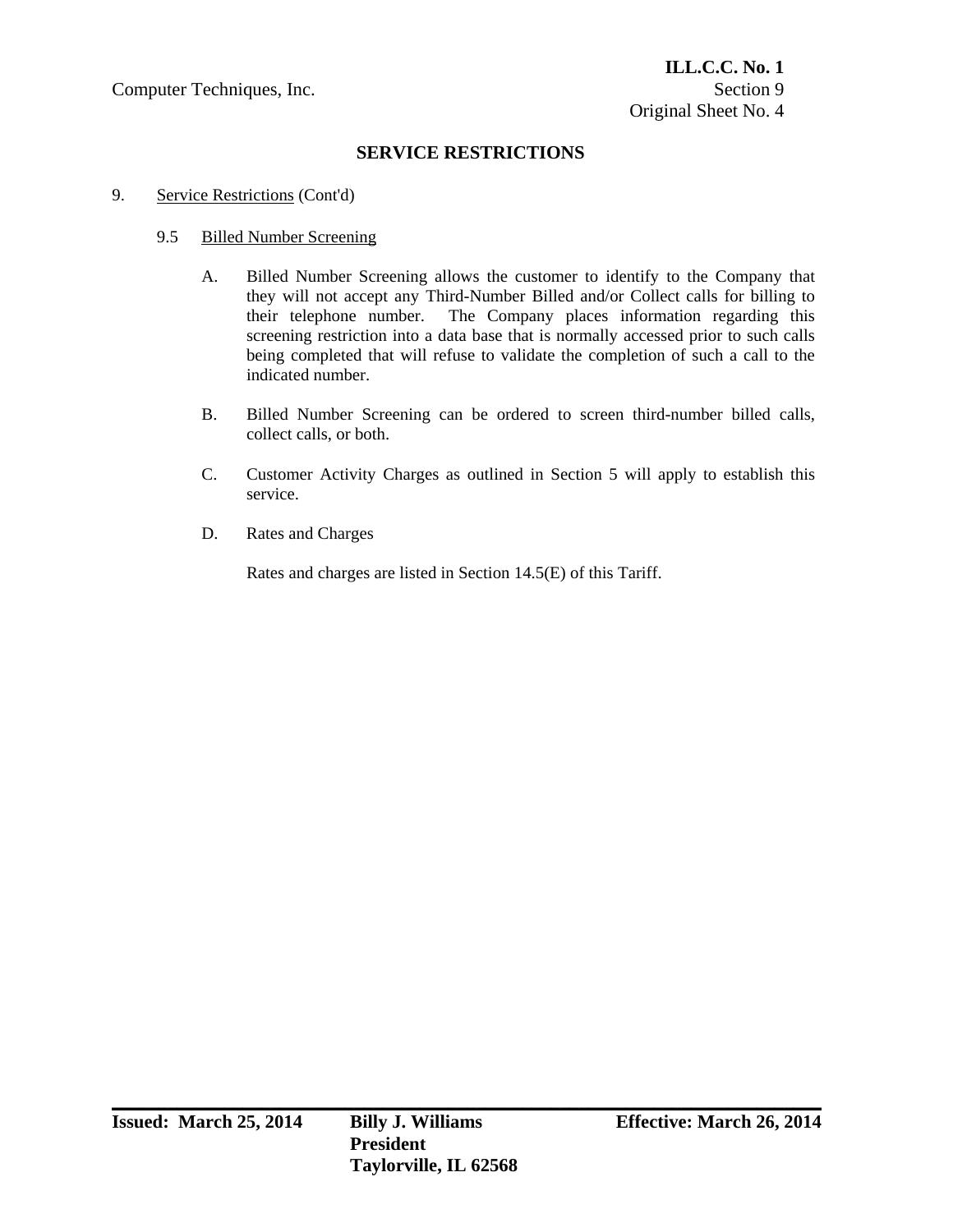#### 10. Emergency Number Service (9-1-1)

- 10.1 General
	- A. Emergency Number Service (9-1-1 service) is a telecommunications service and is arranged for terminating only service to one or more Public Safety Answering Points (PSAPs). The PSAPs are designated by 9-1-1 system management (9-1-1 customer) and may receive telephone calls dialed to the emergency telephone number 9-1-1.
	- B All 9-1-1 circuits shall be arranged for one-way incoming service only to the PSAP. Outbound dialing on 9-1-1 circuits is prohibited.
	- C. 9-1-1 shall be the primary emergency telephone number within the 9-1-1 system. A public agency or public safety agency shall maintain a separate secondary seven digit emergency backup number for at least six months after the 9-1-1 system is in operation.
	- D. The 9-1-1 emergency number is not intended to replace the telephone service of the various Public Safety Agencies that may participate in the use of this number. The 9-1-1 customer must subscribe to additional local exchange service at the PSAP for administrative purposes, for the placing of outgoing calls and for receiving other non-emergency calls, including any which Company operators might relay.
	- E. The 9-1-1 customer may be a municipality or other state or local governmental unit, or an authorized agent of one or more municipalities or other state or local governmental units to whom authority has been lawfully delegated to manage the 9- 1-1 system.
	- F. 9-1-1 service must be provided free of charge from all payphones within an exchange that has 9-1-1 service.
	- G. The Company shall use the Common Language Circuit Identifier "ES" in the identification of 9-1-1 service "A" link (end office to tandem) trunks, and "EMNC" shall be used for "B" link (tandem to PSAP) circuits.
	- H. 9-1-1 service may be either Basic 9-1-1 Service (B 9-1-1) or Enhanced 9-1-1 Service (E 9-1-1). Only one type of 9-1-1 service will be provided within a telephone exchange. Dedicated direct trunking is the standard method of providing incoming 9-1-1 circuits for B 9-1-1 Service or E 9-1-1 Service.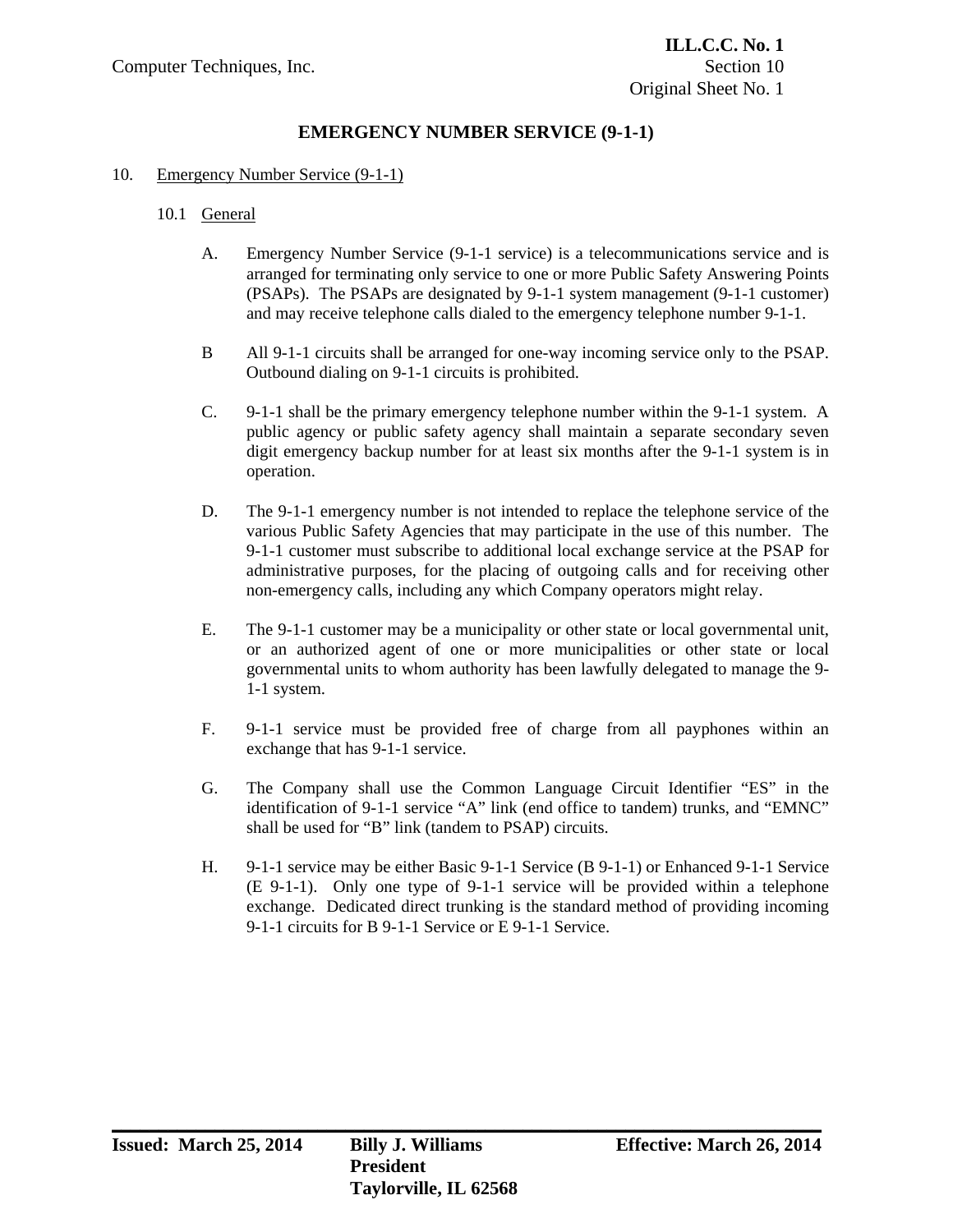#### 10. Emergency Number Service (9-1-1) (Cont'd)

- 10.2 Obligation and Liability of the Company
	- A. 9-1-1 service is provided solely for the benefit of the customer operating the PSAP. The provision of 9-1-1 service by the Company shall not be interpreted, construed or regarded, either expressly or implied, as being for the benefit of or creating any Company obligation toward any third person or legal entity other than the customer.
	- B. The Company does not undertake to answer and forward 9-1-1 calls, but furnishes the use of its facilities to enable the customer's personnel to respond to such calls on the customer's premises.
	- C. 9-1-1 service information consisting of the names, addresses and telephone numbers of subscribers whose listings are not published in directories or listed in the Directory Assistance records is treated as strictly confidential.
	- D. End users dialing 9-1-1 forfeit the privacy afforded by nonpublished and unlisted telephone number service to the extent that the telephone number, address and name associated with the originating station location may be furnished to a PSAP. Information will be provided only for the purpose of responding to emergency calls.
	- E. The Company will adopt practices to notify a point of contact for the primary PSAP within a 9-1-1 system within 15 minutes after a confirmed outage within the system, and to also advise as to the magnitude of the outage. The Company will also adopt practices to notify the point of contact for the primary PSAP within a 9-1-1 system within 15 minutes after the confirmed restoration of 9-1-1 services.
	- F. Any terminating equipment used in connection with 9-1-1 service shall be configured to restrict the customer from removing and/or changing the data provided by the Company.
	- G. The Company shall not be liable or responsible for obtaining subscriber record information from private telecommunications systems.
	- H. For a period of time negotiated between the Company and the customer, the Company will provide intercept service for any seven-digit emergency number replaced by 9-1-1 service. However, in no case shall intercept service be provided for more than one year, or beyond the next directory issuance, whichever is longer.
	- I. The Company will comply with database security procedures and requirements contained in 83 Illinois Administrative Code Part 725.400(d). The database information is subject to strict non-disclosure agreements between the Company and system management.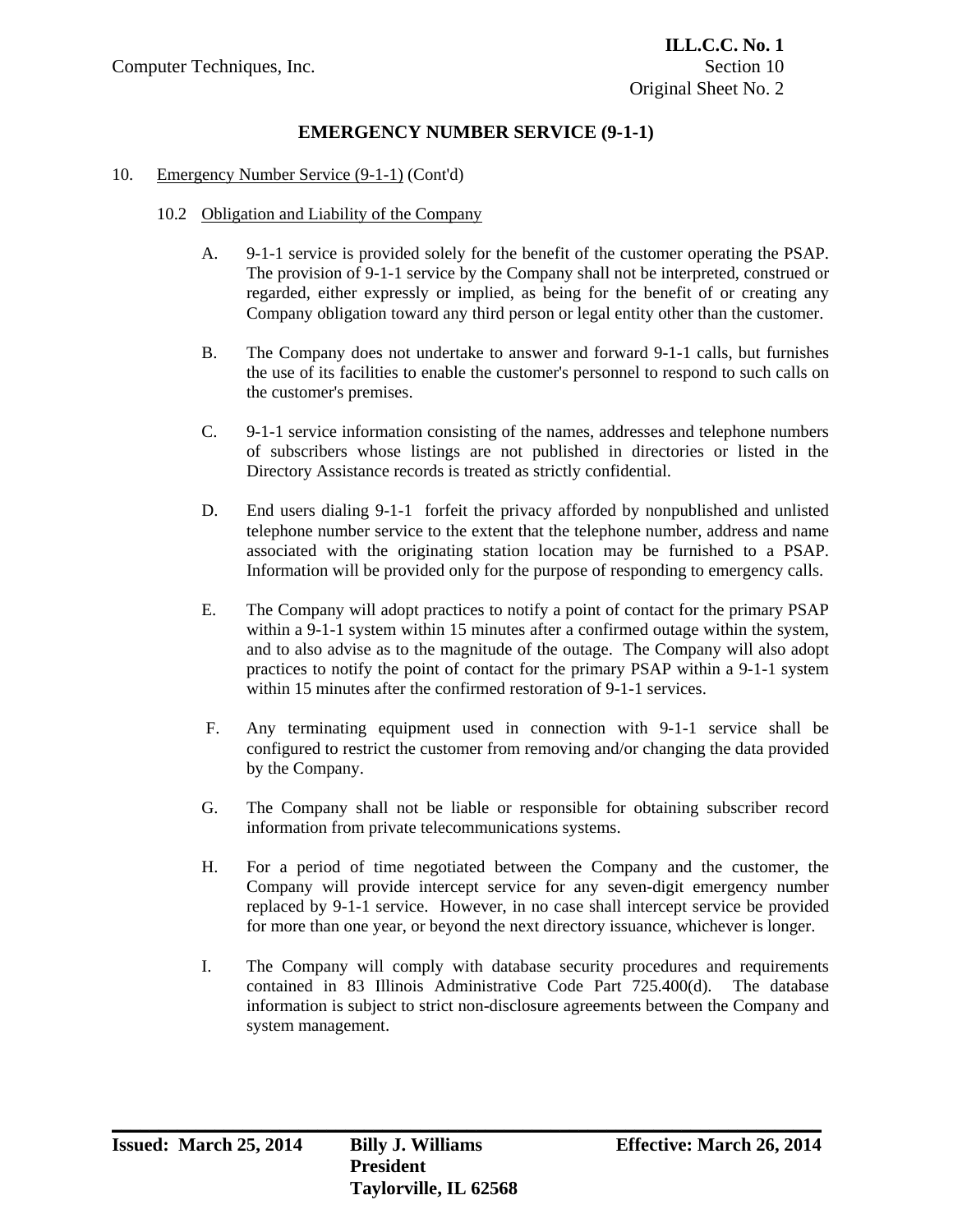#### 10. Emergency Number Service (9-1-1) (Cont'd)

#### 10.2 Obligation and Liability of the Company (Cont'd)

- J. Upon receipt of a written request from the system management, the Company shall provide within fourteen working days a report to assist in the validation of the accuracy of the 9-1-1 database. The report will be released only upon receipt by the Company of a court order, and the report is proprietary and shall be used exclusively for validating the accuracy of the 9-1-1 database. This report may be requested in writing at a maximum on a monthly basis, and will be provided in ASCII or D-Base III format only. The Company will have a tariffed charge for this report. The report will comply with the requirements of 83 Illinois Administrative Code Part 725.400(f)(1).
- K. The Company's liability for any loss or damage arising from errors, interruptions, defects, failures or malfunctions of this service or any part thereof whether caused by the negligence of the Company or otherwise shall not exceed an amount equivalent to the pro-rata charges for the service affected during the period of time that the service was fully or partially inoperative.
- L. Each customer also agrees to release, indemnify and hold harmless the Company from any and all loss, claims, demands, suits or other action, or any liability whatsoever, whether suffered, made, instituted or asserted by the customer or by any other party or person, for any personal injury to or death of any person or persons, or for any loss, damage of destruction of any property, whether owned by the customer or others.
- M. The customer also agrees to release, indemnify and hold harmless the Company for any infringement or invasion of the right of privacy of any person or persons, caused or claimed to have been caused, directly or indirectly by the installation, operation, failure to operate, maintenance, removal, presence, condition, occasion or use of 9- 1-1 service features and the equipment associated therewith, or by any services furnished by the Company in connection therewith, including, but not limited to, the identification of the telephone number, address or name associated with the telephone used by the party or parties accessing 9-1-1 service hereunder, and which arise out of the negligence or other wrongful act of the Company, the customer, its user, agencies or municipalities, or the employees or agents or any one of them.
- N. In the absence of willful misconduct or gross negligence, no liability for any death or injury to any person or for any damage to property shall attach to the Company, its employees, agents or representatives as a result of or in connection with any situation in which the Company may be requested, required, have undertaken or participated in the tracing of a 9-1-1 call.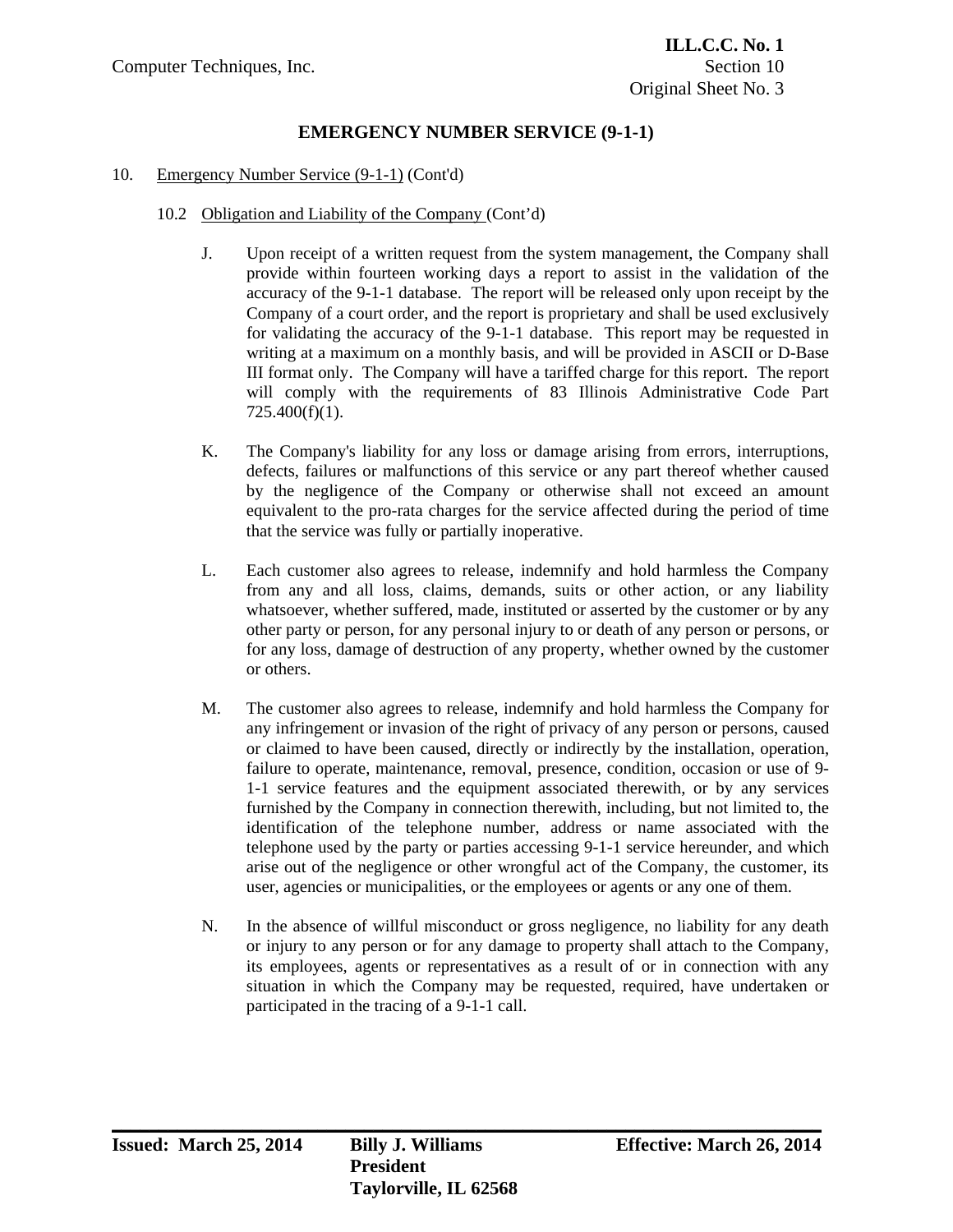#### 10. Emergency Number Service (9-1-1) (Cont'd)

#### 10.2 Obligation and Liability of the Company (Cont'd)

 O. This service is offered solely as an aid in handling assistance calls in connection with fire, police and other emergencies and does not create any relationship or obligation, direct or indirect, to any person other than the 9-1-1 customer contracting for 9-1-1 service. In the event of any interruption of the service, the Company shall not be liable to any person, corporation of other entity for any loss or damage in an amount greater than an amount equal to the pro rata allowance of the tariff rate for the service or facilities provided to the 9-1-1 customer for the time such interruption continues, after notice to the Company. No allowance shall be made if the interruption is due to the negligence or willful act of the 9-1-1 customer.

### 10.3 Responsibility of the Customer

- A. The 9-1-1 customer must be legally authorized to subscribe to the service and have public safety responsibility by law to respond to telephone calls from the public for police, fire or other emergency services within the telephone central office area that has been arranged for E 9-1-1 service.
- B. Application for 9-1-1 service must be executed in writing by each 9-1-1 customer and must be accompanied by satisfactory proof of authorization to provide 9-1-1 service in the exchanges where the service is requested. If application for service is made by an agent, the Company must be provided in writing with satisfactory proof of appointment of the agent by the customer.
- C. All 9-1-1 answering equipment used by a PSAP must comply with applicable Federal Communications Commission rules, 83 Illinois Administrative Code 740, and the Company's tariffs, and must be compatible with the LEC's central office equipment and trunking arrangements.
- D. The customer must comply with all rules and regulations associated with the PSAP contained in 83 Administrative Code Part 725.505.
- E. Prior to a 9-1-1 database query for the purpose of integrity verification, system management shall obtain a court order detailing the information that is to be disclosed and the reason for disclosure. The procedures for non-emergency database queries must be adhered to as outlined in 83 Illinois Administrative Code Part 725.400(d). System management shall be responsible for the compliance of these standards, overall system management, security and coordination of the 9-1-1 system.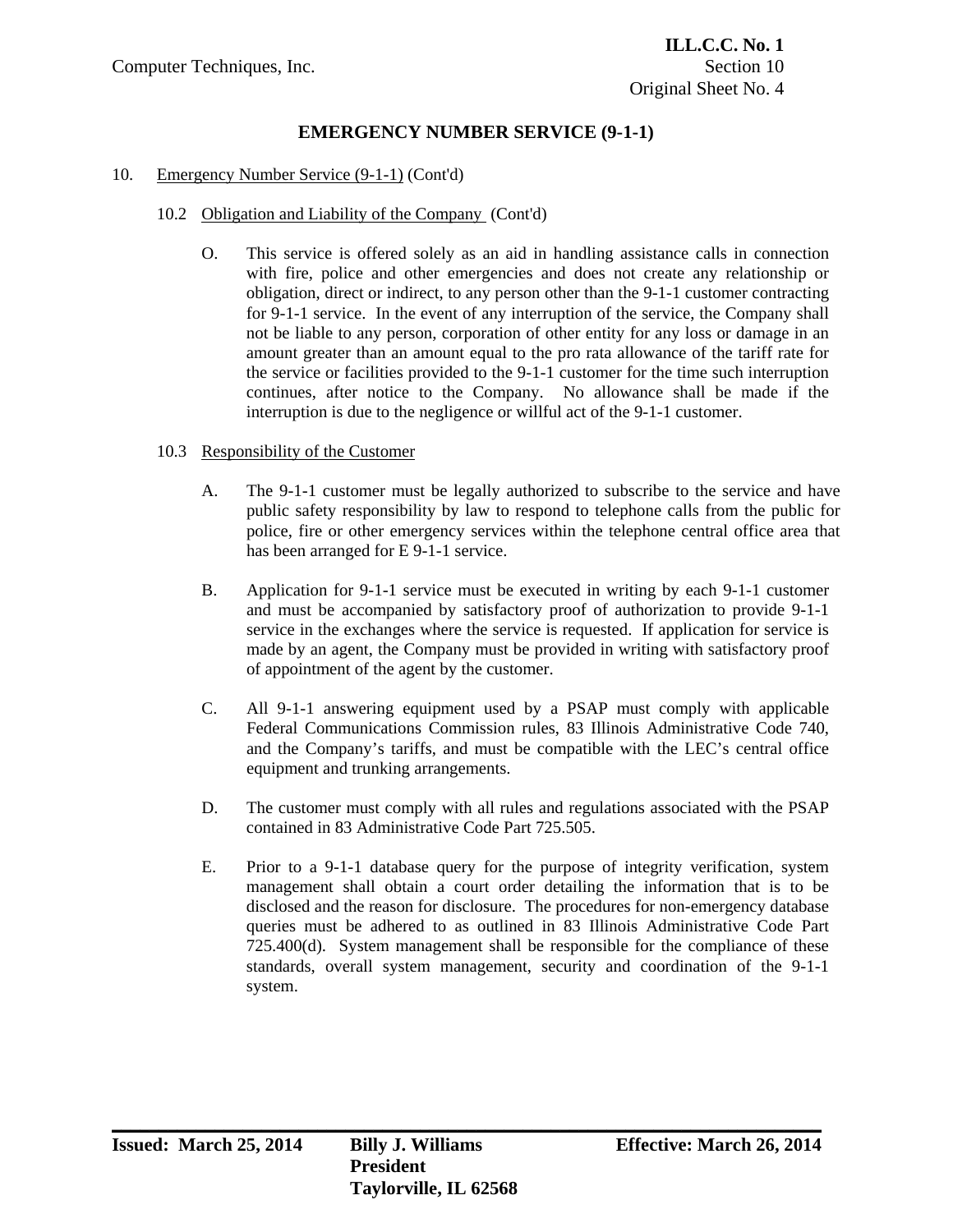### 10. Emergency Number Service (9-1-1) (Cont'd)

- 10.3 Responsibility of the Customer (Cont'd)
	- F. The 9-1-1 customer is required to furnish the Company its agreement to the following terms and conditions:
		- 1. That all 9-1-1 calls will be answered on a 24-hour day, seven-day week basis.
		- 2. That the 9-1-1 customer has responsibility for dispatching the appropriate emergency service vehicles within the 9-1-1 service area, or will undertake to transfer all 9-1-1 calls received to the governmental agency with responsibility for dispatching such services, to the extent that such services are reasonably available.
		- 3. That the 9-1-1 customer will develop an appropriate method for responding to calls for non-participating agencies which may be directed to the 9-1-1 PSAP by calling parties.
		- 4. That the 9-1-1 customer will provide CPE with a capacity adequate to handle the number of incoming 9-1-1 lines recommended to be installed by the Company. It is the customer's responsibility to ensure its CPE is compatible with the service(s) provided by the Company.
		- 5. Each PSAP must subscribe to sufficient 9-1-1 service lines to adequately handle incoming calls in PSAP's average busy hour so that no more than one call out of 100 encounters a busy signal.
		- 6. The 9-1-1 customer will subscribe to a minimum of two dedicated E-9-1-1 trunks per central office for adequate handling of incoming 9-1-1 service calls.
	- G. PSAP management shall develop procedures providing for the continued operation of a 9-1-1 answer point in the event that critical functions of a PSAP are partially or totally disabled due to natural or man-made disasters. Each central office shall be equipped with call boxes to serve a 9-1-1 system if there is an outage or disaster. A call box is designed to provide emergency on-site answering by authorized personnel in the event that the central office is isolated from the PSAP. Once accessed by authorized personnel, the call boxes are under direct control of system management. Call boxes shall be designed to meet the requirements outlined in 83 Illinois Administrative Code Part 725.620 and Part 725.505(u).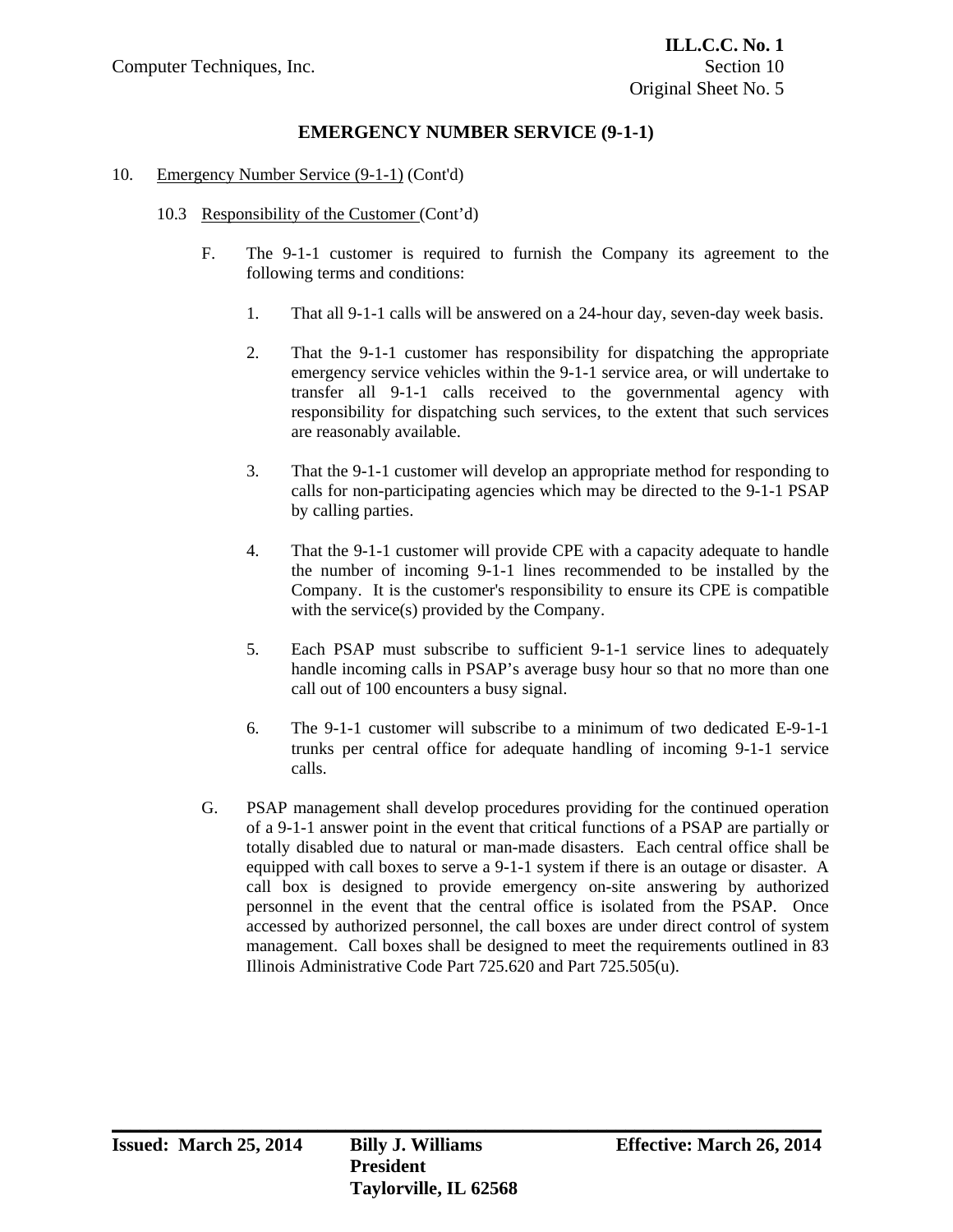#### 10. Emergency Number Service (9-1-1) (Cont'd)

- 10.3 Responsibility of the Customer (Cont'd)
	- H. When Selective Routing is provided, the customer is responsible for identifying primary and secondary PSAP locations as well as the unique combinations of police, fire and ambulance or any other appropriate agencies responsible for providing emergency service in the 9-1-1 serving area. An Emergency Service Number (ESN) will be provided for each unique combination by the Company. The customer will associate these ESN's with street address ranges or other mutually agreed upon routing criteria in the 9-1-1 serving area. These ESN's will be carried in the database to permit routing of 9-1-1 calls to the primary and secondary PSAP's responsible for handling of calls from each telephone in the 9-1-1 serving area. The following terms define the customer's responsibility in providing this information:
		- 1. Initial and subsequent ESN assignments by street name, address range and area or other mutually agreed upon routing criteria shall be furnished by the customer to the Company prior to the effective date of service.
		- 2. After establishment of service, it is the 9-1-1 customer's responsibility to continue to verify the accuracy of the routing information contained in the master address file and to advise the Company of any changes in street names, establishment of new streets, changes in address numbers used on existing streets, closing and abandonment of streets, changes in police, fire, ambulance or other appropriate agencies' jurisdiction over any address, annexations and other changes in municipal and county boundaries, incorporation of new cities or any other matter that will affect the routing of 9-1-1 calls to the proper PSAP.
		- 3. The Company will provide to the customer upon request a complete written copy of the master address file to permit the customer to verify the accuracy of the police, fire and ambulance PSAP routing designations.
		- 4. Changes, deletions and additions which the 9-1-1 customer desires to have made in the master address file should be submitted on an "as occurred" basis.
		- 5. The Company will furnish a written copy to the customer for verification showing each change, deletion and addition to the master address file.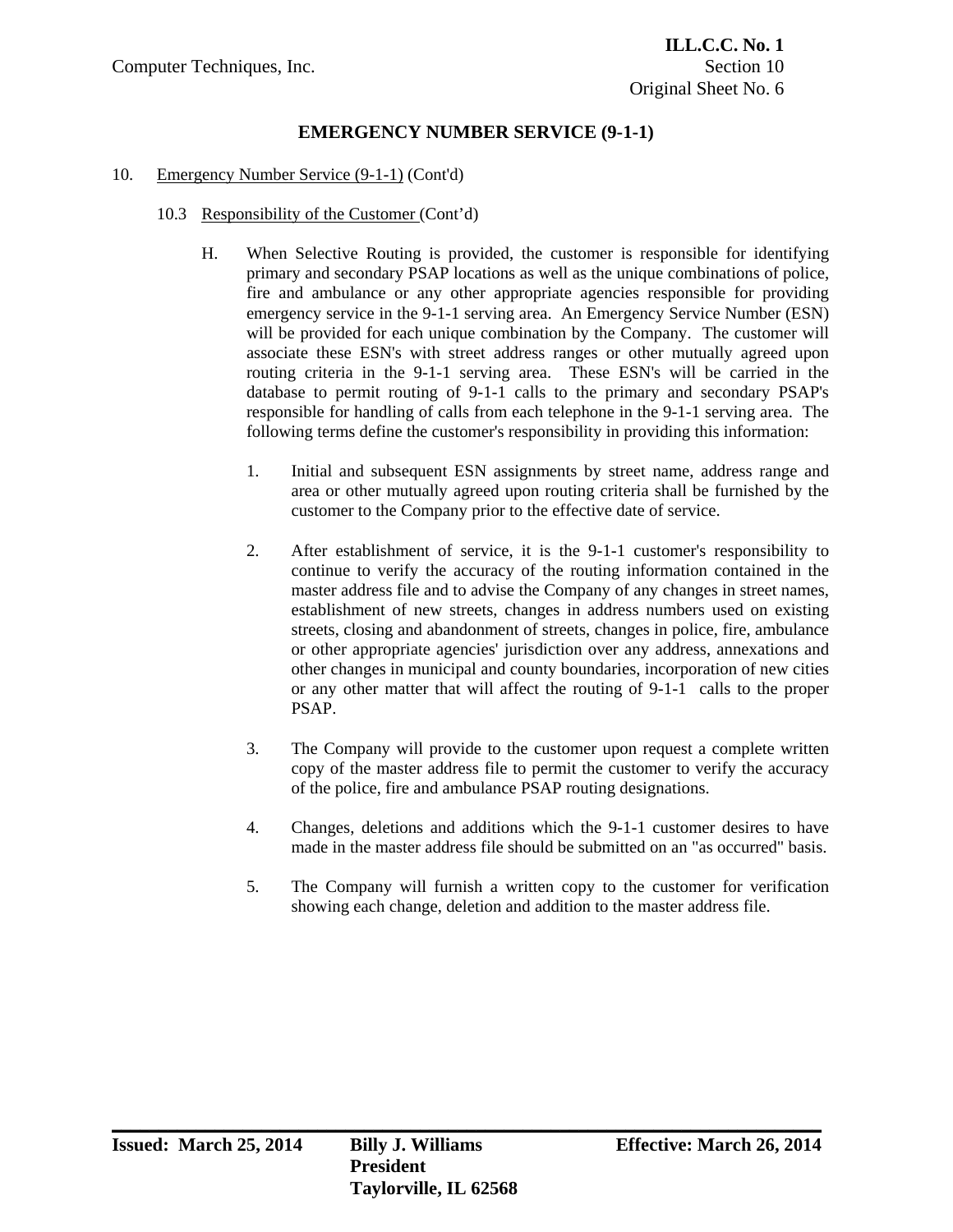#### 10. Emergency Number Service (9-1-1) (Cont'd)

- 10.4 Description of Basic 9-1-1 Service
	- A. Basic 9-1-1 Service is provided to a 9-1-1 system to enable a person dialing 9-1-1 to be automatically connected to the PSAP through dedicated direct trunking, or by tandem switching using the exchange telephone network. Dedicated direct trunks may originate at the Company serving central office and terminate at the PSAP. However, if the exchange telephone network is used from the Company central office to the tandem, dedicated direct trunks would provide the facility between the tandem office serving the PSAP and the PSAP.
	- B. The features provided with Basic 9-1-1 Service shall be the following types:
		- 1. Type 1 provides the following features:
			- a. No per-call charge;
			- b. Loop-ringdown signaling toward PSAP;
			- c. Ringback tone to caller, which indicates that a central office is providing ringing current to the called party's circuit;
			- d. Transmission path for communication between the caller and PSAP.
		- 2. Type 2 provides all of the features of the Type 1 circuit along with the options of:
			- a. Called Party Hold, which enables the called party to maintain a connection even if the calling party has hung up, on any circuit so equipped.
			- b. Forced Disconnect, which allows the PSAP to release a telephone connection even though the calling party has not been disconnected.
			- c. Idle Circuit Tone Application, which applies a distinctive tone toward the PSAP attendant to distinguish between calls that have been abandoned before the attendant answers and calls where the caller is unable to speak.
			- d. Originating Switchhook Status Indication, which is a audible indication of the status of a calling party being held.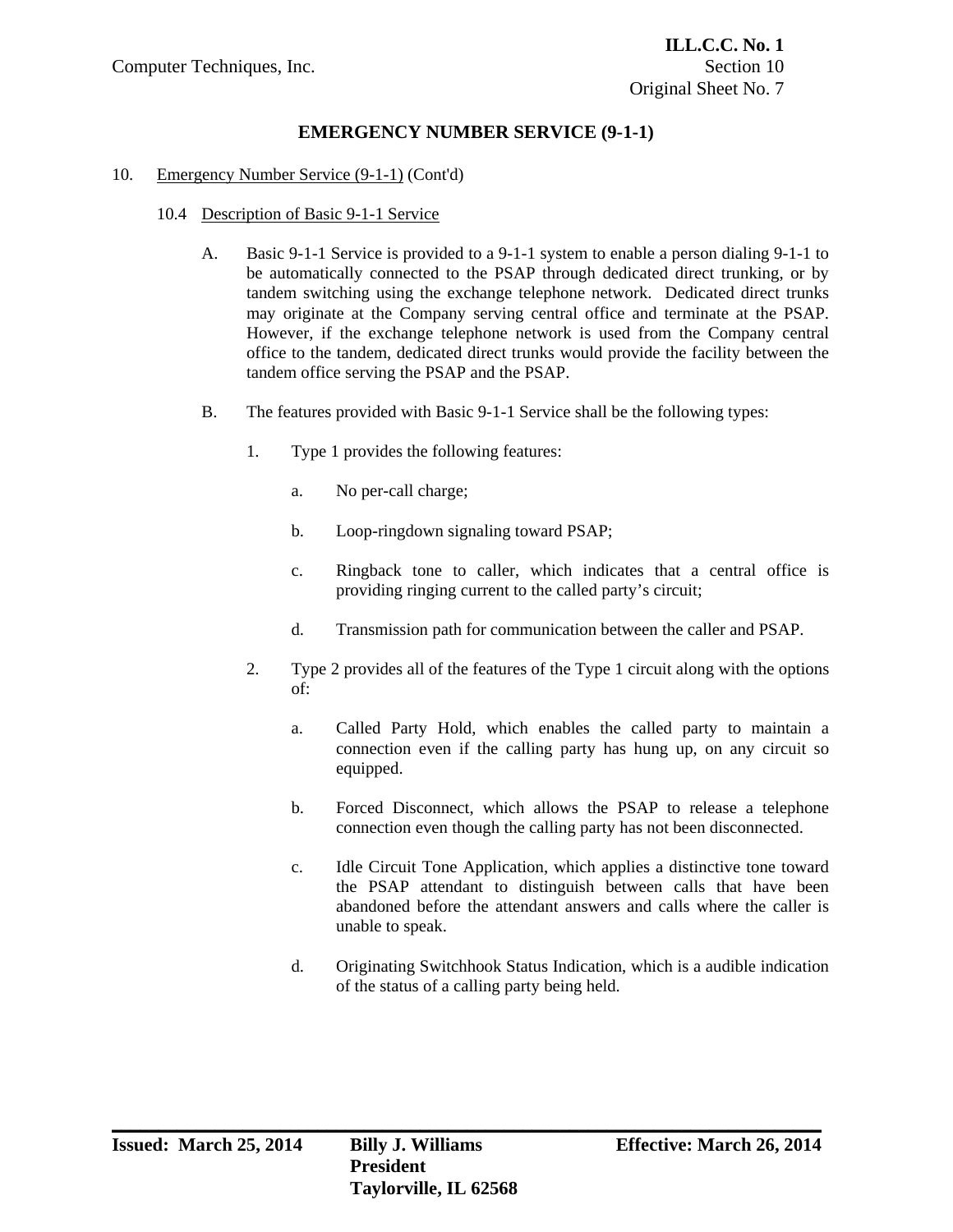### 10. Emergency Number Service (9-1-1) (Cont'd)

- 10.4 Description of Basic 9-1-1 Service (Cont'd)
	- 3. Type 3 provides all of the features of the Type 1 and Type 2 circuits along with ringback of the calling party on a held line.
	- 4. Type 4 provides for optional features beyond those described in Type 2 and Type 3. Type 4 also requires trunks capable of carrying ANI.
- 10.5 Description of Enhanced 9-1-1 Service
	- A. E 9-1-1 Service provides the capability to serve several PSAPs existing within the 9- 1-1 service area with tandem trunking through the E 9-1-1 tandem office. A 9-1-1 call originating from any station in the 9-1-1 service area can be selectively routed to the correct primary PSAP. Dedicated direct trunks will originate at the Company serving central office(s), and terminate at the tandem office that serves the PSAP, or the equipment provided to direct calls to a specific PSAP when more than one PSAP is present in a 9-1-1 system. Dedicated direct trunks will also provide the facility between the central office serving the PSAP and the PSAP equipment location.
	- B. The features associated with tandem trunking in an E 9-1-1 system may include:
		- 1. Selective Routing

 Selective Routing is a switching system which automatically routes calls to predetermined PSAPs based on the location of the calling telephone number. Selective routing provides the capability to direct calls to a specific dedicated 9-1-1 trunk group when the central office is split by political boundaries or when more than one PSAP serves the 9-1-1 service area.

2. Automatic Number Identification (ANI)

 ANI provides for automatic display of the calling party's telephone number on the PSAP monitor. ANI Spill is a central office data stream that forwards the telephone number of the calling party.

3. Automatic Location Identification (ALI)

ALI is the transmission of the calling party's service address.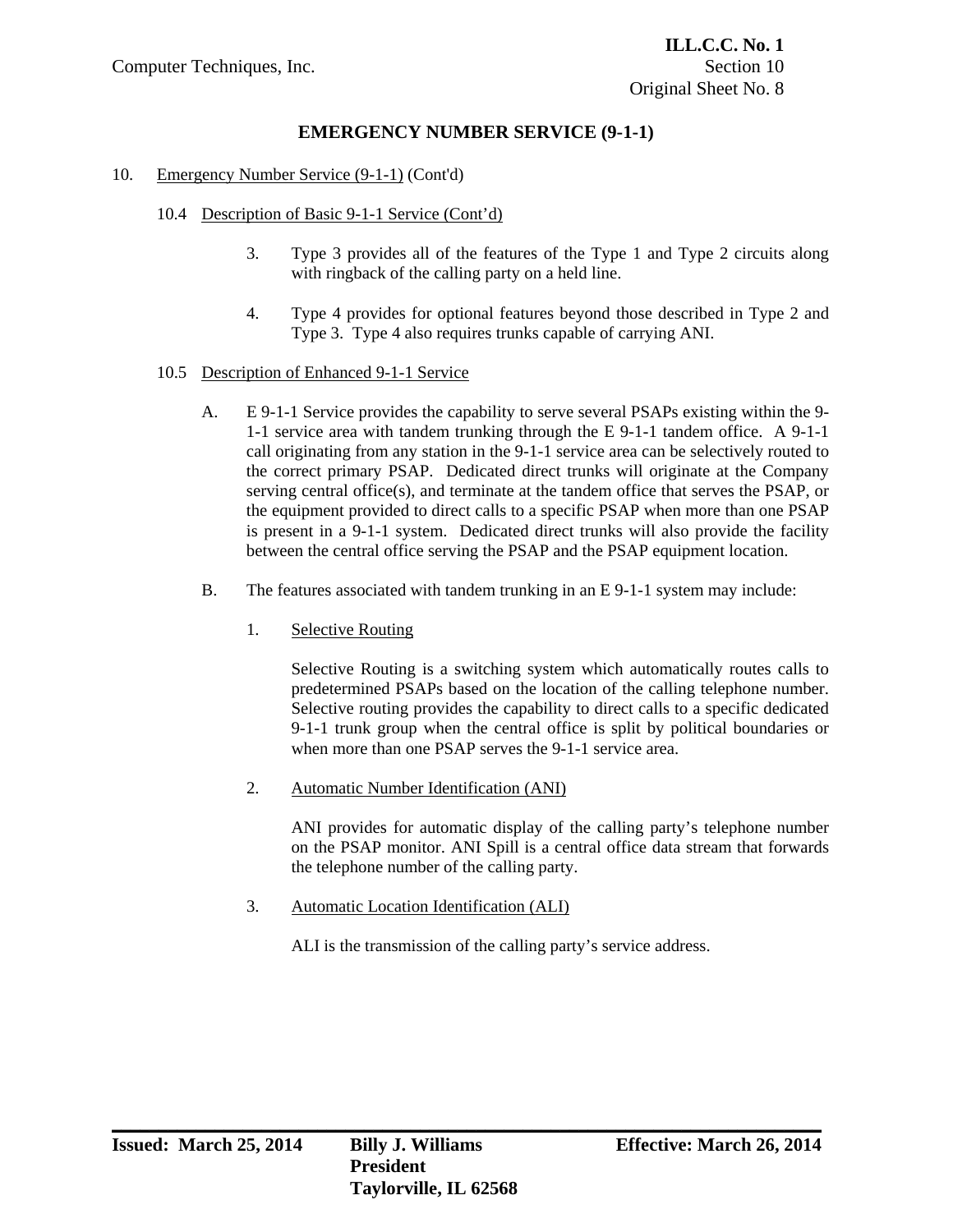### 10. Emergency Number Service (9-1-1) (Cont'd)

## 10.5 Description of Enhanced 9-1-1 Service (Cont'd)

4. Central Office Transfer

 Central Office Transfer allows a call received by a PSAP telecommunicator to be transferred to the appropriate public safety agency or other provider of emergency services.

## 5. Default Routing

 Default Routing allows E 9-1-1 calls to be routed to a designated default PSAP if the incoming E 9-1-1 calls cannot be selectively routed due to ANI failure, garbled digits, or other causes which prevent selective routing.

## 6. Alternate Routing

 Alternate routing allows 9-1-1 calls to be alternatively rerouted to another PSAP location in the case of overflow calls on the circuits between the 9-1-1 tandem control offices and the PSAP ("B Links"), or in case of PSAP failure.

### 10.6 PSAP Database Establishment and Update Service

 PSAP Data Base Establishment and Update Service provides the information required to establish and maintain a database of the subscribers within the central office area that is served by the 911 customer.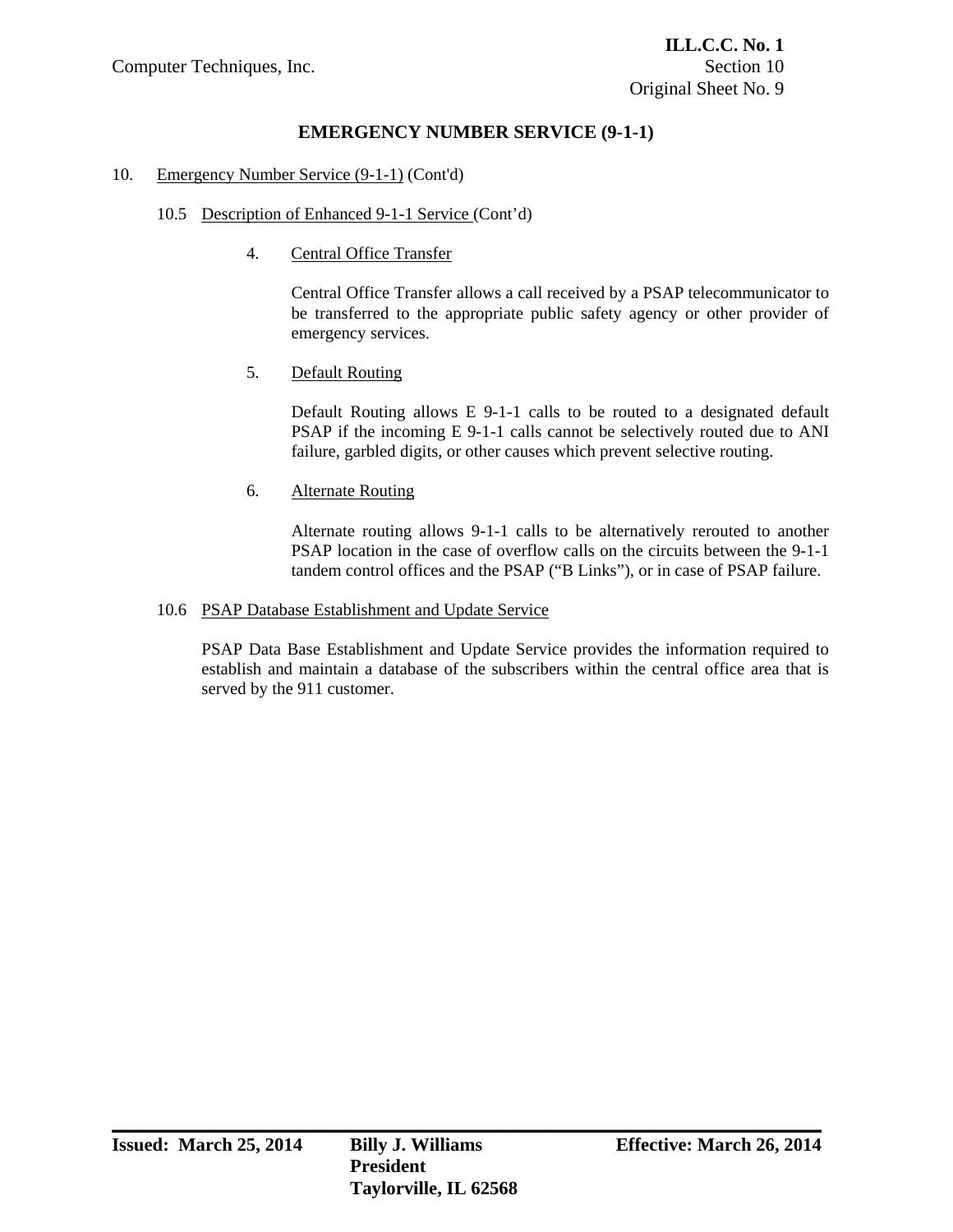## **CONCURRENCE IN REGULATIONS AND CHARGES OF THE ILLINOIS TELECOMMUNICATIONS ACCESS CORPORATION (ITAC)**

## 11. ITAC Regulations and Charges

## 11.1 Concurrence

- A. The Company concurs in the rates, rules and regulations governing: (1) intrastate telecommunications provisions for the hearing and voice impaired as filed by the Illinois Telecommunications Access Corporation in its ILL. C.C. No. 3 tariff; (2) intrastate telecommunications provisions for the deaf and severely hearing-impaired for dual party relay service as filed by the Illinois Telecommunications Access Corporation in its ILL. C.C. NO. 4 tariff.
- B. The Company extends this concurrence to any and all changes that may be made subsequent to this date by the Illinois Telecommunications Access Corporation in its ILL. C.C. No. 3 and ILL. C.C. NO. 4 tariffs.
- C. The Company hereby expressly reserves the right to cancel and make void this statement of concurrence at any time.
- 11.2 ITAC Supplemental Charge

 Pursuant to the Order dated May 1, 2013, of the Illinois Commerce Commission in Docket No. 13-0253, Computer Techniques, Inc. will impose a supplemental charge of 9 cents per month per line for Illinois telephone and VoIP subscriber lines other than Centrex-type and PBX lines, a charge of 1.8 cents for each Centrex-type line and VoIP business subscription, and a charge of 45 cents per PBX trunk. Charges for services provisioned by T-1 lines and other advanced services shall mirror Computer Techniques, Inc.'s application of 9-1-1 charges. These charges shall be effective with bills rendered on or after June 1, 2013, or at the beginning of the first cycle after June 1, 2013.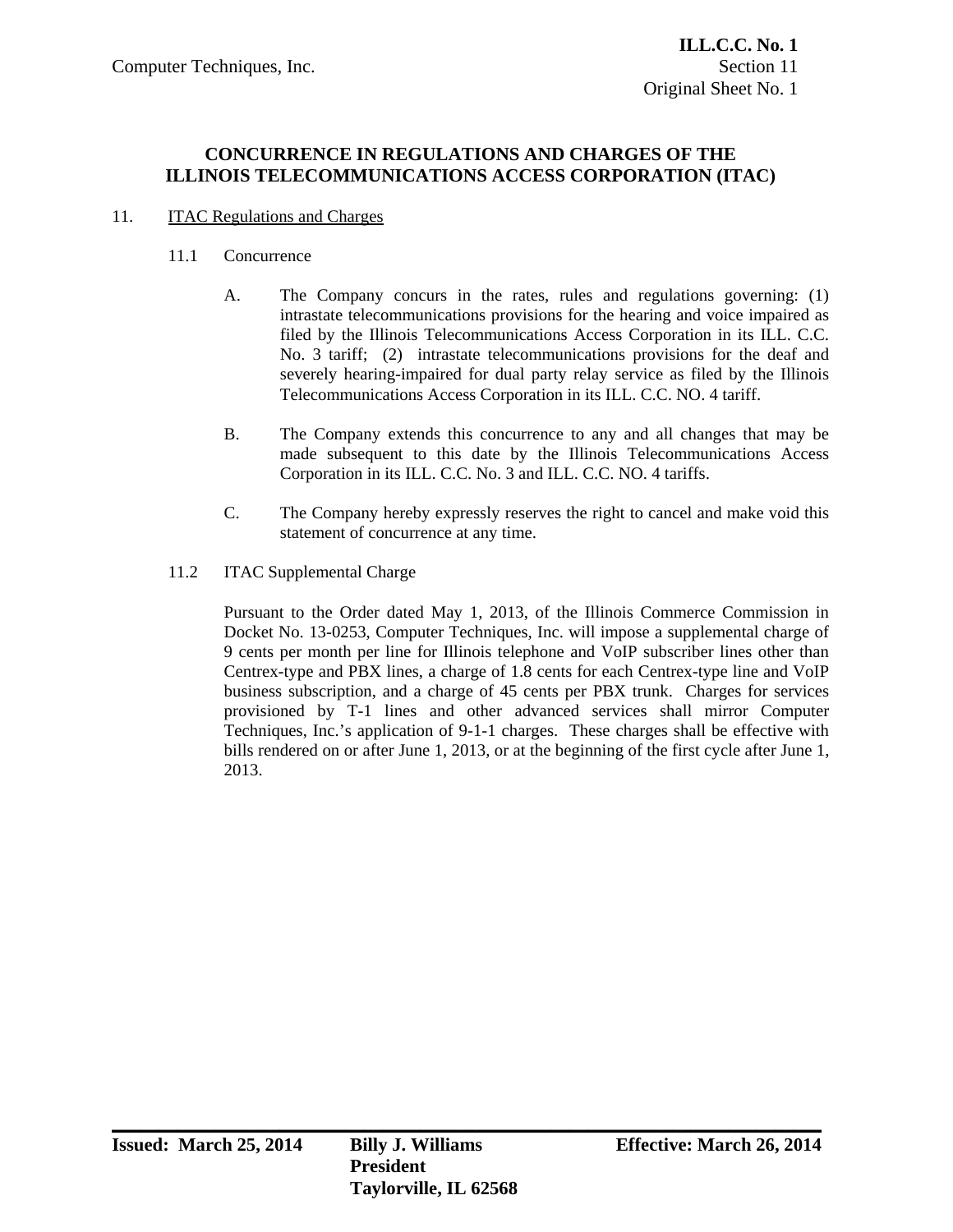# **SUPPLEMENTAL CHARGES**

## 12. Supplemental Charges

### 12.1 Supplemental Schedule Due to Message Tax

 Pursuant to Title 83, Illinois Administrative Code Part 270 as amended, the Company will charge its customers, in addition to all of the other lawful rates and charges, .1% of the amount payable for intrastate service on bills having a date after July 1, 1988.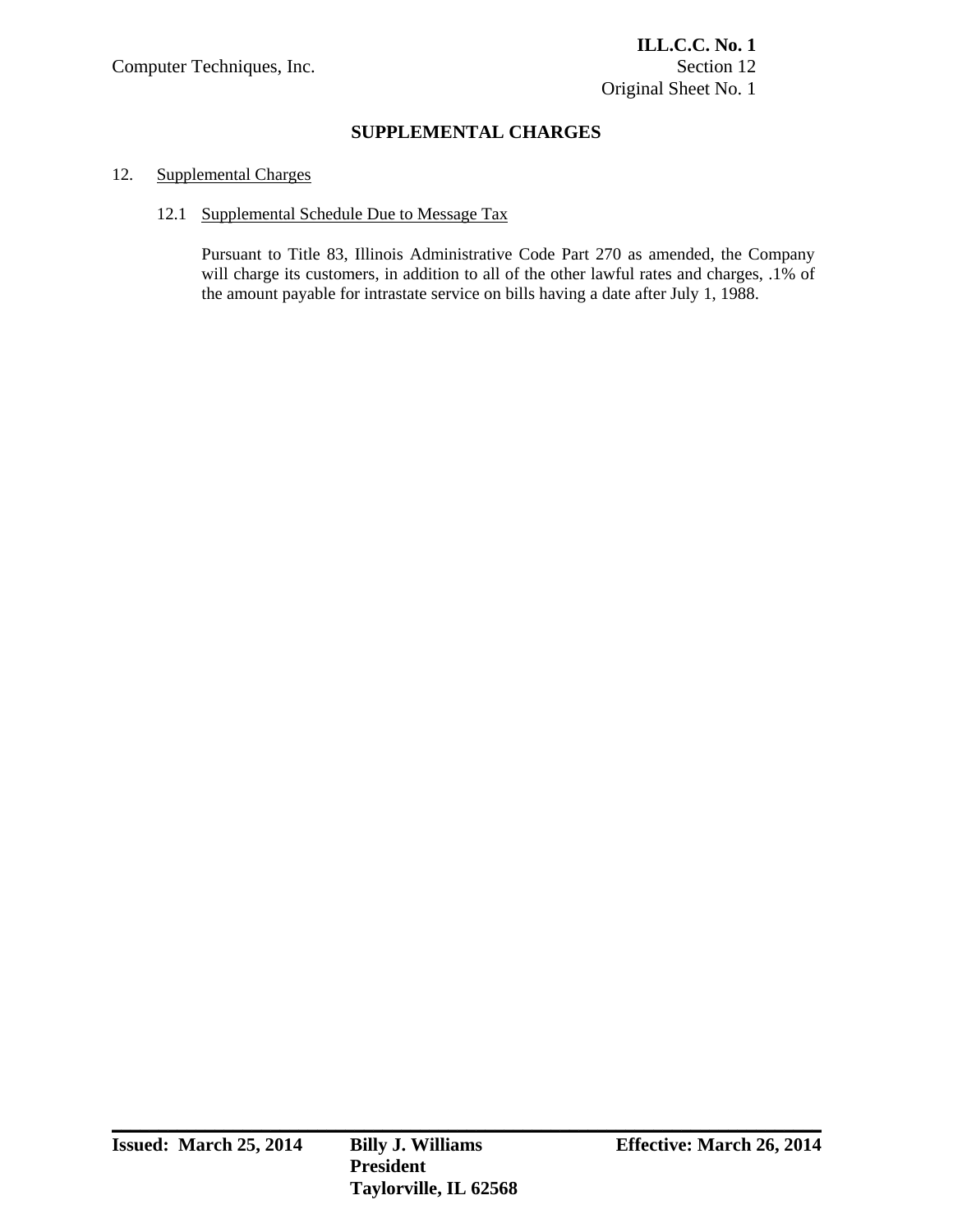# **TELEPHONE ASSISTANCE PROGRAMS**

#### 13. Telephone Assistance Programs

- 13.1 Universal Telephone Assistance Program (UTSAP) Voluntary Funding
	- A. Customers wishing to participate in the funding of UTSAP may do so by electing to contribute, on a monthly basis, a fixed amount to be included by the company on the customer's monthly bill. The voluntary contribution shall not reduce the customer's total monthly bill amount due the Company for telephone services or other charges.
		- 1. Residential customers may elect to contribute \$.50, \$1.00, \$2.00 or \$5.00 per month.
		- 2. Business customers may elect to contribute \$1.00, \$5.00, \$10.00 or \$25.00 per month.
	- B. Customers may elect to discontinue or change the amount of monthly contribution on their bill at any time upon providing at least 30 days' notice to the Company.
	- C. Failure by the customer in any month to remit the entire billed amount shall reduce the UTSAP contribution accordingly.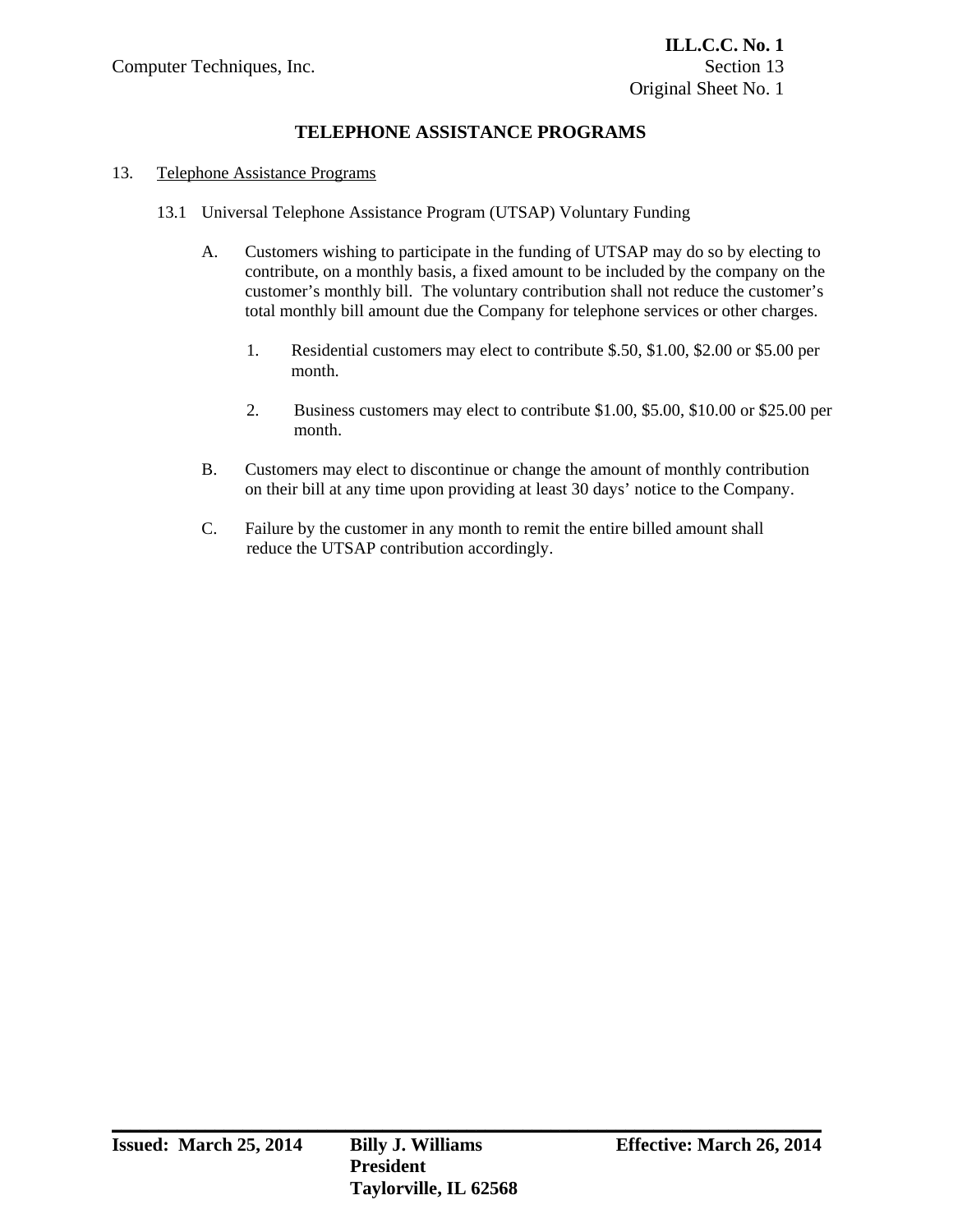# **RATES AND CHARGES**

## 14. Rates and Charges

## 14.1 Local Exchange Service

|             |                                                                              | Monthly<br>Service<br>Amount                    | Tariff<br>Section<br>References |  |
|-------------|------------------------------------------------------------------------------|-------------------------------------------------|---------------------------------|--|
| A.          | Basic Digital Local Exchange Service - Business                              |                                                 | 4.1                             |  |
|             | Per individual line                                                          | \$46.95                                         |                                 |  |
|             | Basic Digital Local Exchange Service - Business<br>Plus Internet (any speed) |                                                 |                                 |  |
|             | Per individual line - Business                                               | \$34.95                                         |                                 |  |
|             |                                                                              | Basic Digital Local Exchange Service – Business |                                 |  |
|             | Fax Transmission Service only                                                | \$19.95                                         |                                 |  |
|             |                                                                              |                                                 |                                 |  |
| <b>B.</b>   | Basic Digital Local Exchange Service - Residence                             |                                                 | 4.1                             |  |
|             | Per individual line                                                          | \$31.95                                         |                                 |  |
| $C_{\cdot}$ | <b>Enhanced Digital Local Exchange Service</b>                               |                                                 | 4.1                             |  |
|             | Per individual line - Residence                                              | \$46.95                                         |                                 |  |
|             |                                                                              |                                                 |                                 |  |
| D           | <b>Service Bundles</b><br>Per individual line – Residence Only               |                                                 | 4.4                             |  |
|             |                                                                              |                                                 |                                 |  |
|             | Basic Phone $+25x1$ Internet                                                 | \$59.90                                         |                                 |  |
|             | Enhanced Phone $+25x1$ Internet                                              | \$74.90                                         |                                 |  |
|             | Basic Phone $+50x50$ Internet                                                | \$78.95                                         |                                 |  |
|             | Enhanced Phone $+50x50$ Internet                                             | \$93.95                                         |                                 |  |
|             |                                                                              |                                                 |                                 |  |
|             | Basic Phone $+100x100$ Internet                                              | \$118.95                                        |                                 |  |
|             | Enhanced Phone $+100x100$ Internet                                           | \$133.95                                        |                                 |  |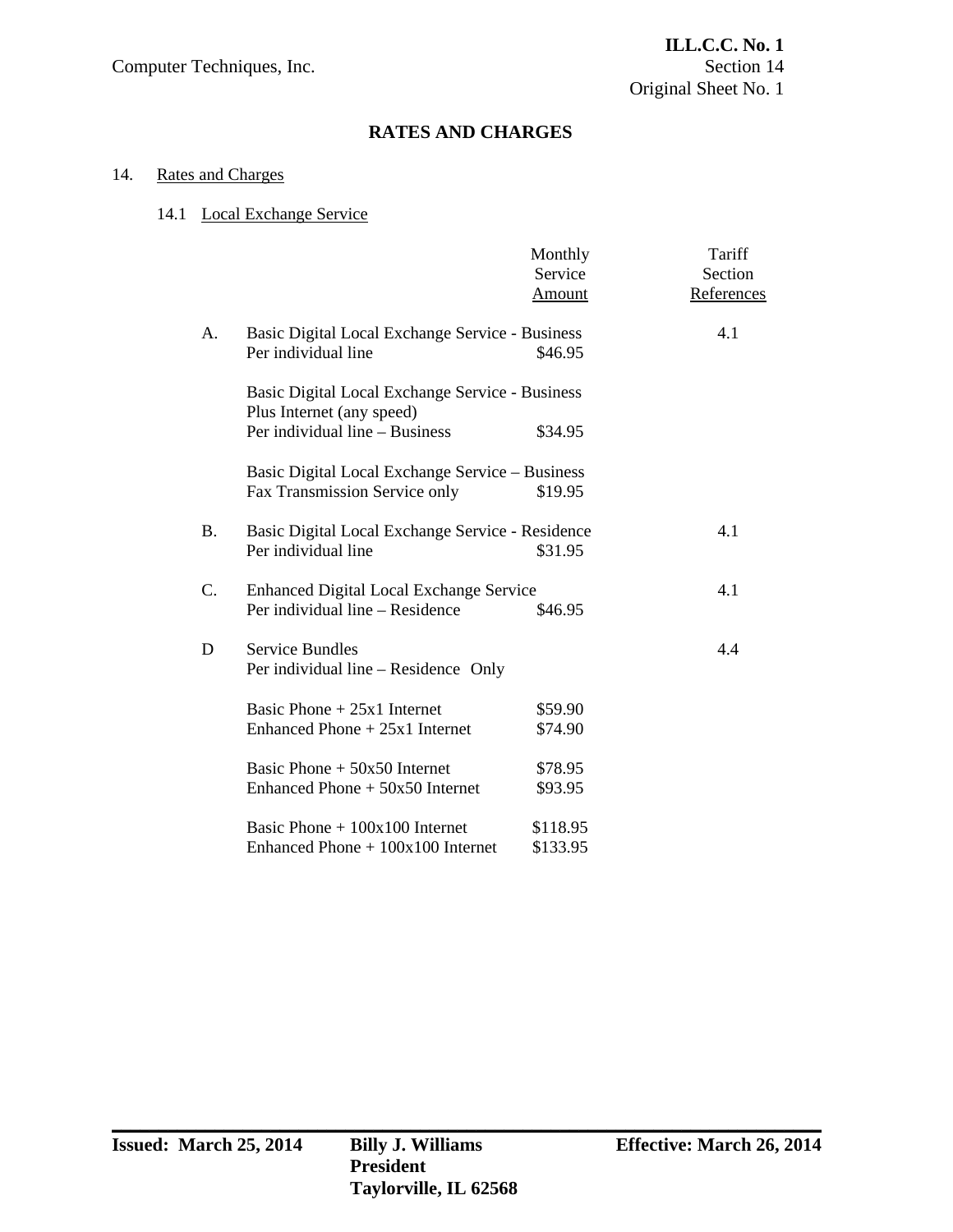## **RATES AND CHARGES**

## 14. Rates and Charges (Cont'd)

## 14.2 Customer Activity Charges

|  |             |                                       | Monthly<br>Service<br><b>Amount</b> | Non-<br>Recurring<br>Amount | Tariff<br>Section<br>References |
|--|-------------|---------------------------------------|-------------------------------------|-----------------------------|---------------------------------|
|  | А.          | Installation/Activation Charge        |                                     |                             | 5.2(A)                          |
|  |             | No Agreement                          |                                     |                             |                                 |
|  |             | Residence                             | <b>NA</b>                           | \$600.00                    |                                 |
|  |             | <b>Business</b>                       | <b>NA</b>                           | \$600.00                    |                                 |
|  |             | 2 Year Agreement                      |                                     |                             |                                 |
|  |             | Residence                             | NA.                                 | \$200.00                    |                                 |
|  |             | <b>Business</b>                       | <b>NA</b>                           | \$200.00                    |                                 |
|  |             | 3 Year Agreement                      |                                     |                             |                                 |
|  |             | Residence                             | NA                                  | \$0.00                      |                                 |
|  |             | <b>Business</b>                       | NA                                  | \$0.00                      |                                 |
|  | <b>B.</b>   | Premise Visit Charge                  |                                     |                             | 5.2(B)                          |
|  |             | Residence                             | NA                                  | $$75.00*$                   |                                 |
|  |             | <b>Business</b>                       | <b>NA</b>                           | $$75.00*$                   |                                 |
|  | $C_{\cdot}$ | <b>Service Reconnection Charge</b>    |                                     |                             | 5.2(C)                          |
|  |             | First occurrence in one calendar year |                                     | \$15.00                     |                                 |
|  |             | Each occurrence after the first       |                                     |                             |                                 |
|  |             | occurrence in one calendar year       | <b>NA</b>                           | \$15.00                     |                                 |

\* The Premise Visit Charge is billed in tenths of an hour with a minimum charge of \$75.00.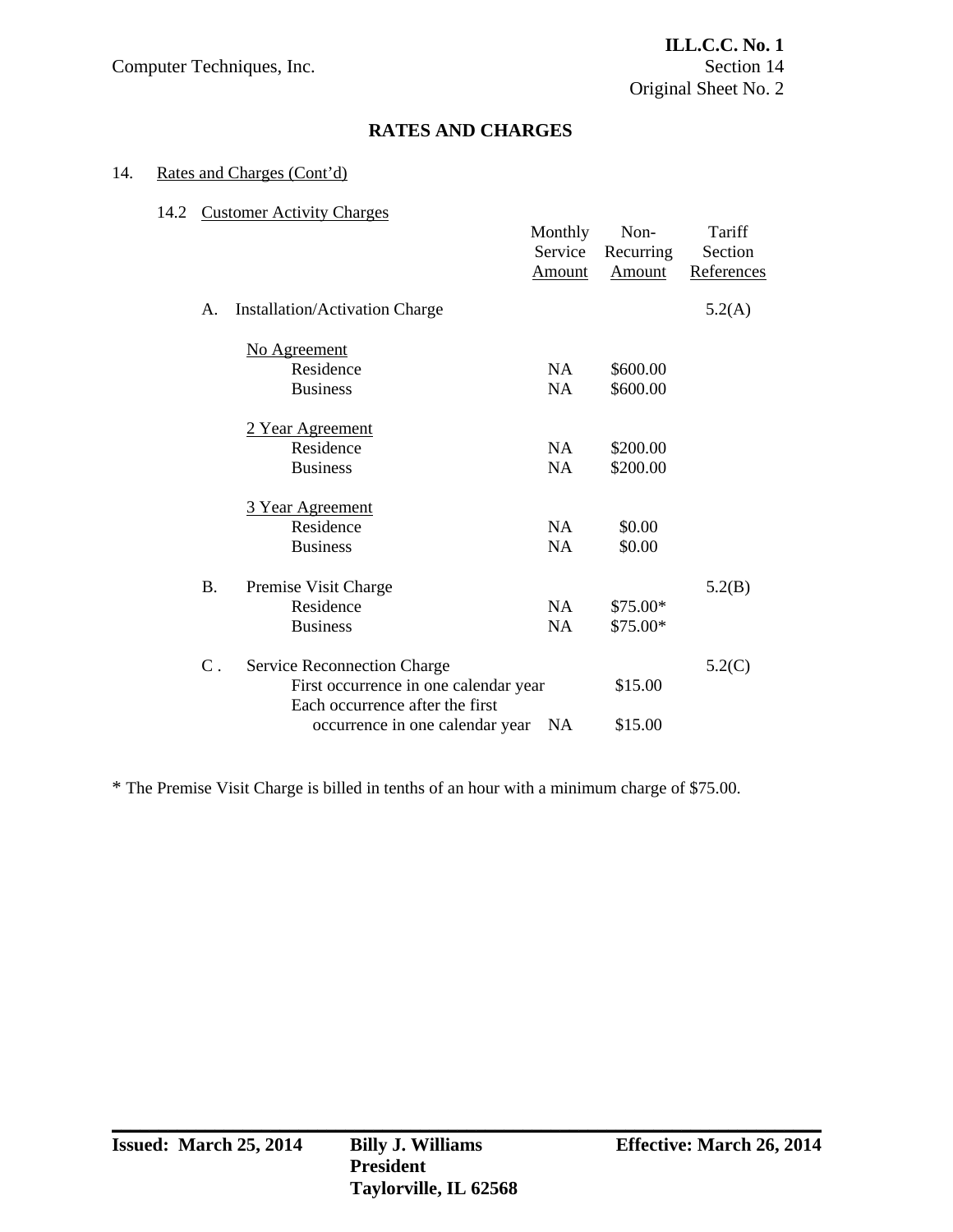## **RATES AND CHARGES**

## 14. Rates and Charges (Cont'd)

## 14.3 Optional Services and Features

# A. Calling Features

|                                                                                                                                | Residential<br>Monthly<br>Amount | <b>Business</b><br>Monthly<br>Amount | Section<br>References |
|--------------------------------------------------------------------------------------------------------------------------------|----------------------------------|--------------------------------------|-----------------------|
| 1. Caller I.D. Name and Number                                                                                                 | \$3.95                           | \$3.95                               | 6.1(C)(1)             |
| 2. Call Waiting                                                                                                                | \$3.95                           | \$3.95                               | 6.1(C)(2)             |
| 3. Call Forwarding                                                                                                             | \$3.95                           | \$3.95                               | 6.1(C)(3)             |
| 4. Busy Call Forwarding                                                                                                        | \$9.95                           | \$9.95                               | 6.1(C)(4)             |
| 5. 3-Way Calling                                                                                                               | \$3.95                           | \$3.95                               | 6.1(C)(5)             |
| Voicemail<br>6.                                                                                                                | \$4.95                           | \$4.95                               | 6.1(C)(6)             |
| 7. Digital Phone Feature Package<br>(Includes Caller I.D. Name and<br>Number, Voicemail, Call Forwarding<br>and 3-Way Calling) | \$9.95                           | \$9.95                               | 6.1(C)(7)             |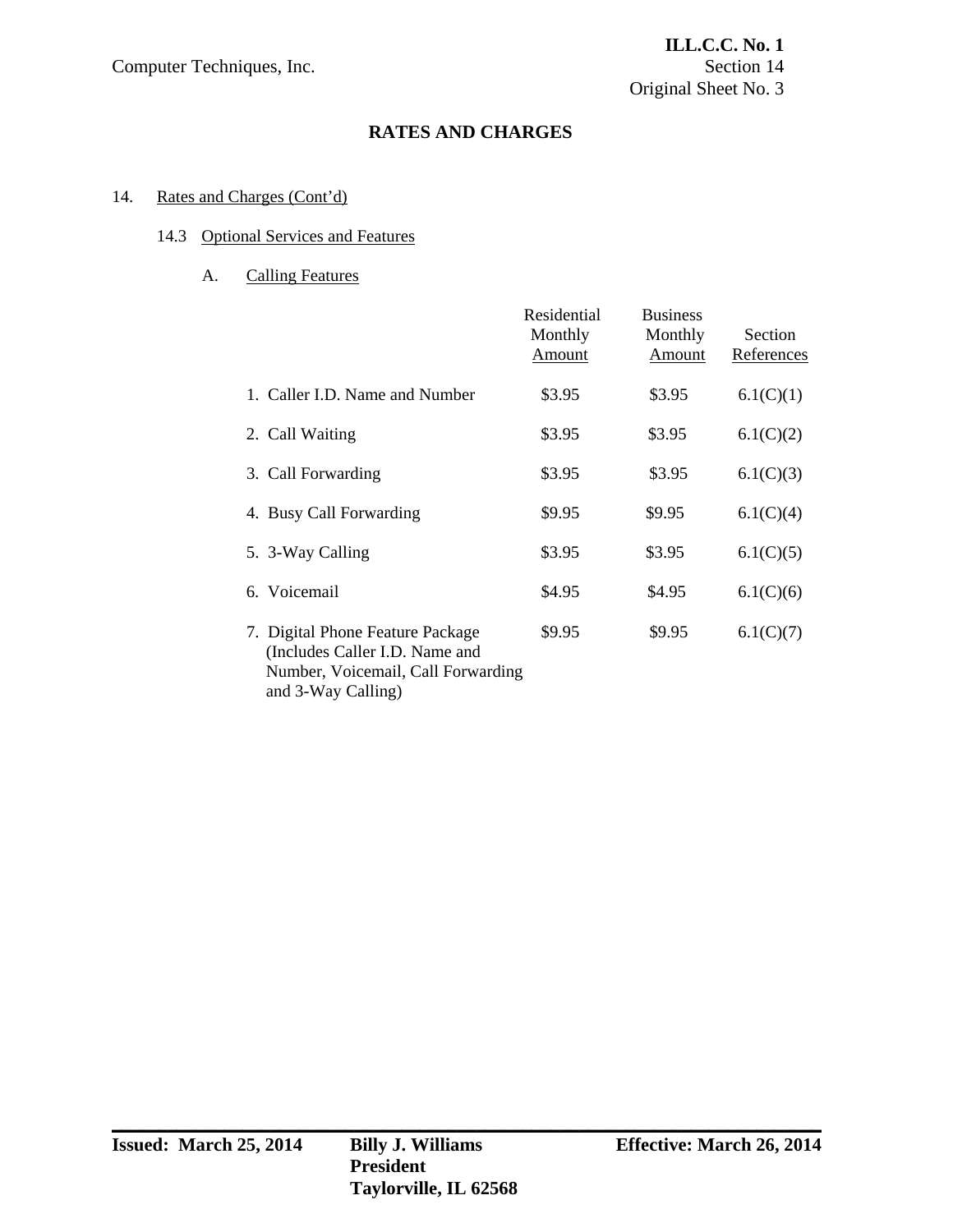# **RATES AND CHARGES**

#### 14. Rates and Charges (Cont'd)

### 14.3 Optional Services and Features (Cont'd)

|           |    |                                                                                 | Monthly<br>Service<br>Amount | Tariff<br>Section<br>References |
|-----------|----|---------------------------------------------------------------------------------|------------------------------|---------------------------------|
| <b>B.</b> |    | Digital Centrex Service                                                         |                              |                                 |
|           | 1. | Digital Centrex Service Rates                                                   |                              | 6.2(B)(5)                       |
|           |    | <b>QUANTITY</b> of Lines (seats)<br>(Rates are per Digital Centrex Line (seat)) |                              |                                 |
|           |    | $3 - 10$ Lines                                                                  | \$50.00*                     |                                 |
|           |    | $11-30$ Lines                                                                   | $$40.00*$                    |                                 |
|           |    | $31-50$ Lines                                                                   | $$30.00*$                    |                                 |
|           |    | $51 + Lines$                                                                    | $$22.50*$                    |                                 |
|           |    |                                                                                 |                              |                                 |

 \*Includes Caller I.D. Name and Number, Voicemail and Unlimited Long Distance.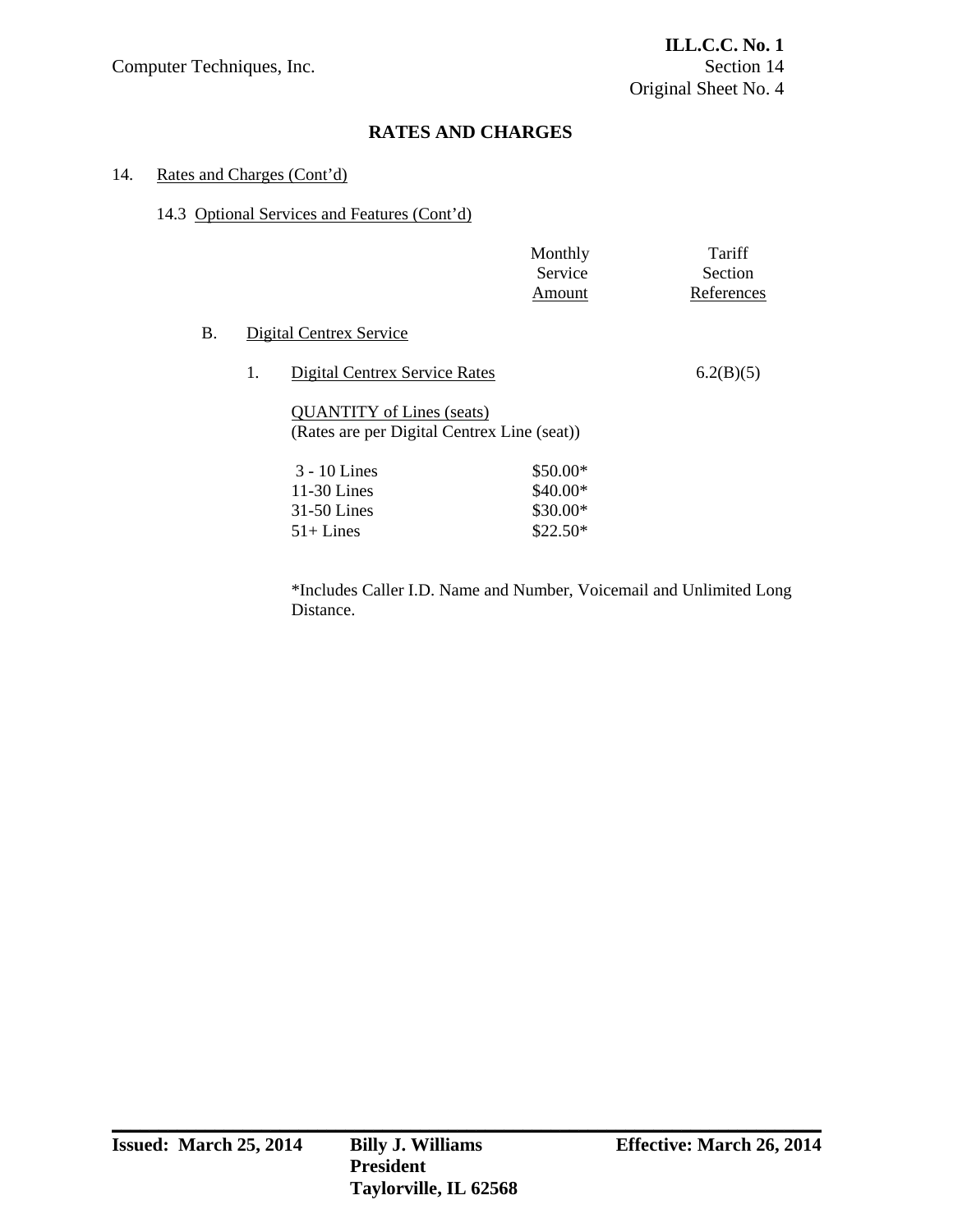## **RATES AND CHARGES**

### 14. Rates and Charges (Cont'd)

### 14.3 Optional Services and Features (Cont'd)

|             |                                     | Monthly<br>Service<br><u>Amount</u> | Non-<br>Recurring<br>Amount | Tariff<br>Section<br>References |
|-------------|-------------------------------------|-------------------------------------|-----------------------------|---------------------------------|
| $C_{\cdot}$ | Directory Listings                  |                                     |                             |                                 |
|             | Non-published, per telephone number |                                     |                             |                                 |
|             | Residence                           | \$1.00                              | NA                          | 6.3                             |
|             | <b>Business</b>                     | \$1.00                              | <b>NA</b>                   | 6.3                             |
|             | Non-Listed, per telephone number    |                                     |                             |                                 |
|             | Residence                           | \$1.00                              | NA                          | 6.3                             |
|             | <b>Business</b>                     | \$1.00                              | <b>NA</b>                   | 6.3                             |
|             | Additional Listing, per listing     |                                     |                             |                                 |
|             | Residence                           | \$1.00                              | NA                          | 6.3                             |
|             | <b>Business</b>                     | \$1.00                              | <b>NA</b>                   | 6.3                             |
|             | Alternate Listing, per listing      |                                     |                             |                                 |
|             | Residence                           | \$1.00                              | NA                          | 6.3                             |
|             | <b>Business</b>                     | \$1.00                              | <b>NA</b>                   | 6.3                             |
|             | Foreign Listing, per listing        |                                     |                             |                                 |
|             | Residence                           | \$1.00                              | NA                          | 6.3                             |
|             | <b>Business</b>                     | \$1.00                              | NA.                         | 6.3                             |
|             |                                     |                                     |                             |                                 |

**\_\_\_\_\_\_\_\_\_\_\_\_\_\_\_\_\_\_\_\_\_\_\_\_\_\_\_\_\_\_\_\_\_\_\_\_\_\_\_\_\_\_\_\_\_\_\_\_\_\_\_\_\_\_\_\_\_\_\_\_\_\_\_\_\_\_\_\_\_\_\_\_\_\_\_\_**